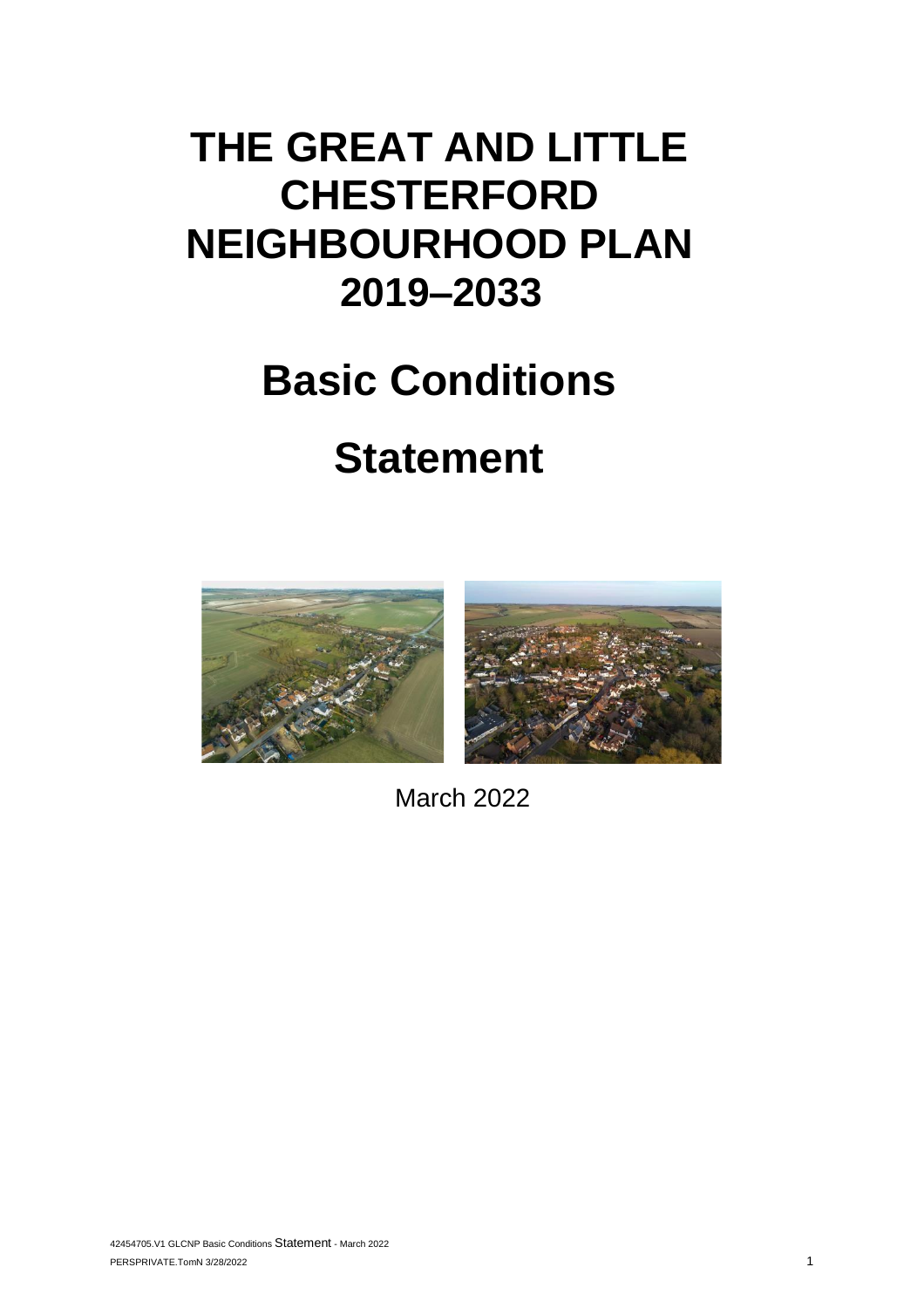## **1. INTRODUCTION TO THE GREAT AND LITTLE CHESTERFORD LOCAL PLAN**

- 1.1 The Great and Little Chesterford Neighbourhood Plan 2019–2033 covers the Great and Little Chesterford Neighbourhood Plan Area which was formally designated in June 2015.
- 1.2 The Neighbourhood Plan Area comprises the two separate civil parishes of Great Chesterford and Little Chesterford.
- 1.3 The Neighbourhood Plan establishes a vision for the evolution and long-term sustainability of Great and Little Chesterford. It sets out a vision for the future of the area, along with objectives and a series of policies that will be used to determine planning applications within the parishes. It will be used to govern land use and development from 2019–2033.
- 1.4 The Great and Little Chesterford Neighbourhood Plan is being produced by the Parish Councils of Great Chesterford and Little Chesterford on behalf of the communities. The boundary of the Great and Little Chesterford Neighbourhood Plan, which was formally designated by Uttlesford District Council on 18 June 2015, is shown below.



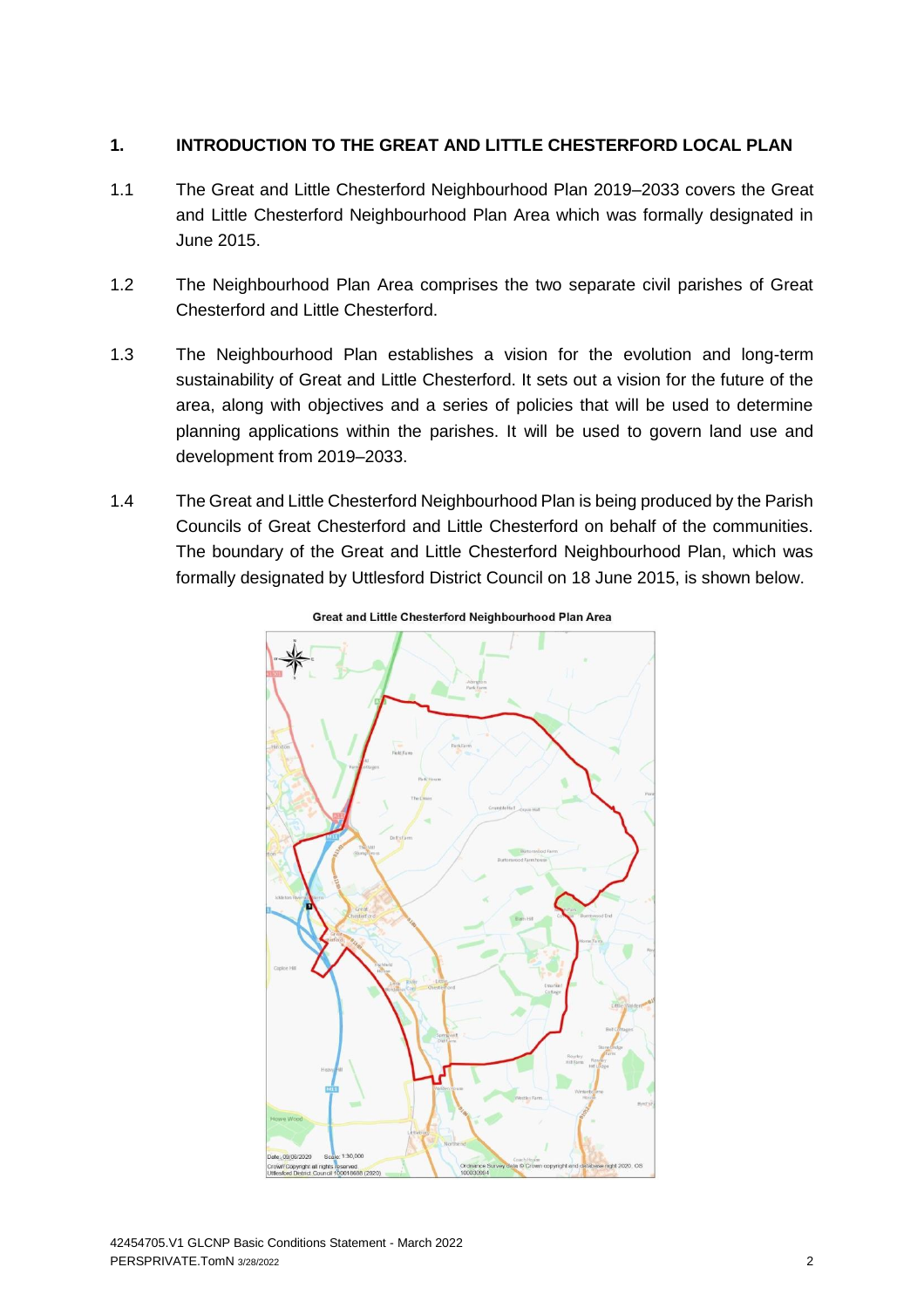## **2. INTRODUCTION TO THIS BASIC CONDITIONS STATEMENT AND LEGAL REQUIREMENTS**

- 2.1 This Statement has been prepared by The Great and Little Chesterford Neighbourhood Plan Steering Group ("the Steering Group") to accompany its submission of the proposed Great and Little Chesterford Neighbourhood Development Plan ("the Neighbourhood Plan") to Uttlesford District Council ("UDC").
- 2.2 Regulation 15(1)(d) of the Neighbourhood Planning (General) Regulations 2012 states that when a plan proposal is submitted to the local planning authority it must include a statement explaining how the proposed Neighbourhood [development] Plan meets the requirements of paragraph 8 of Schedule 4B to the Town and Country Planning Act 1990 ("TCPA 1990") ("Basic Conditions Statement").
- 2.3 This Basic Conditions Statement has been prepared to show that the Neighbourhood Plan meets the necessary legal requirements and the basic conditions. Regulation 17 makes it clear that Schedule 4B to the 1990 Act is to be as applied by s38A of the Planning and Compulsory Purchase Act 2004 ("2004 Act"). S38A(3) of the 2004 Act ensures that references to neighbourhood development orders is to apply to neighbourhood development plans subject to the modifications set out in s38C(5) of the 2004 Act. Paragraphs 8(1) and 8(2) are set out below, with the changes as set out in s38A of the 2004 Act explained in square brackets with relevance to the Neighbourhood Plan.
- 2.4 Paragraph 8(1) of Schedule 4B of the TCPA 1990 states that the examiner must consider:

*(a) whether the draft neighbourhood development order [to be read as plan] meets the basic conditions;* 

*(b) whether the draft order [to be read as plan] complies with the provision made by or under sections 61E(2), 61J and 61L [to be read as s38A and 38B of the 2004 Act];*

*(c) whether any period specified under section 61L(2)(b) or (5) is appropriate [to be omitted];*

*(d) whether the area for any referendum should extend beyond the neighbourhood area to which the draft order [to be read as plan] relates; and*

*(e) such other matters as may be prescribed.* 

2.5 Paragraph 8(2) states that a draft order [plan] meets the basic conditions if:

*(a) having regard to national policies and advice contained in guidance issued by the Secretary of State, it is appropriate to make the order [plan];*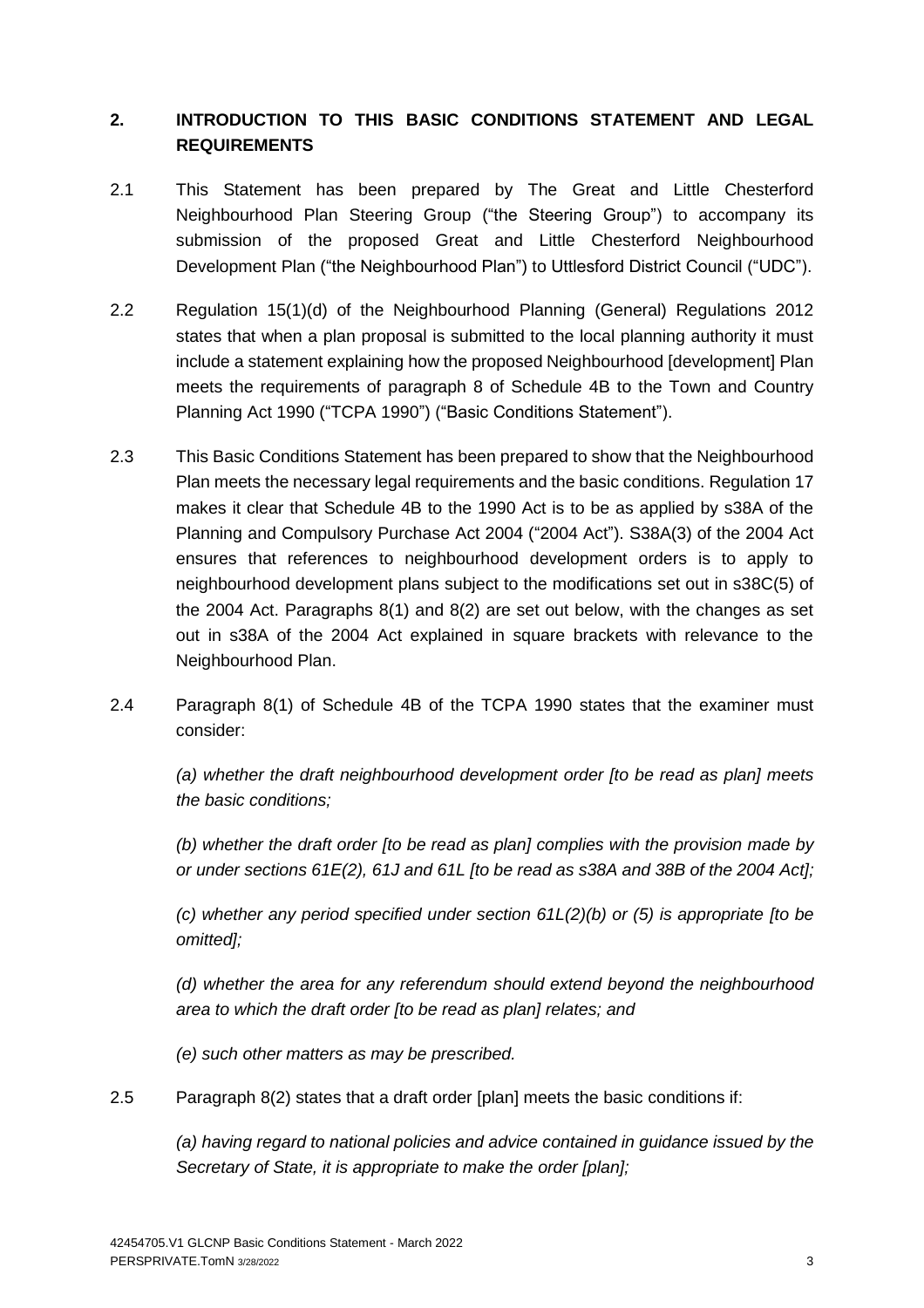*(b) having special regard to the desirability of preserving any listed building or its setting or any features of special architectural or historic interest that it possesses, it is appropriate to make the order [to be omitted];*

*(c) having special regard to the desirability of preserving or enhancing the character or appearance of any conservation area, it is appropriate to make the order [to be omitted];*

*(d) the making of the order contributes to the achievement of sustainable development;*

*(e) the making of the order is in general conformity with the strategic policies contained in the development plan for the area of the authority (or any part of that area);*

*(f) the making of the order does not breach, and is otherwise compatible with, [retained EU obligations]; and*

*(g) prescribed conditions are met in relation to the order and prescribed matters have been complied with in connection with the proposal for the order.*

*[Paragraphs 8(3), 8(4) and 8(5) to be omitted.]*

- 2.6 Paragraph 8(6) stipulates that the examiner is not to consider any matter that does not fall within sub-paragraph 8(1) apart from considering whether the draft neighbourhood plan is compatible with the Convention rights.
- 2.7 On 28 December 2018 the Conservation of Habitats and Species and Planning (Various Amendments) (England and Wales) Regulations 2018 came into force and, amongst other things, amended the basic condition relating to habitats to: "*The making of the neighbourhood development plan does not breach the requirements of Chapter 8 of Part 6 of the Conservation of Habitats and Species Regulations 2017*."
- 2.8 This Basic Conditions Statement is set out to reflect Schedule 4B as amended by s38C(5) of the 2004 Act accordingly:

## **Section 3 – Basic Conditions**

**Section 3.1 – Regard to national policies and advice contained in guidance issued by the Secretary of State**

**Section 3.2 – Contribution to the achievement of sustainable development**

**Section 3.3 – Conformity with the strategic policies contained in the development plan**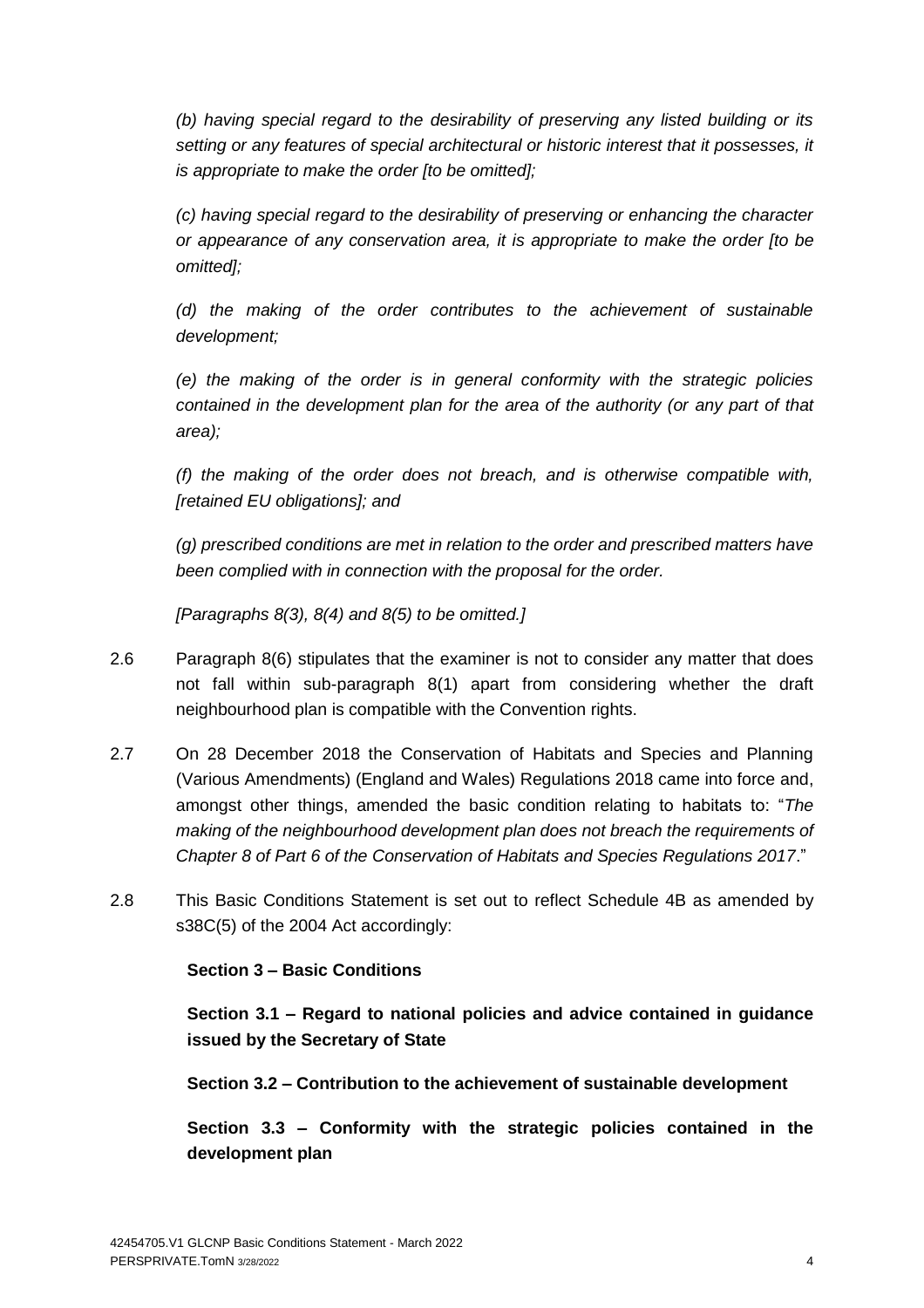**Section 3.4 – Compatibility with EU Obligations**

**Section 3.5 – Prescribed conditions met and complied with**

**Section 4 – 38A and 38B of the 2004 Act**

**Section 5 – Referendum Area**

**Section 6 – Prescribed matters – Conservation of Habitats and Species and Planning (Various Amendments) (England and Wales) Regulations 2018**

#### **Section 7 – Conclusions**

- 2.9 Other Legal Requirements
	- 2.9.1 Qualifying Body Great Chesterford Parish Council is a qualifying body as defined in the Localism Act 2011.
	- 2.9.2 Neighbourhood Plan Area The Neighbourhood Plan Area comprises the two separate civil parishes of Great Chesterford and Little Chesterford, as designated by UDC on 18 June 2015. The Neighbourhood Plan relates solely to the area designated by UDC and to no other neighbourhood area. There are no other Neighbourhood Plans in place for the Neighbourhood Plan Area.
	- 2.9.3 Time Period for the Neighbourhood Plan The Neighbourhood Plan covers the period from 2019 to 2033.
	- 2.9.4 Development and Use of Land The Neighbourhood Plan contains policies relating to the use and development of land within the Neighbourhood Plan Area. Where there are policies or proposals of a nonplanning nature these are clearly identified in Section 6 of the Neighbourhood Plan as non-planning matters.
	- 2.9.5 Excluded Development Excluded development includes development defined as a County Matter, mainly involving mineral extraction and waste development, and nationally significant infrastructure projects or other prescribed development under section 61K of the TCPA 1990. There is no provision for such development in our Neighbourhood Plan.

## **3. MEETING THE BASIC CONDITIONS**

#### 3.1 **Regard to National Policy and Advice**

3.1.1 The Neighbourhood Plan must have appropriate regard to national policy and advice. National planning policy is set out in the National Planning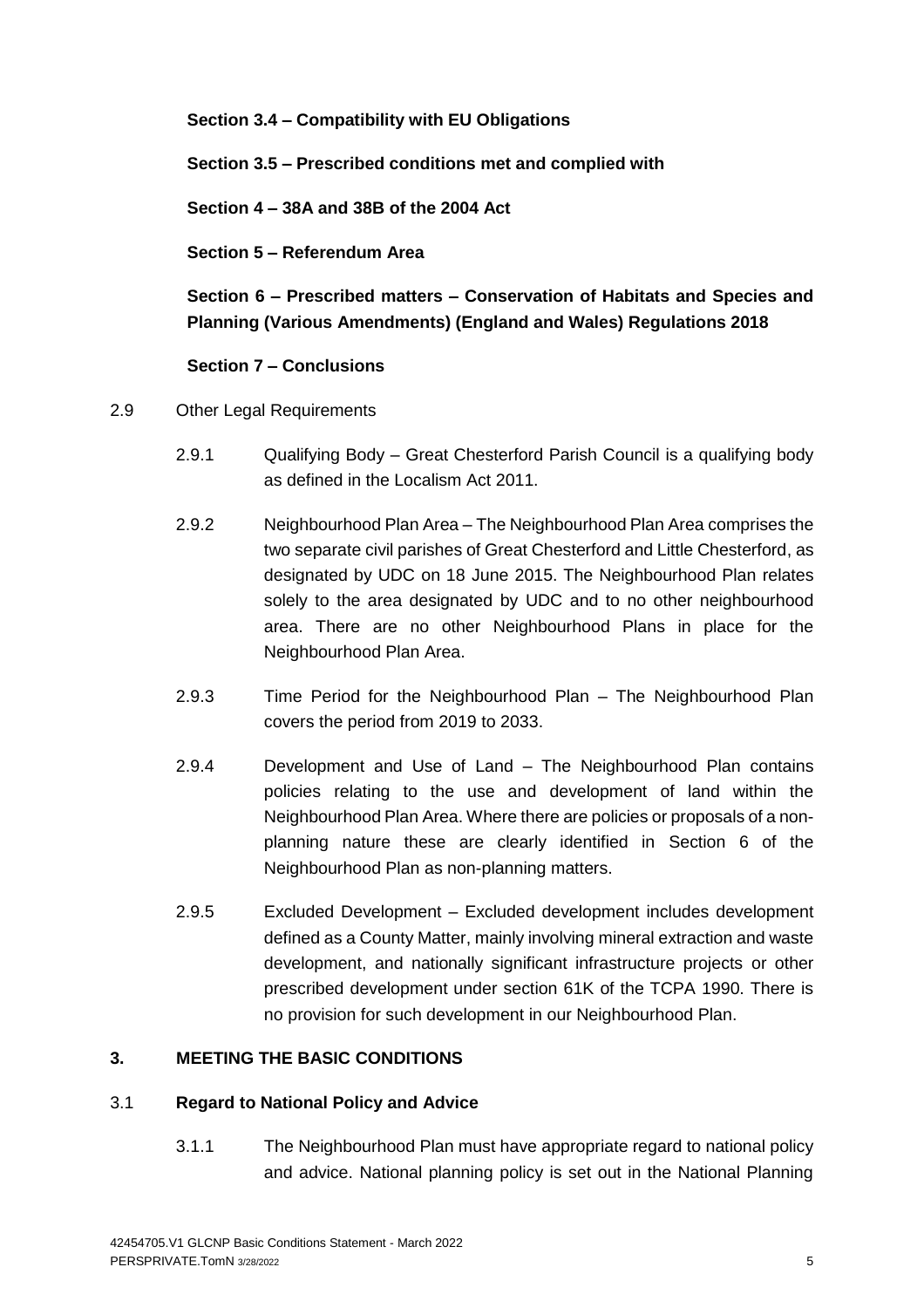Policy Framework (the "NPPF") published in March 2012 and revised regularly, including most recently in 2021, and advice is provided in the online Planning Practice Guidance ("PPG") which is regularly updated. The following are the key paragraphs within the NPPF regarding Neighbourhood Planning:

- 3.1.2 The NPPF *provides a framework within which locally-prepared plans for housing and other development can be produced* (paragraph 1), and *planning law requires that applications for planning permission be determined in accordance with the development plan* (including the Neighbourhood Plan) (paragraph 2).
- 3.1.3 At the heart of the NPPF is the presumption in favour of sustainable development which is the golden thread running through both planmaking and decision-taking (paragraph 11).
- 3.1.4 *Neighbourhood plans should support the delivery of strategic policies contained in local plans or spatial development strategies; and should shape and direct development that is outside of these strategic policies* (paragraph 13).
- *3.1.5 In situations where the presumption (at paragraph 11d of the NPPF) applies to applications involving the provision of housing, the adverse impact of allowing development that conflicts with the neighbourhood plan is likely to significantly and demonstrably outweigh the benefits, provided all of the following apply:*

*a) the neighbourhood plan became part of the development plan two years or less before the date on which the decision is made;* 

*b) the neighbourhood plan contains policies and allocations to meet its identified housing requirement;* 

*c) the local planning authority has at least a three year supply of deliverable housing sites (against its five year housing supply requirement, including the appropriate buffer as set out in paragraph 74 of the NPPF); and* 

*d) the local planning authority's housing delivery was at least 45% of that required over the previous three years* (paragraph 14).

3.1.6 *Policies to address non-strategic matters should be included in local plans that contain both strategic and non-strategic policies, and/or in local or neighbourhood plans that contain just non-strategic policies* (paragraph 18).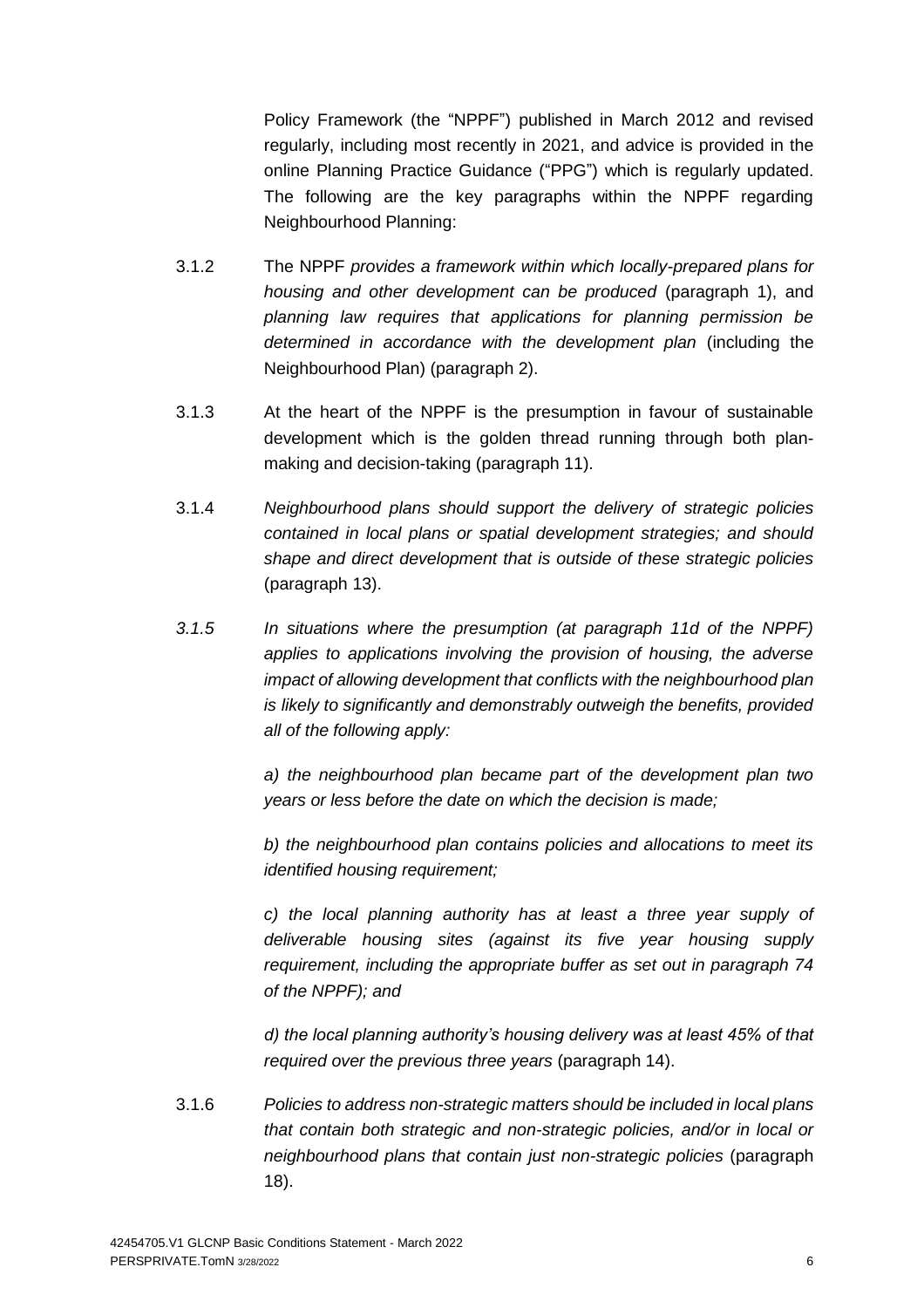- 3.1.7 *Strategic policies* [in local plans] *should not extend to detailed matters that are more appropriately dealt with through neighbourhood plans or other non-strategic policies* (paragraph 21).
- 3.1.8 *Non-strategic policies should be used by local planning authorities and communities to set out more detailed policies for specific areas, neighbourhoods or types of development. This can include allocating sites, the provision of infrastructure and community facilities at a local level, establishing design principles, conserving and enhancing the natural and historic environment and setting out other development management policies* (paragraph 28).
- 3.1.9 *Neighbourhood planning gives communities the power to develop a shared vision for their area. Neighbourhood plans can shape, direct and help to deliver sustainable development, by influencing local planning decisions as part of the statutory development plan. Neighbourhood plans should not promote less development than set out in the strategic policies for the area, or undermine those strategic policies. Neighbourhood plans must be in general conformity with the strategic policies contained in any development plan that covers their area* (paragraph 29 and footnote 18).
- 3.1.10 *Once a neighbourhood plan has been brought into force, the policies it contains take precedence over existing non-strategic policies in a local plan covering the neighbourhood area, where they are in conflict; unless they are superseded by strategic or non-strategic policies that are adopted subsequently* (paragraph 30).
- *3.1.11 The preparation and review of all policies should be underpinned by relevant and up-to-date evidence. This should be adequate and proportionate, focused tightly on supporting and justifying the policies concerned, and take into account relevant market signals* (paragraph 31).
- 3.1.12 *Local plans and spatial development strategies should be informed throughout their preparation by a sustainability appraisal that meets the relevant legal requirements. (The reference to relevant legal requirements refers to Strategic Environmental Assessment. Neighbourhood plans may require Strategic Environmental Assessment, but only where there are potentially significant environmental effects.) This should demonstrate how the plan has addressed relevant economic, social and environmental objectives (including opportunities for net gains). Significant adverse impacts on these objectives should be avoided and, wherever possible, alternative options which reduce or eliminate such impacts should be pursued. Where significant adverse impacts are unavoidable, suitable mitigation measures should be proposed (or, where this is not possible,*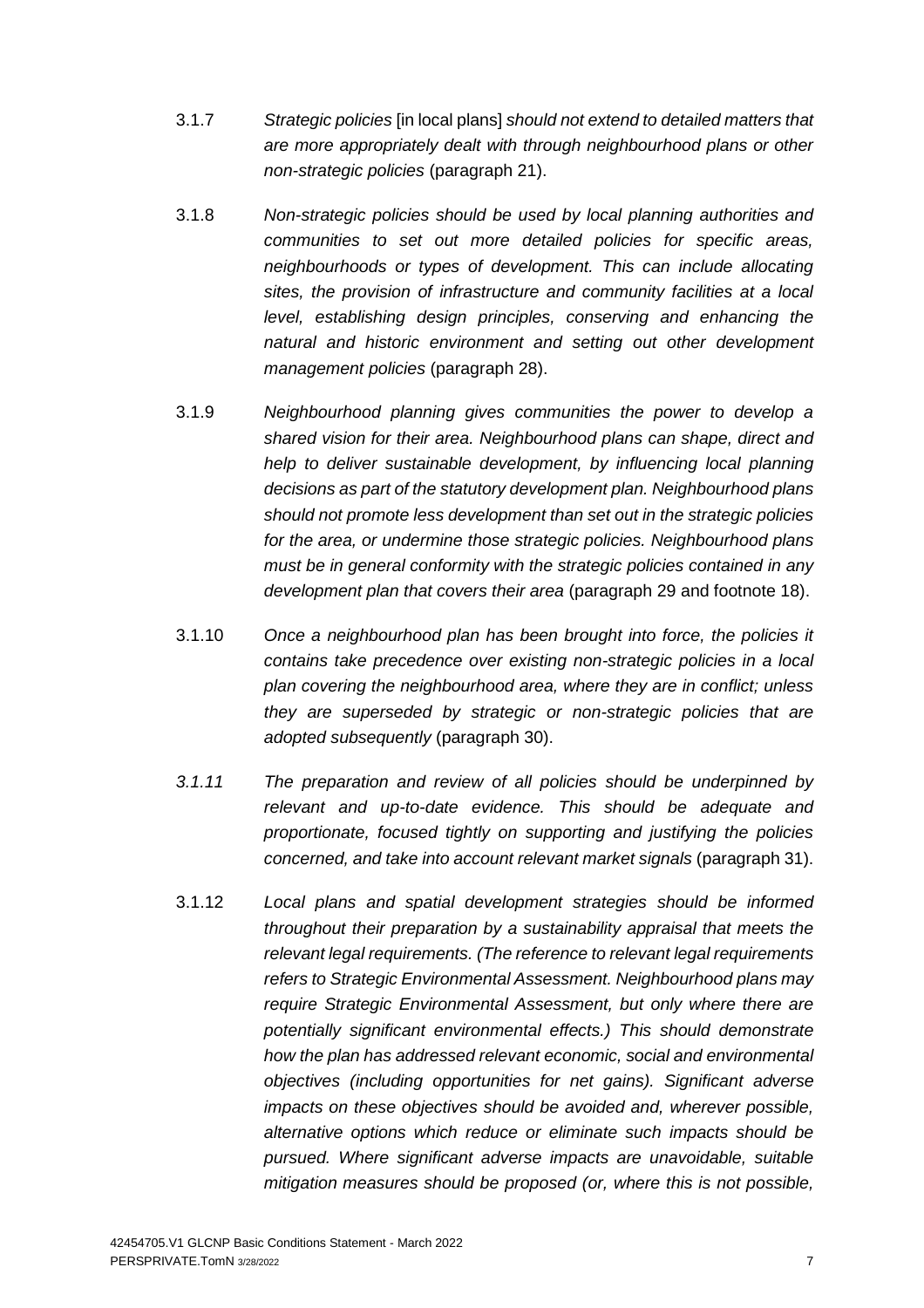*compensatory measures should be considered)* (paragraph 32 and footnote 19).

- 3.1.13 *Neighbourhood plans must meet certain 'basic conditions' and other legal requirements before they can come into force. These are tested through an independent examination before the neighbourhood plan may proceed to referendum* (paragraph 37).
- 3.1.14 *Strategic policy-making authorities should establish a housing requirement figure for their whole area, which shows the extent to which their identified housing need (and any needs that cannot be met within neighbouring areas) can be met over the plan period. Within this overall requirement, strategic policies should also set out a housing requirement for designated neighbourhood areas which reflects the overall strategy for the pattern and scale of development and any relevant allocations. Once the strategic policies have been adopted, these figures should not need re-testing at the neighbourhood plan examination, unless there has been a significant change in circumstances that affects the requirement* (paragraph 66).
- 3.1.15 *Where it is not possible to provide a requirement figure for a neighbourhood area (because a neighbourhood area is designated at a late stage in the strategic policy-making process, or after strategic policies have been adopted; or in instances where strategic policies for housing are out of date), the local planning authority should provide an indicative figure, if requested to do so by the neighbourhood planning body. This figure should take into account factors such as the latest evidence of local housing need, the population of the neighbourhood area and the most recently available planning strategy of the local planning authority* (paragraph 67 and footnote 33).
- 3.1.16 *Neighbourhood planning groups should also give particular consideration to the opportunities for allocating small and medium-sized sites (of a size consistent with paragraph 69a [no larger than 1 hectare]) suitable for housing in their area* (paragraph 70).
- 3.1.17 *The designation of land as Local Green Space through local and neighbourhood plans allows communities to identify and protect green areas of particular importance to them. Designating land as Local Green Space should be consistent with the local planning of sustainable development and complement investment in sufficient homes, jobs and other essential services. Local Green Spaces should only be designated when a plan is prepared or updated, and be capable of enduring beyond the end of the plan period* (paragraph 101).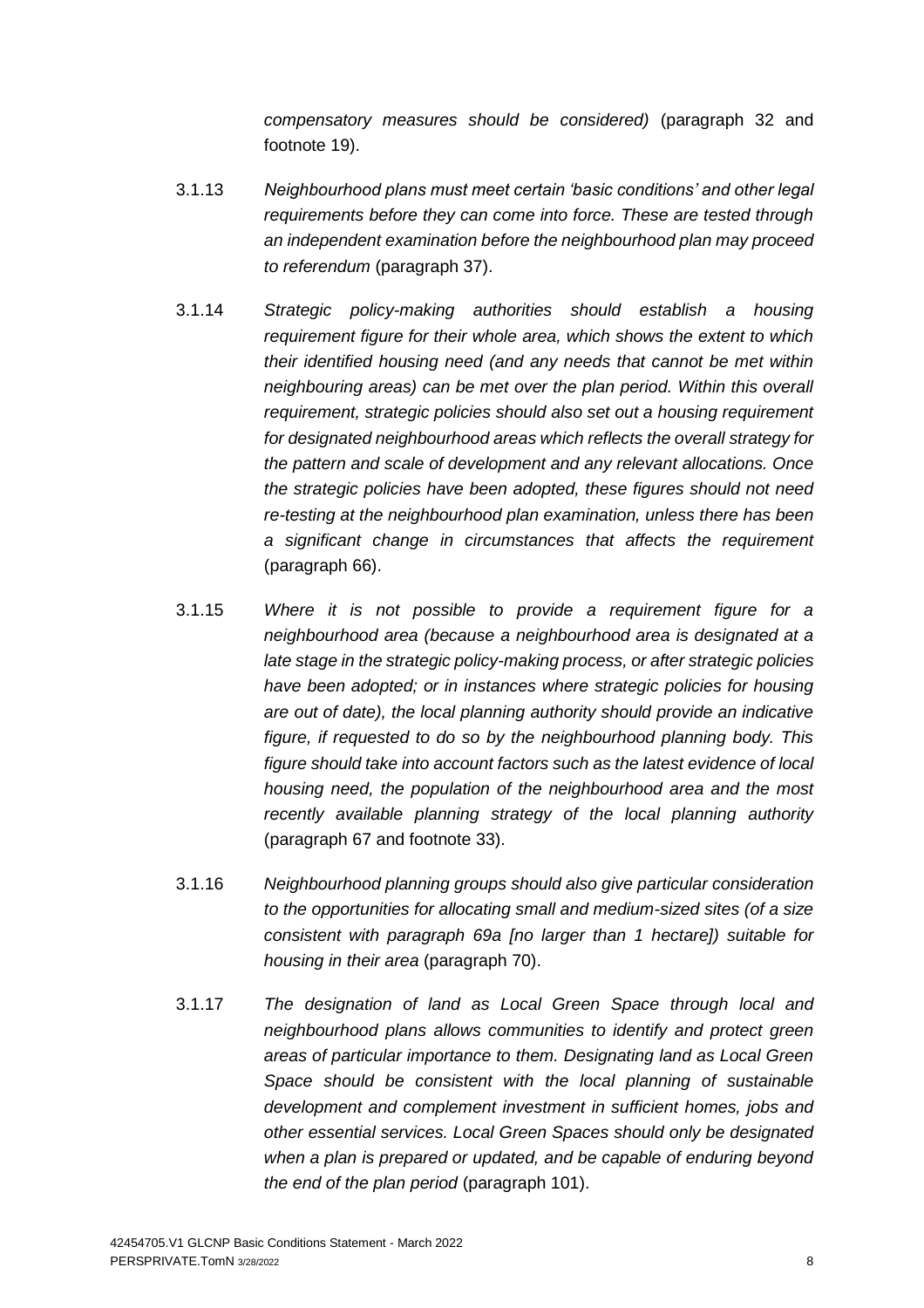- 3.1.18 *Neighbourhood planning groups can play an important role in identifying the special qualities of each area and explaining how this should be reflected in development, both through their own plans and by engaging in the production of design policy, guidance and codes by local planning authorities and developers* (paragraph 127).
- 3.1.19 Further guidance is given in the PPG. This includes advice about the need for neighbourhood plans to be supported by proportionate robust evidence, for local planning authorities to share relevant evidence (Paragraph 040, Reference ID: 41-040-20160211), and for policies to be clear and unambiguous and drafted with sufficient clarity for a decision maker to apply them consistently and with confidence when determining planning applications. Policies should be concise, precise, supported by robust evidence and reflect the unique characteristics of the neighbourhood area (Paragraph 041, Reference ID: 41-041-20140306).
- 3.1.20 The table below shows how the Steering Group has taken account of the relevant policies and guidance in preparing the Neighbourhood Plan. It matches each part of the Neighbourhood Plan against the appropriate underpinning core principles and other relevant NPPF paragraphs.

| <b>GLCNP Policy/Section</b><br>Reference | <b>Relevant Chapters of the NPPF</b> | <b>Conformity Explained</b>   |
|------------------------------------------|--------------------------------------|-------------------------------|
| GLCNP/1 - Overall Spatial                | 2 - Achieving sustainable            | This Policy is in general     |
| Strategy                                 | development                          | conformity with the NPPF,     |
|                                          | 12 - Achieving well-designed         | and the Neighbourhood Plan    |
|                                          | places                               | as a whole is in conformity   |
|                                          | 15 - Conserving and                  | with the Plan-making chapter  |
|                                          | enhancing the natural                | of the NPPF.                  |
|                                          | environment                          | Specifically, this Policy has |
|                                          | 16 - Conserving and                  | been written to be in         |
|                                          | enhancing the historic               | accordance with these         |
|                                          | environment                          | corresponding sections of the |
|                                          |                                      | NPPF.                         |
| GLCNP/2 - Settlement Pattern             | 2 - Achieving sustainable            | This Policy is in general     |
| and Separation                           | development                          | conformity with the NPPF,     |
|                                          | 12 - Achieving well-designed         | and the Neighbourhood Plan    |
|                                          | places                               | as a whole is in conformity   |
|                                          | 15 - Conserving and                  | with the Plan-making chapter  |
|                                          | enhancing the natural                | of the NPPF.                  |
|                                          | environment                          |                               |
|                                          | 16 - Conserving and                  | Specifically, this Policy has |
|                                          | enhancing the historic               | been written to be in         |
|                                          | environment                          | accordance with these         |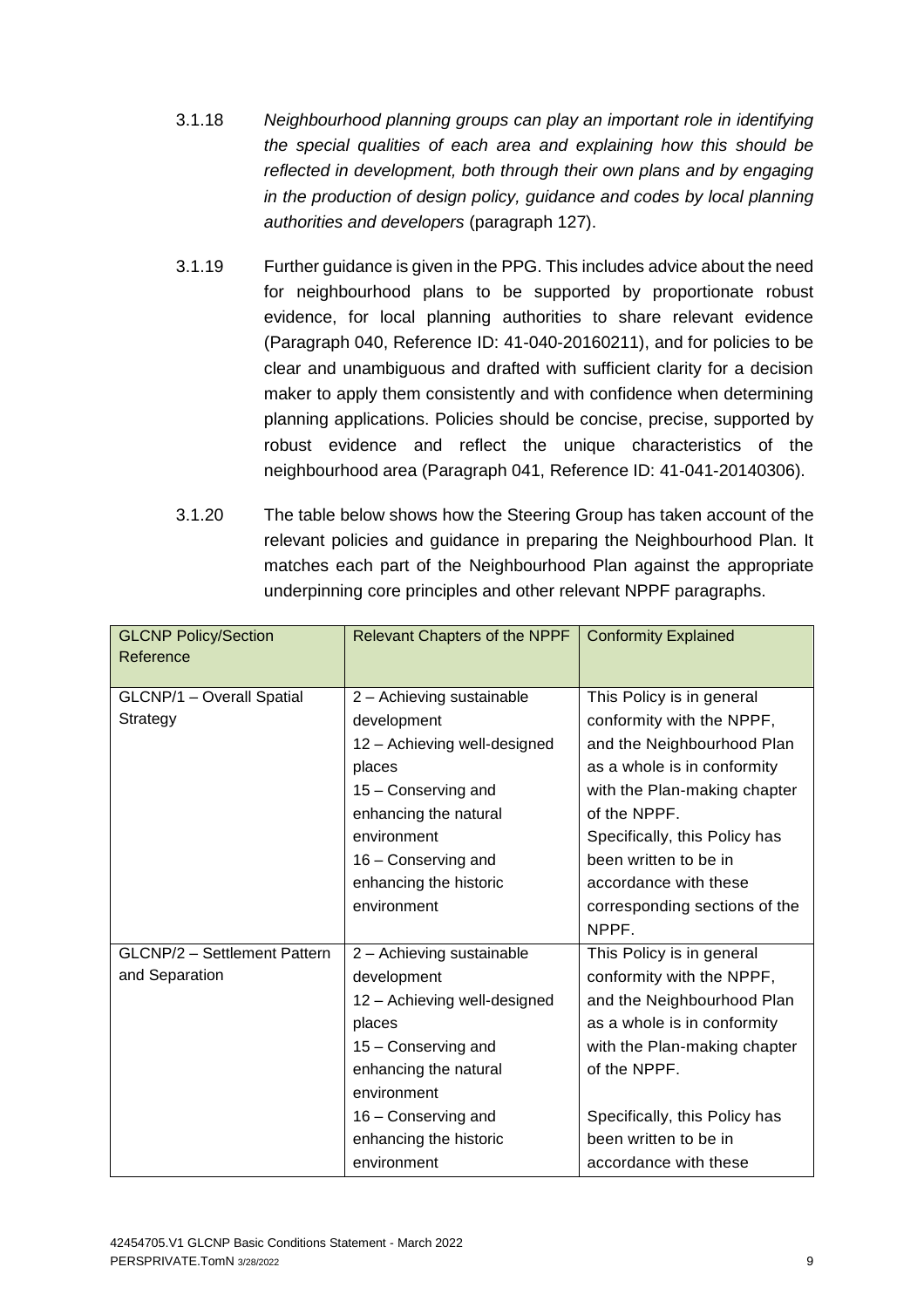|                                       |                                                                                                                                                                                                                                | corresponding sections of the<br>NPPF.                                                                                                                                                                                                                                                           |
|---------------------------------------|--------------------------------------------------------------------------------------------------------------------------------------------------------------------------------------------------------------------------------|--------------------------------------------------------------------------------------------------------------------------------------------------------------------------------------------------------------------------------------------------------------------------------------------------|
| GLCNP/3 - Getting Around              | 2 - Achieving sustainable<br>development<br>6 - Building a strong,<br>competitive economy<br>8 - Promoting healthy and safe<br>communities<br>9 - Promoting sustainable<br>transport<br>12 - Achieving well-designed<br>places | This Policy is in general<br>conformity with the NPPF, and<br>the Neighbourhood Plan as a<br>whole is in conformity with the<br>Plan-making chapter of the<br>NPPF.<br>Specifically, this Policy has<br>been written to be in<br>accordance with these<br>corresponding sections of the<br>NPPF. |
| GLCNP/4a - Landscape<br>Character     | 2 - Achieving sustainable<br>development<br>12 - Achieving well-designed<br>places<br>15 - Conserving and<br>enhancing the natural<br>environment<br>16 - Conserving and<br>enhancing the historic<br>environment              | This Policy is in general<br>conformity with the NPPF, and<br>the Neighbourhood Plan as a<br>whole is in conformity with the<br>Plan-making chapter of the<br>NPPF.<br>Specifically, this Policy has<br>been written to be in<br>accordance with these<br>corresponding sections of the<br>NPPF. |
| GLCNP/4b - Locally Important<br>Views | 2 - Achieving sustainable<br>development<br>12 - Achieving well-designed<br>places<br>15 - Conserving and<br>enhancing the natural<br>environment<br>16 - Conserving and<br>enhancing the historic<br>environment              | This Policy is in general<br>conformity with the NPPF, and<br>the Neighbourhood Plan as a<br>whole is in conformity with the<br>Plan-making chapter of the<br>NPPF.<br>Specifically, this Policy has<br>been written to be in<br>accordance with these<br>corresponding sections of the<br>NPPF. |
| GLCNP/5 - Historic<br>Environment     | 2 - Achieving sustainable<br>development<br>12 - Achieving well-designed<br>places                                                                                                                                             | This Policy is in general<br>conformity with the NPPF, and<br>the Neighbourhood Plan as a<br>whole is in conformity with the                                                                                                                                                                     |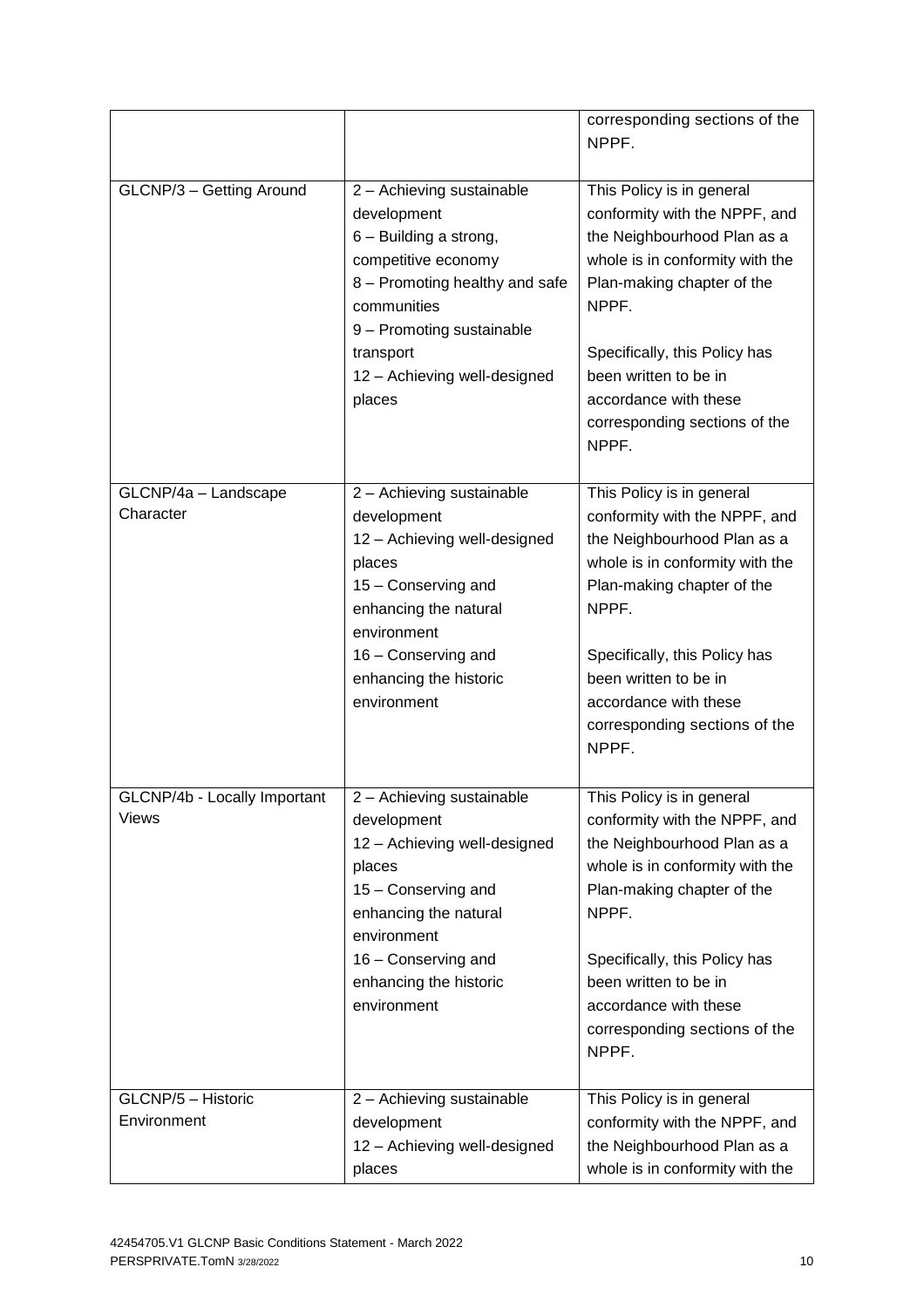|                                                                   | 16 - Conserving and<br>enhancing the historic<br>environment                                                                                                                                                      | Plan-making chapter of the<br>NPPF.<br>Specifically, this Policy has<br>been written to be in<br>accordance with these<br>corresponding sections of the<br>NPPF.                                                                                                                                 |
|-------------------------------------------------------------------|-------------------------------------------------------------------------------------------------------------------------------------------------------------------------------------------------------------------|--------------------------------------------------------------------------------------------------------------------------------------------------------------------------------------------------------------------------------------------------------------------------------------------------|
| <b>GLCNP/6 - Valued Community</b><br><b>Spaces and Facilities</b> | 2 - Achieving sustainable<br>development<br>12 - Achieving well-designed<br>places<br>15 - Conserving and<br>enhancing the natural<br>environment<br>16 - Conserving and<br>enhancing the historic<br>environment | This Policy is in general<br>conformity with the NPPF, and<br>the Neighbourhood Plan as a<br>whole is in conformity with the<br>Plan-making chapter of the<br>NPPF.<br>Specifically, this Policy has<br>been written to be in<br>accordance with these<br>corresponding sections of the<br>NPPF. |
| GLCNP/7 - Local Green<br>Spaces                                   | 2 - Achieving sustainable<br>development<br>8 - Promoting healthy and safe<br>communities<br>12 - Achieving well-designed<br>places<br>15 - Conserving and<br>enhancing the natural<br>environment                | This Policy is in general<br>conformity with the NPPF,<br>and the Neighbourhood Plan<br>as a whole is in conformity<br>with the Plan-making chapter<br>of the NPPF.<br>Specifically, this Policy has<br>been written to be in<br>accordance with these<br>corresponding sections of the<br>NPPF. |
| GLCNP/8 - Employment                                              | 2 - Achieving sustainable<br>development<br>6 - Building a strong,<br>competitive economy<br>11 - Making effective use of<br>land<br>12 - Achieving well-designed<br>places                                       | This Policy is in general<br>conformity with the NPPF, and<br>the Neighbourhood Plan as a<br>whole is in conformity with the<br>Plan-making chapter of the<br>NPPF.<br>Specifically, this Policy has<br>been written to be in<br>accordance with these<br>corresponding sections of the          |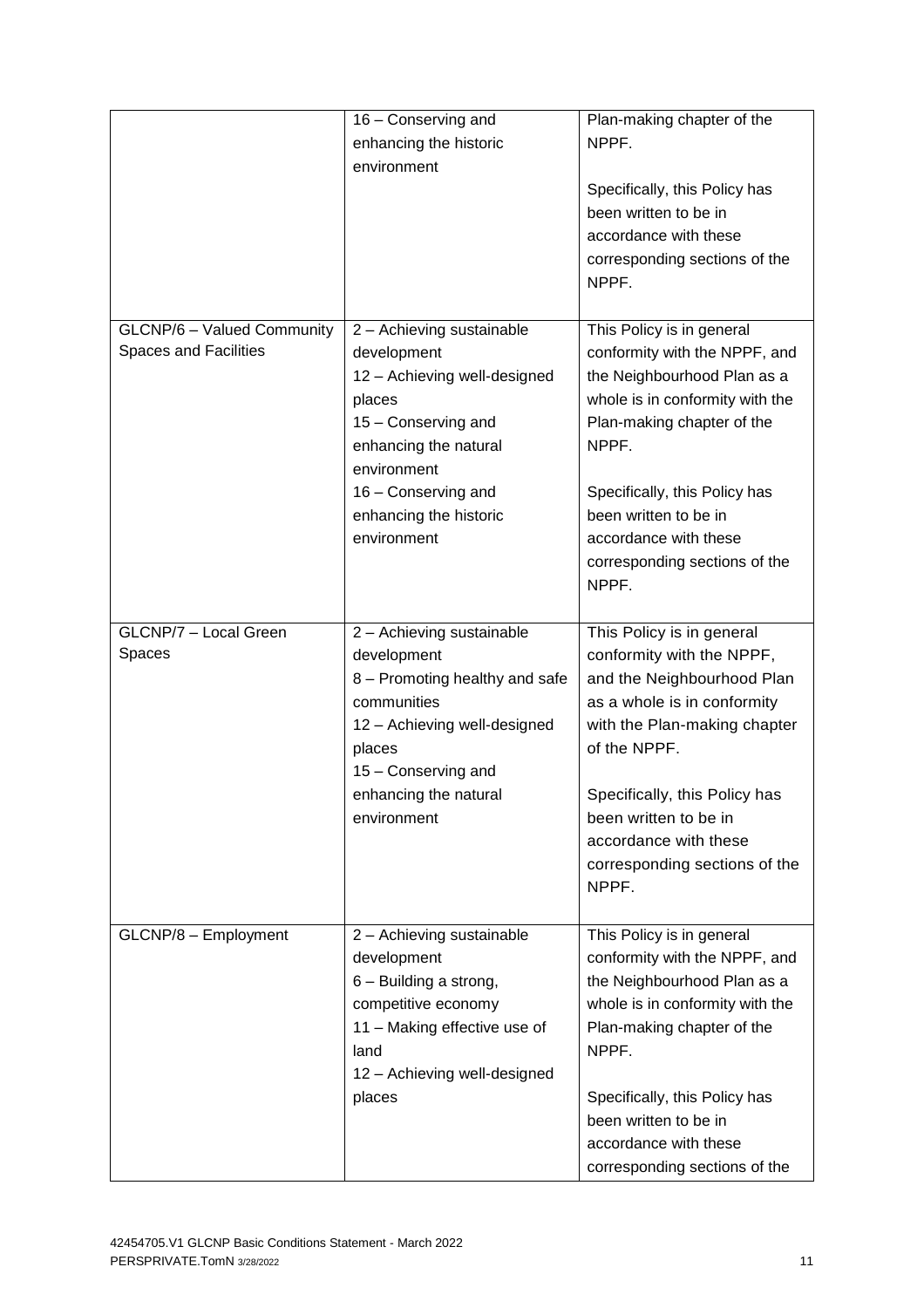|                   |                                | NPPF.                           |
|-------------------|--------------------------------|---------------------------------|
|                   |                                |                                 |
| GLCNP/9 - Housing | 2 - Achieving sustainable      | This Policy is in general       |
|                   | development                    | conformity with the NPPF, and   |
|                   | 5 - Delivering a sufficient    | the Neighbourhood Plan as a     |
|                   | supply of homes                | whole is in conformity with the |
|                   | 8 - Promoting healthy and safe | Plan-making chapter of the      |
|                   | communities                    | NPPF.                           |
|                   | 9 - Promoting sustainable      |                                 |
|                   | transport                      | Specifically, this Policy has   |
|                   | 11 - Making effective use of   | been written to be in           |
|                   | land                           | accordance with these           |
|                   | 12 - Achieving well-designed   | corresponding sections of the   |
|                   | places                         | NPPF.                           |
|                   | 14 – Meeting the challenge of  |                                 |
|                   | climate change, flooding and   |                                 |
|                   | coastal change                 |                                 |
|                   | 15 - Conserving and            |                                 |
|                   | enhancing the natural          |                                 |
|                   | environment                    |                                 |
|                   | 16 - Conserving and            |                                 |
|                   | enhancing the historic         |                                 |
|                   | environment                    |                                 |
|                   |                                |                                 |

## 3.2 **Meeting the Basic Conditions – Sustainable Development**

- 3.2.1 Paragraph 7 of the NPPF makes it clear that the purpose of the planning system is to contribute to the achievement of sustainable development. Resolution 42/187 of the United Nations General Assembly defined sustainable development as meeting the needs of the present without compromising the ability of future generations to meet their own needs.
- 3.2.2 Paragraph 8 of the NPPF states that there are three dimensions to sustainable development which need to be pursued in mutually supportive ways: economic, social and environmental.
- 3.2.3 The Neighbourhood Plan's Vision and Objectives (Chapter 4) make it clear the Neighbourhood Plan has these dimensions of sustainable development at its heart.
- 3.2.4 To meet the economic element of sustainable development, the Neighbourhood Plan helps build a strong, responsive and competitive economy, by ensuring that sufficient land of the right types is available in the right places and at the right time to support growth, innovation and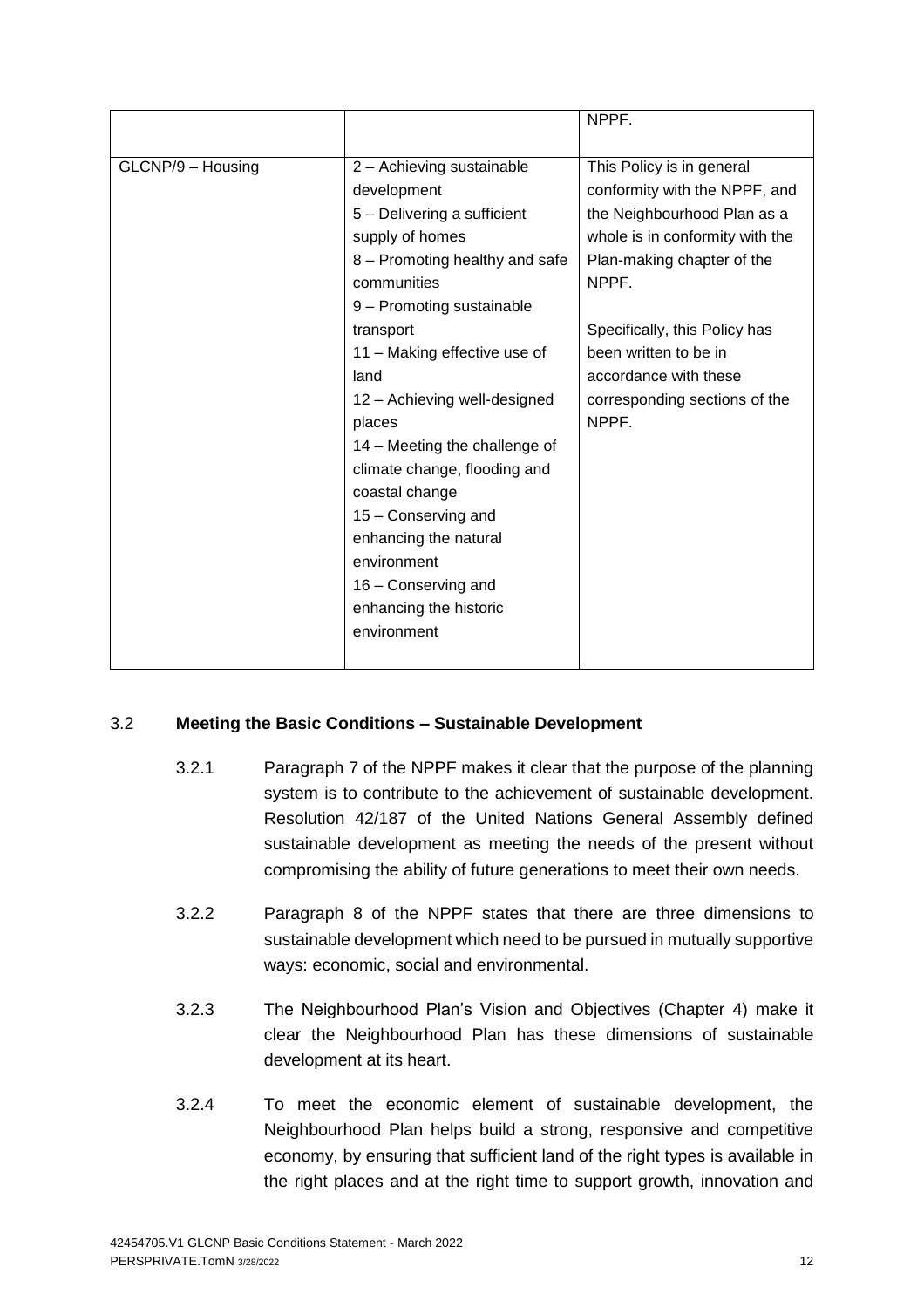improved productivity; and by identifying and coordinating the provision of infrastructure (policies GLCNP1, GLCNP3, GLCNP8).

- 3.2.5 To meet the social element of sustainable development, the Neighbourhood Plan helps to support strong, vibrant and healthy communities by ensuring that a sufficient number and range of homes can be provided to meet the needs of present and future generations; and by fostering well-designed, beautiful and safe places, with accessible services and open spaces that reflect current and future needs and support communities' health, social and cultural well-being (policies GLCNP1, GLCNP3, GLCNP6, GLCNP7, GLCNP9, GLCNP9.1, 9.2 and 9.3).
- 3.2.6 To meet the environmental element of sustainable development, the Neighbourhood Plan aims to protect and enhance our natural, built and historic environment; including making effective use of land, improving biodiversity, using natural resources prudently, minimising waste and pollution, and mitigating and adapting to climate change, including moving to a low carbon economy (policies GLCNP1, GLCNP2, GLCNP4a and GLCNP4b, GLCNP5, GLCNP6, GLCNP7).

## 3.3 **Meeting the Basic Conditions – General Conformity with the Development Plan**

3.3.1 The Neighbourhood Plan must be in general conformity with the strategic policies contained in the Development Plan for the area. National Planning Practice Guidance on this states (our emphasis):

*When considering whether a policy is in general conformity a qualifying body, independent examiner, or local planning authority, should consider the following:*

- *whether the neighbourhood plan policy or development proposal supports and upholds the general principle that the strategic policy is concerned with.*
- *the degree, if any, of conflict between the draft neighbourhood plan policy or development proposal and the strategic policy.*
- *whether the draft neighbourhood plan policy or development proposal provides an additional level of detail and/or a distinct local approach to that set out in the strategic policy without undermining that policy.*
- *the rationale for the approach taken in the draft neighbourhood plan or Order and the evidence to justify that approach.*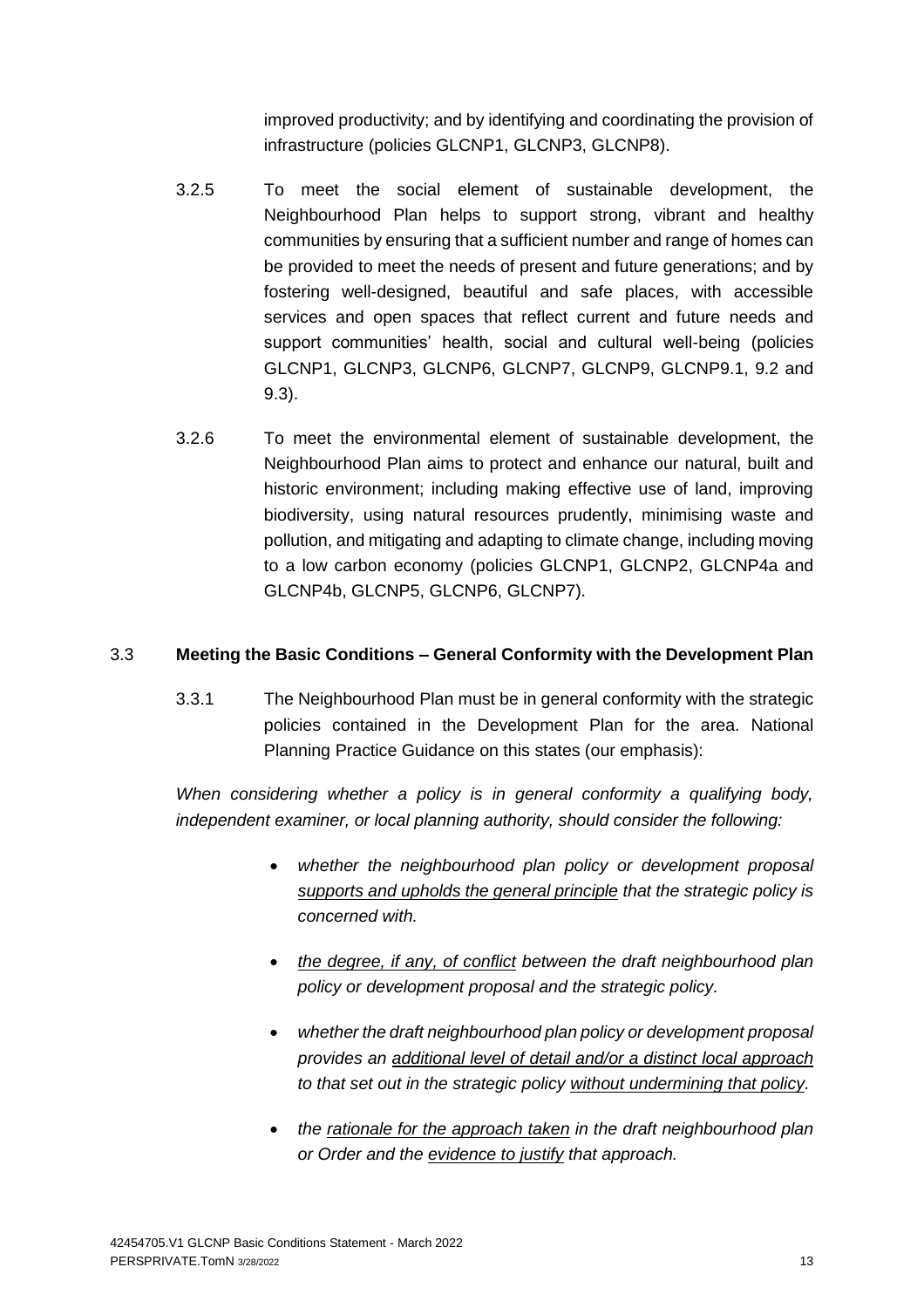#### *Paragraph: 074 Reference ID: 41-074-20140306*

- 3.3.2 The adopted Development Plan for UDC comprises the Uttlesford District Council 2005 Local Plan with policies saved following an application to the Secretary of State in 2007.
- 3.3.3 Regular consultation, review and videocalls with the Policy Team at Uttlesford District Council throughout the production of the draft Neighbourhood Plan have ensured that where there have been any concerns expressed by UDC (whether formally in writing or informally during calls and videocalls) they have been taken into account and the draft Neighbourhood Plan updated accordingly. Work on the draft Local Plan has been ongoing at UDC, but at the date of submission of the Neighbourhood Plan, the UDC revised Local Plan is not at a sufficiently advanced stage to present any conflict with the Neighbourhood Plan.
- 3.3.4 The Neighbourhood Plan is in conformity with Strategic Policy ENV10 (Noise Sensitive Development). Through the site selection process, development proposals identified at CLCNP/9.1 and 9.2 are separated from major sources of noise such as major road, rail and air transport and industrial development. GLCNP/9.3 (which does now have consent from UDC in any event) is adjacent to the railway but contains provisions relating to mitigation of noise and vibration from the railway and was assessed by UDC to be acceptable in terms of disturbance from the railway line.
- 3.3.5 Strategic Policies S1 (Development Limits for Urban Areas), S4 (Stansted Airport), ENV10 (Noise Sensitive Development and Disturbance form Aircraft), RS1 (access to Retailing and Services), RS2 (Town and Local Centres) and Policy T1 (Transport Improvements are undoubtedly strategic policies but are not relevant to the Neighbourhood Plan Area so the Neighbourhood Plan is, by default, compliant with them. For Completeness, there are reproduced at Appendix 2 to this Basic Conditions statement.
- 3.3.6 The following table shows how each Neighbourhood Plan policy is in general conformity with the rest of the relevant strategic policies of the UDC Local Plan. These relevant Strategic Policies of the UDC Local Plan 2005 are set out at Appendix 1.

| <b>GLCNP Policy/Section</b> | Relevant sections of the UDC | Conformity |
|-----------------------------|------------------------------|------------|
| Reference                   | Local Plan                   |            |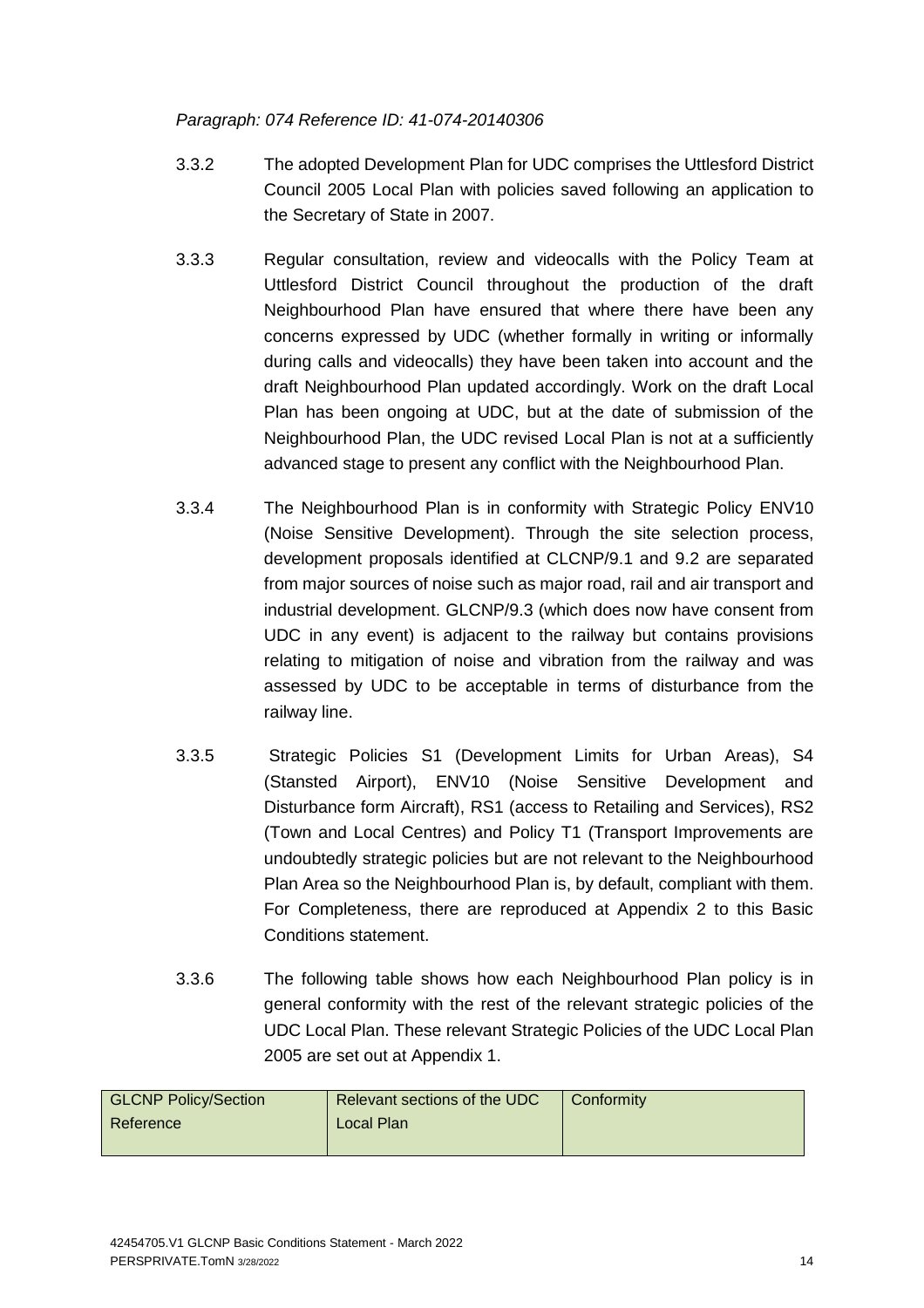| GLCNP/1 - Overall Spatial | Policy S3 - Other Development  | S3, ENV1, H1, H3 - Growth in       |
|---------------------------|--------------------------------|------------------------------------|
| Strategy                  | Limits                         | the Neighbourhood Plan Area        |
|                           |                                | will be predominantly within       |
|                           | Policy S7 - The Countryside    | the development limits of          |
|                           |                                | Great Chesterford village, and     |
|                           | Policy GEN2 - Design           | in the housing site(s) allocated   |
|                           |                                | in Little Chesterford save for     |
|                           | Policy GEN3 - Flood Protection | the exceptions contained           |
|                           |                                | within policies GLCNP/1 (and       |
|                           | Policy GEN7 - Nature           | GLCNP/2 and GLCNP/9).              |
|                           | Conservation                   |                                    |
|                           |                                | $S7, H1, H3 - The quantum of$      |
|                           | Policy E5 - Re-use of Rural    | this growth will be                |
|                           | <b>Buildings</b>               | proportionate with the scale of    |
|                           |                                | the two villages,                  |
|                           | Policy ENV1 - Design of        | acknowledging the significant      |
|                           | Development within             | growth seen over the last nine     |
|                           | <b>Conservation Areas</b>      | years,.                            |
|                           |                                |                                    |
|                           | Policy ENV3 - Open Spaces      | H1, H3 - This Neighbourhood        |
|                           | and Trees                      | Plan extends the development       |
|                           |                                | limits to include both built       |
|                           | Policy ENV4 - Ancient          | development and that for           |
|                           | Monuments and Sites of         | which outline planning             |
|                           | Archaeological Importance      | permission has been granted.       |
|                           |                                |                                    |
|                           | Policy ENV5 - Protection of    | GEN2, ENV5 - Outside of the        |
|                           | Agricultural Land              | villages, the intrinsic character, |
|                           |                                | rural nature and beauty of the     |
|                           | Policy ENV8 - Other            | area will be recognised and        |
|                           | Landscape Elements of          | preserved and enhanced.            |
|                           | <b>Importance for Nature</b>   |                                    |
|                           | Conservation                   | E5, ENV3, ENV8, ENV9 -             |
|                           |                                | Development proposals will         |
|                           | Policy ENV9 - Historic         | only be supported in the Chalk     |
|                           | Landscapes                     | Uplands area defined in Figure     |
|                           |                                | 5.1 where they maintain and        |
|                           | Policy H1 - Housing            | enhance the characteristics of     |
|                           | Development                    | the open chalk upland              |
|                           |                                | landscape (GLCNP/1).               |
|                           | Policy H3 - New Houses within  |                                    |
|                           | Development limits             | ENV4, ENV9 - Development           |
|                           |                                | proposals will only be             |
|                           |                                | supported in the Roman             |
|                           |                                | Scheduled Monuments and            |
|                           |                                |                                    |
|                           |                                | Setting zone where they            |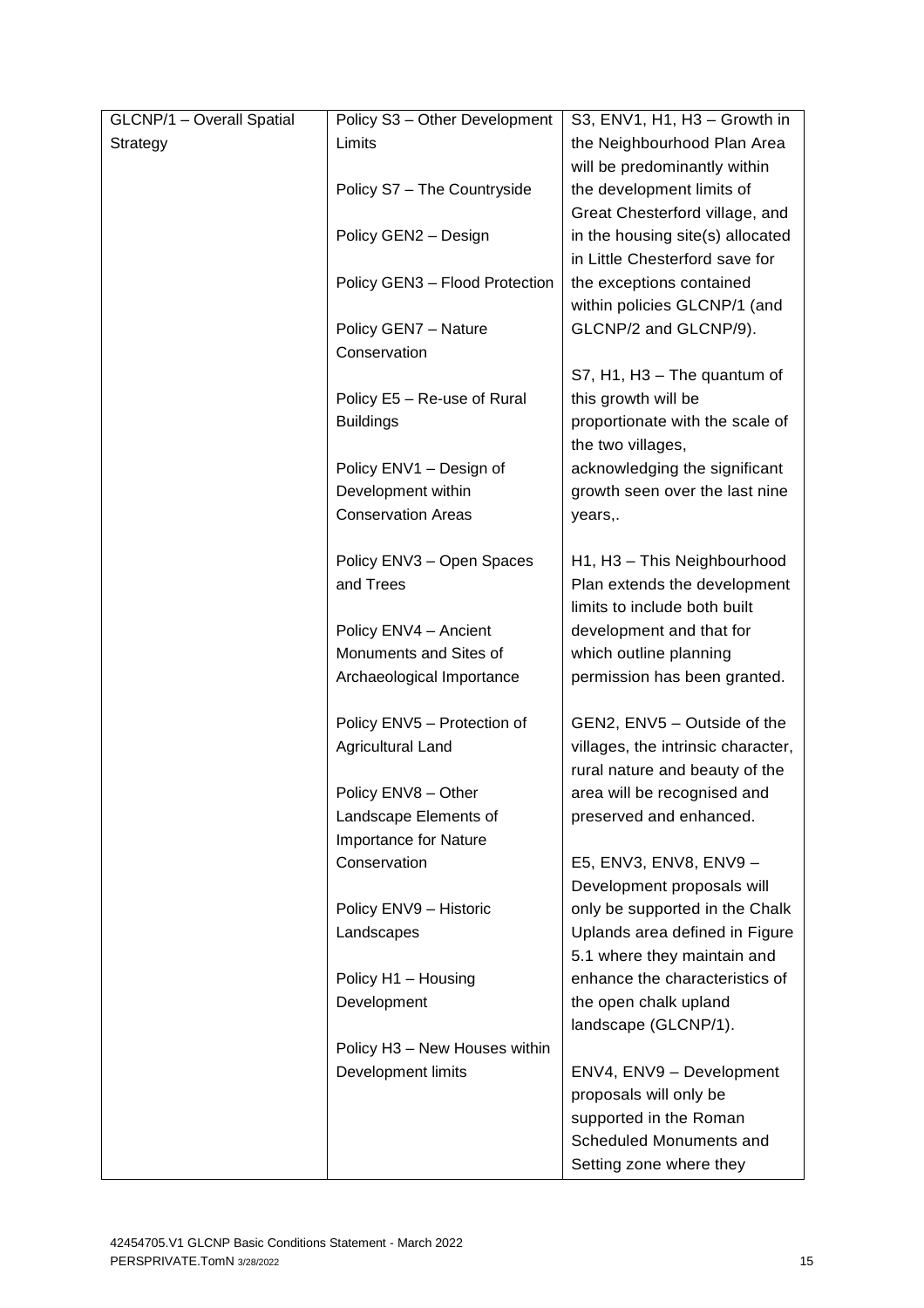|                        |                                                 | preserve and enhance the<br>landscape features and<br>conserve or enhance the<br>significance of the Roman<br>scheduled monuments,<br>including the intervisibility<br>between them.<br>GEN3, ENV8, GEN7, ENV9 -<br>Development proposals in the<br>Cam River Valley Area will<br>only be supported if they<br>preserve and enhance the<br>landscape features, natural<br>beauty and wildlife habitats of<br>the watercourse, flood plain<br>and river banks. |
|------------------------|-------------------------------------------------|---------------------------------------------------------------------------------------------------------------------------------------------------------------------------------------------------------------------------------------------------------------------------------------------------------------------------------------------------------------------------------------------------------------------------------------------------------------|
| GLCNP/2 - Settlement   | Policy S3 - Other Development                   | S3, GEN2, GEN7, ENV1, ENV2,                                                                                                                                                                                                                                                                                                                                                                                                                                   |
| Pattern and Separation | limits                                          | ENV9, H1 - Any development<br>within the villages of Great and                                                                                                                                                                                                                                                                                                                                                                                                |
|                        | Policy S5 - Chesterford Park                    | Little Chesterford should be                                                                                                                                                                                                                                                                                                                                                                                                                                  |
|                        | Boundary                                        | sensitively designed infill                                                                                                                                                                                                                                                                                                                                                                                                                                   |
|                        | Policy S7 - The Countryside                     | development, respecting the<br>historic nature and historic                                                                                                                                                                                                                                                                                                                                                                                                   |
|                        |                                                 | architecture, conforming to the                                                                                                                                                                                                                                                                                                                                                                                                                               |
|                        | Policy GEN2 - Design                            | existing development patterns:<br>nucleated in Great Chesterford                                                                                                                                                                                                                                                                                                                                                                                              |
|                        | Policy GEN3 - Flood Protection                  | and linear in Little Chesterford.                                                                                                                                                                                                                                                                                                                                                                                                                             |
|                        | Policy GEN7 - Nature                            | S3, S5, S7, GEN7, ENV1, E4,                                                                                                                                                                                                                                                                                                                                                                                                                                   |
|                        | Conservation                                    | E5, ENV3, ENV9 - Outside the<br>Development will need to be                                                                                                                                                                                                                                                                                                                                                                                                   |
|                        | Policy E4 - Farm                                | sensitive to the landscape and<br>heritage sensitivities of the                                                                                                                                                                                                                                                                                                                                                                                               |
|                        | Diversification: Alternative use                | parish (see Policy GLCNP/1)<br>and will be restricted to:                                                                                                                                                                                                                                                                                                                                                                                                     |
|                        | of Farmland                                     | • The sites allocated as                                                                                                                                                                                                                                                                                                                                                                                                                                      |
|                        | Policy E5 - Re-use of Rural                     | part of this plan;<br>Development for                                                                                                                                                                                                                                                                                                                                                                                                                         |
|                        | <b>Buildings</b>                                | agriculture, horticulture,                                                                                                                                                                                                                                                                                                                                                                                                                                    |
|                        | Policy ENV1 - Design of                         | outdoor recreation, essential                                                                                                                                                                                                                                                                                                                                                                                                                                 |
|                        | Development within<br><b>Conservation Areas</b> | educational infrastructure                                                                                                                                                                                                                                                                                                                                                                                                                                    |
|                        |                                                 | and other uses (including                                                                                                                                                                                                                                                                                                                                                                                                                                     |
|                        | Policy ENV2 - Development                       | employment uses necessary<br>to support the rural                                                                                                                                                                                                                                                                                                                                                                                                             |
|                        | affecting Listed Buildings                      | economy) that need to be                                                                                                                                                                                                                                                                                                                                                                                                                                      |
|                        |                                                 | located in the countryside;                                                                                                                                                                                                                                                                                                                                                                                                                                   |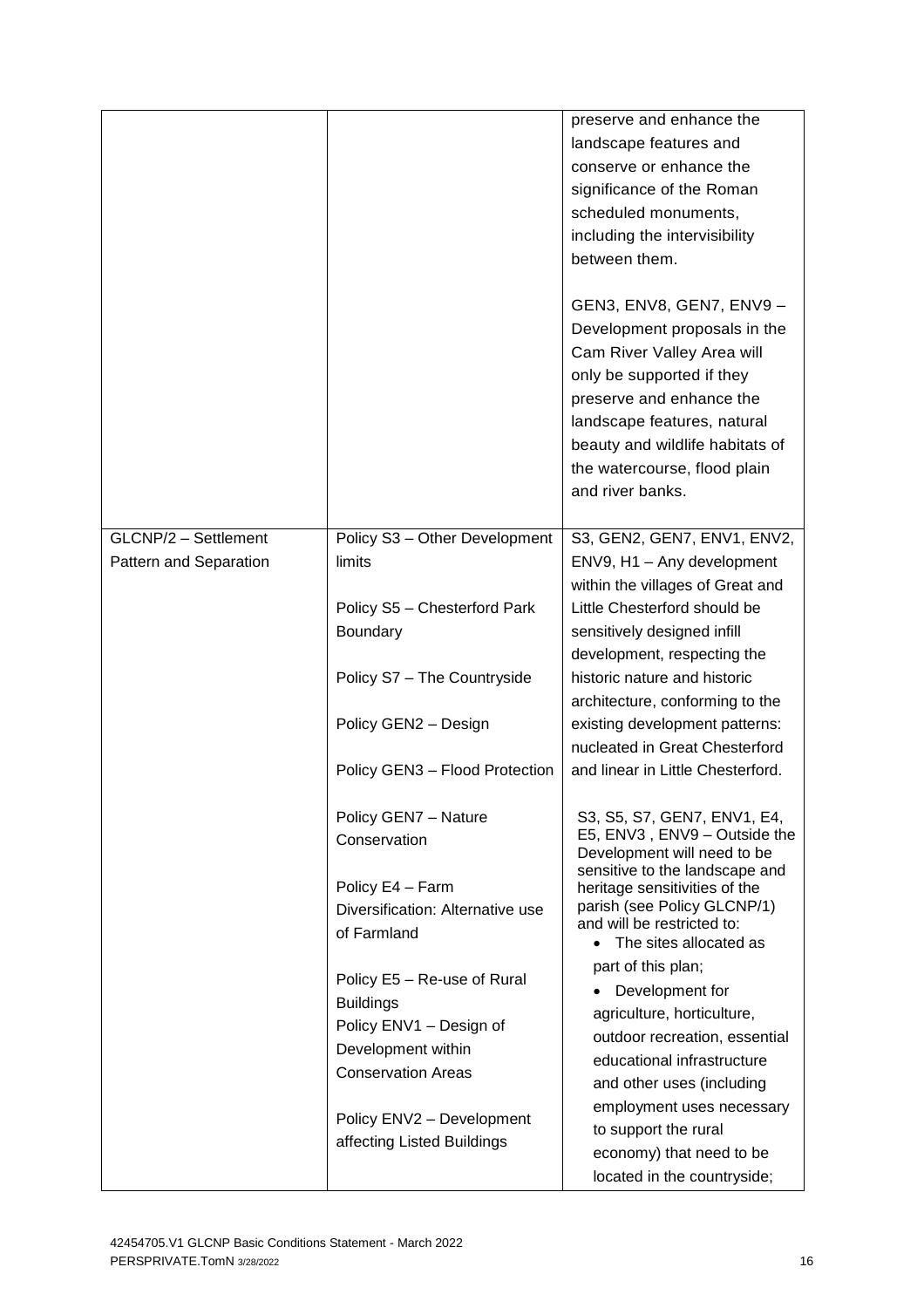| Policy ENV3 - Open Spaces      | and                                                   |
|--------------------------------|-------------------------------------------------------|
| and Trees                      | Employment development<br>$\bullet$                   |
|                                | at Chesterford Research                               |
| Policy ENV4 - Ancient          | Park and other places of                              |
| Monuments and Sites of         | employment in the rural area.                         |
| Archaeological Importance      |                                                       |
|                                | GEN2, H4 - Backland                                   |
| Policy ENV5 - Protection of    | development in Little                                 |
| <b>Agricultural Land</b>       | Chesterford will not be                               |
|                                | supported as it would change                          |
| Policy ENV6 - Change of Use    | the character of the village.                         |
| of Agricultural Land to        |                                                       |
| Domestic Garden                | S7 - Land within the following                        |
|                                | defined Separation Zones                              |
| Policy ENV8 - Other            | (Figures 5.4 to 5.6) should be                        |
| Landscape Elements of          | kept open and free from                               |
| Importance for Nature          | development:                                          |
| Conservation                   | Little Chesterford /                                  |
|                                | <b>Chesterford Research Park</b>                      |
| Policy ENV9 - Historic         | Area of Separation                                    |
| Landscapes                     | Little Chesterford /                                  |
|                                | Springwell Area of                                    |
| Policy H1 - Housing            | Separation                                            |
| Development                    | • Great and Little                                    |
|                                | Chesterford Area of                                   |
| Policy H3 - New Houses within  | Separation                                            |
| Development limits             | Northern Gateway Area of                              |
|                                | Separation                                            |
| Policy H4 - Backland           |                                                       |
| Development                    | S7, E4, LC1, LC2, LC3, LC4                            |
|                                | Development proposals within                          |
| Policy LC1 - Loss of Sports    | defined Separation Zones will                         |
| <b>Fields and Recreational</b> | only be supported if they can                         |
| <b>Facilities</b>              |                                                       |
|                                | demonstrate (through a<br>proportionate landscape and |
| Policy LC2 - Access to Leisure |                                                       |
| and Cultural Facilities        | visual impact appraisal) that                         |
|                                | they do not harm, individually or                     |
| Policy LC3 - Community         | cumulatively, the functions and                       |
| <b>Facilities</b>              | purposes of a separation zone,                        |
|                                | or its open character.                                |
| Policy LC4 - Provision of      |                                                       |
| Outdoor Sport and              | S7, GEN7 - Outside of the                             |
| <b>Recreational Facilities</b> | villages, the intrinsic character,                    |
|                                | rural nature and beauty of the                        |
|                                | area will be recognised and                           |
|                                | preserved and enhanced.                               |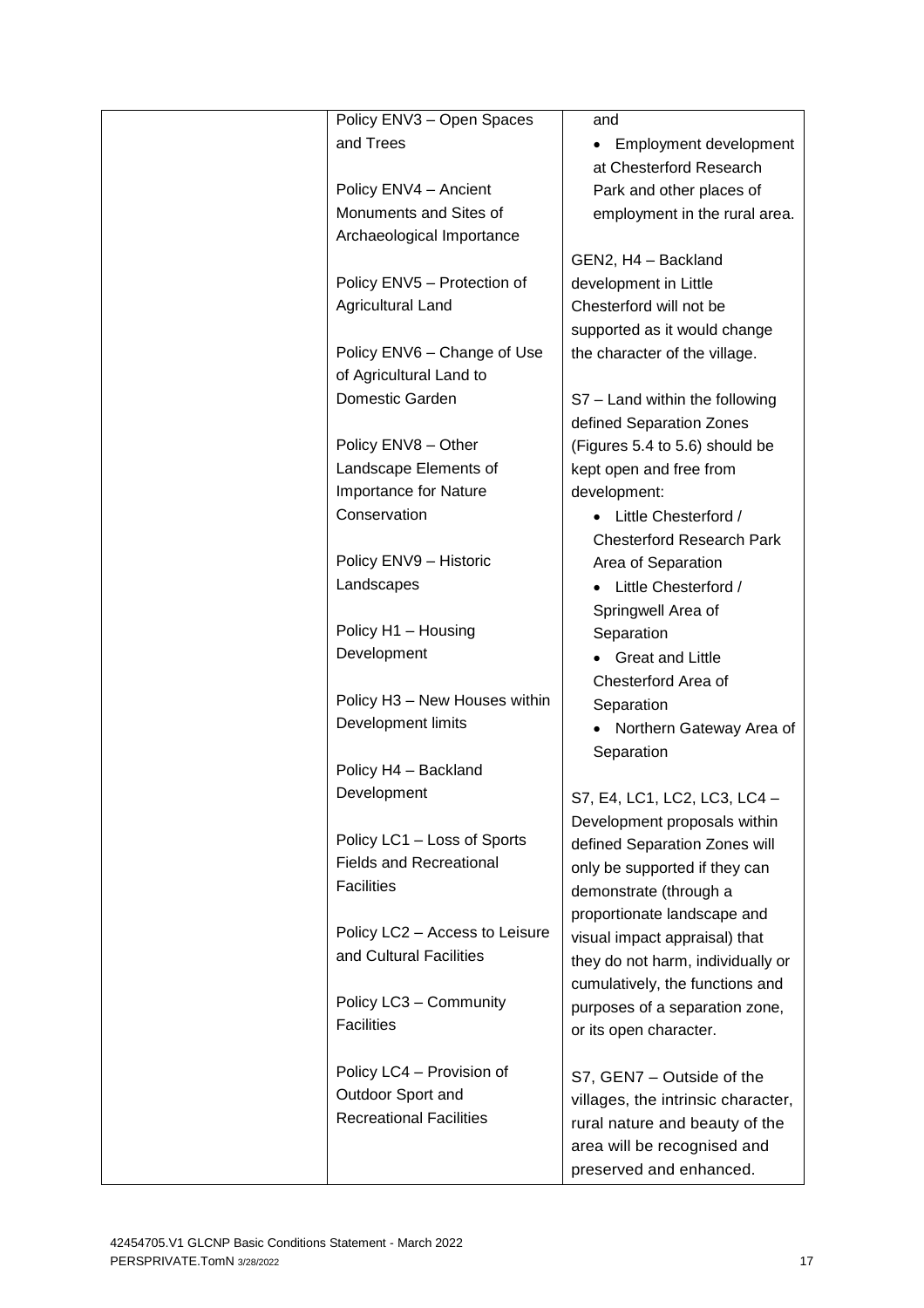| GLCNP/3 - Getting Around | Policy GEN1 - Access            | GEN1, GEN2, GEN6, GEN8,<br>E3, H3, LC2, LC3, RS1, RS3-          |
|--------------------------|---------------------------------|-----------------------------------------------------------------|
|                          | Policy GEN2 - Design            | In order to deliver sustainable<br>development, all development |
|                          | Policy GEN6 - Infrastructure    | proposals must include                                          |
|                          | Provision to Support            | suitable provision for adequate                                 |
|                          | Development                     | sustainable transport                                           |
|                          |                                 | infrastructure and be designed                                  |
|                          | Policy GEN7 - Nature            | to prioritise pedestrian and                                    |
|                          | Conservation                    | cycle movements.                                                |
|                          |                                 |                                                                 |
|                          | Policy GEN8 - Vehicle Parking   | GEN1, GEN2, GEN6, GEN7,                                         |
|                          | <b>Standards</b>                | E2, E3, H3, RS1, RS3-                                           |
|                          |                                 | Proposed development must                                       |
|                          | Policy E2 - Safeguarding        | be capable of providing direct                                  |
|                          | <b>Employment Land</b>          | access to safe walking routes                                   |
|                          |                                 | to all village amenities                                        |
|                          | Policy E3 - Access to           | including provision of                                          |
|                          | workplaces                      | pedestrian crossings as                                         |
|                          |                                 | appropriate. Village amenities                                  |
|                          | Policy H3 - New Houses within   | are defined as:                                                 |
|                          | Development limits              | a) In Great Chesterford: the                                    |
|                          |                                 | railway station, shop,                                          |
|                          | Policy LC2 - Access to Leisure  | surgeries, school,                                              |
|                          | and Cultural Facilities         | preschool and the                                               |
|                          |                                 | <b>Chesterford Community</b>                                    |
|                          | Policy LC3 - Community          | Centre;                                                         |
|                          | <b>Facilities</b>               | b) In Little Chesterford: the                                   |
|                          |                                 | Village Hall and Church,                                        |
|                          | Policy LC4 - Provision of       | and the bus stops on the                                        |
|                          | Outdoor Sport and               | B184.                                                           |
|                          | <b>Recreational Facilities</b>  |                                                                 |
|                          |                                 | GEN1, GEN2, GEN6, GEN7,                                         |
|                          | Policy RS1 (Access to Retailing | E2, E3, H3, RS1, RS3 - The                                      |
|                          | Services)                       | following on-site infrastructure                                |
|                          |                                 | must be provided on any                                         |
|                          | Policy RS3 - Retention of       | proposed development:                                           |
|                          | Retail and other Services in    | a) Provision of vehicle                                         |
|                          | <b>Rural Areas</b>              | charging points for all                                         |
|                          |                                 | dwellings and parking                                           |
|                          |                                 | standards in accordance                                         |
|                          |                                 | with the Essex Design                                           |
|                          |                                 | Guide or the updated Essex                                      |
|                          |                                 | Parking Standards                                               |
|                          |                                 | Guidance (whichever is                                          |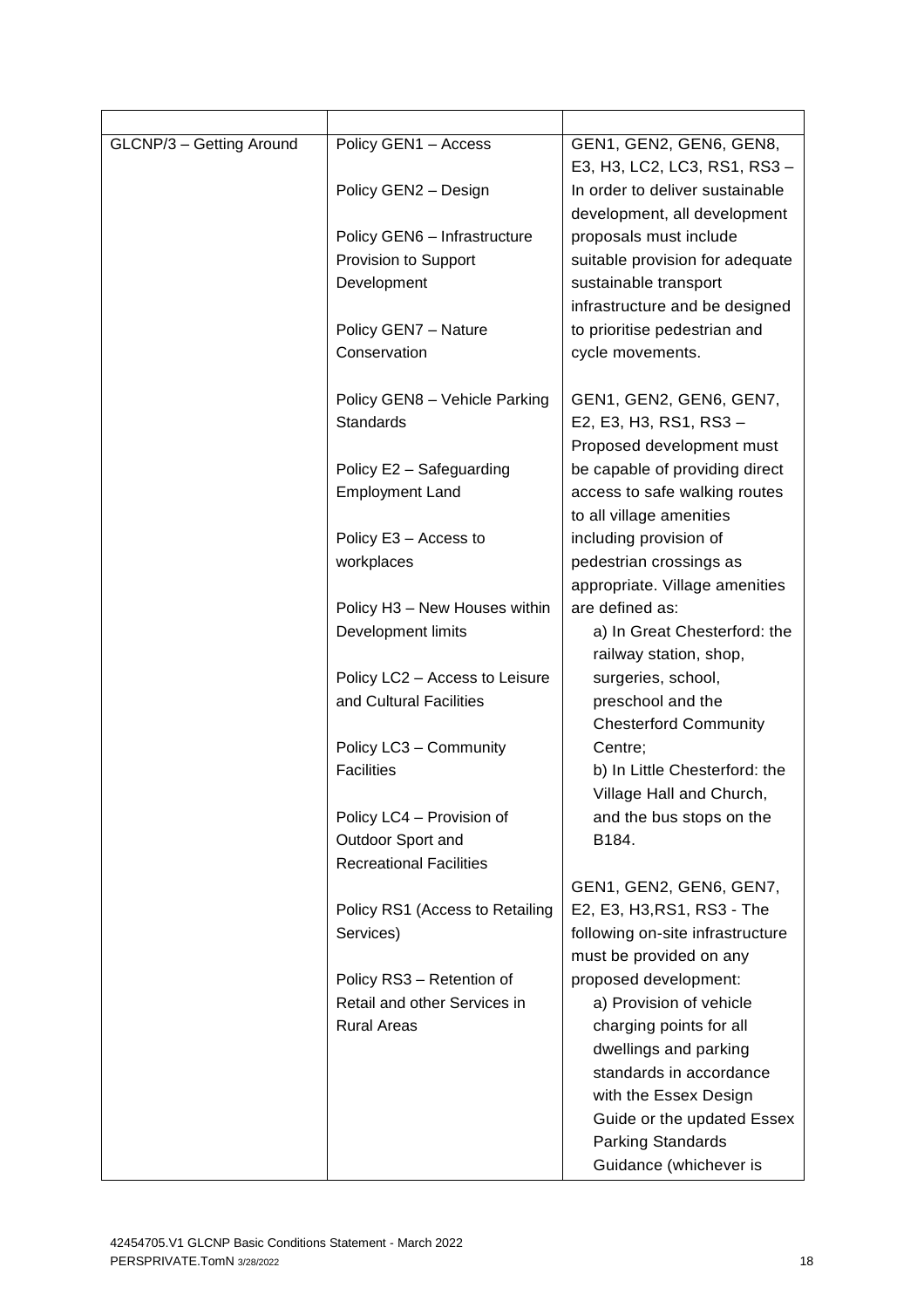|                                |                                  | more recent).                                     |
|--------------------------------|----------------------------------|---------------------------------------------------|
|                                |                                  | b) Provision of adequate                          |
|                                |                                  | footway pavements which                           |
|                                |                                  | link with the existing                            |
|                                |                                  | pedestrian network.                               |
|                                |                                  |                                                   |
|                                |                                  | GEN1, GEN2, GEN8, E2,. E3,                        |
|                                |                                  | H3, LC2, RS3 - 4.<br>Where                        |
|                                |                                  | directly, fairly and reasonably                   |
|                                |                                  | related in scale and kind to the                  |
|                                |                                  | proposed development, off-site                    |
|                                |                                  | contributions or physical                         |
|                                |                                  | infrastructure works shall be                     |
|                                |                                  | sought to achieve the                             |
|                                |                                  | identified required pedestrian                    |
|                                |                                  | and cycle infrastructure                          |
|                                |                                  | improvements as listed at                         |
|                                |                                  | paragraphs 5.3.17-5.3.21                          |
| GLCNP/4a and 4b -              | Policy S7 - The Countryside      | Development will only be                          |
| Landscape Character and        |                                  | supported if:                                     |
| <b>Locally Important Views</b> | Policy GEN1 - Access             |                                                   |
|                                |                                  | S7, GEN2, E4, E5, ENV3,                           |
|                                | Policy GEN2 - Design             | ENV4, ENV5, ENV6, ENV7,                           |
|                                |                                  | ENV8, ENV9 - It is                                |
|                                | Policy GEN7 - Nature             | appropriate, having regard to                     |
|                                | Conservation                     | the landscape sensitivity and                     |
|                                |                                  | landscape value attributed to                     |
|                                | Policy E4 - Farm                 | the landscape character area                      |
|                                | Diversification: Alternative use | in which it is located, as                        |
|                                | of Farmland                      | described in the Chesterfords                     |
|                                |                                  | Landscape Character                               |
|                                | Policy E5 - Re-use of Rural      | Assessment 2017;                                  |
|                                | <b>Buildings</b>                 |                                                   |
|                                |                                  | GEN2, E4, ENV1, ENV2,<br>ENV3 - (Policy GLCNP/4b) |
|                                | Policy ENV1 - Design of          |                                                   |
|                                | Development within               | It maintains or<br>a)                             |
|                                | <b>Conservation Areas</b>        | enhances and not adversely                        |
|                                |                                  | impact upon the Important                         |
|                                | Policy ENV2 - Development        | Views or Locally Important                        |
|                                | affecting Listed Buildings       | Views;                                            |
|                                |                                  | b)<br>The panoramic views to                      |
|                                | Policy ENV3 - Open Spaces        | and from the plateaus and                         |
|                                | and Trees                        | uplands are maintained,                           |
|                                |                                  | especially open views to and                      |
|                                |                                  | from Scheduled Monuments,                         |
|                                |                                  | historic buildings and                            |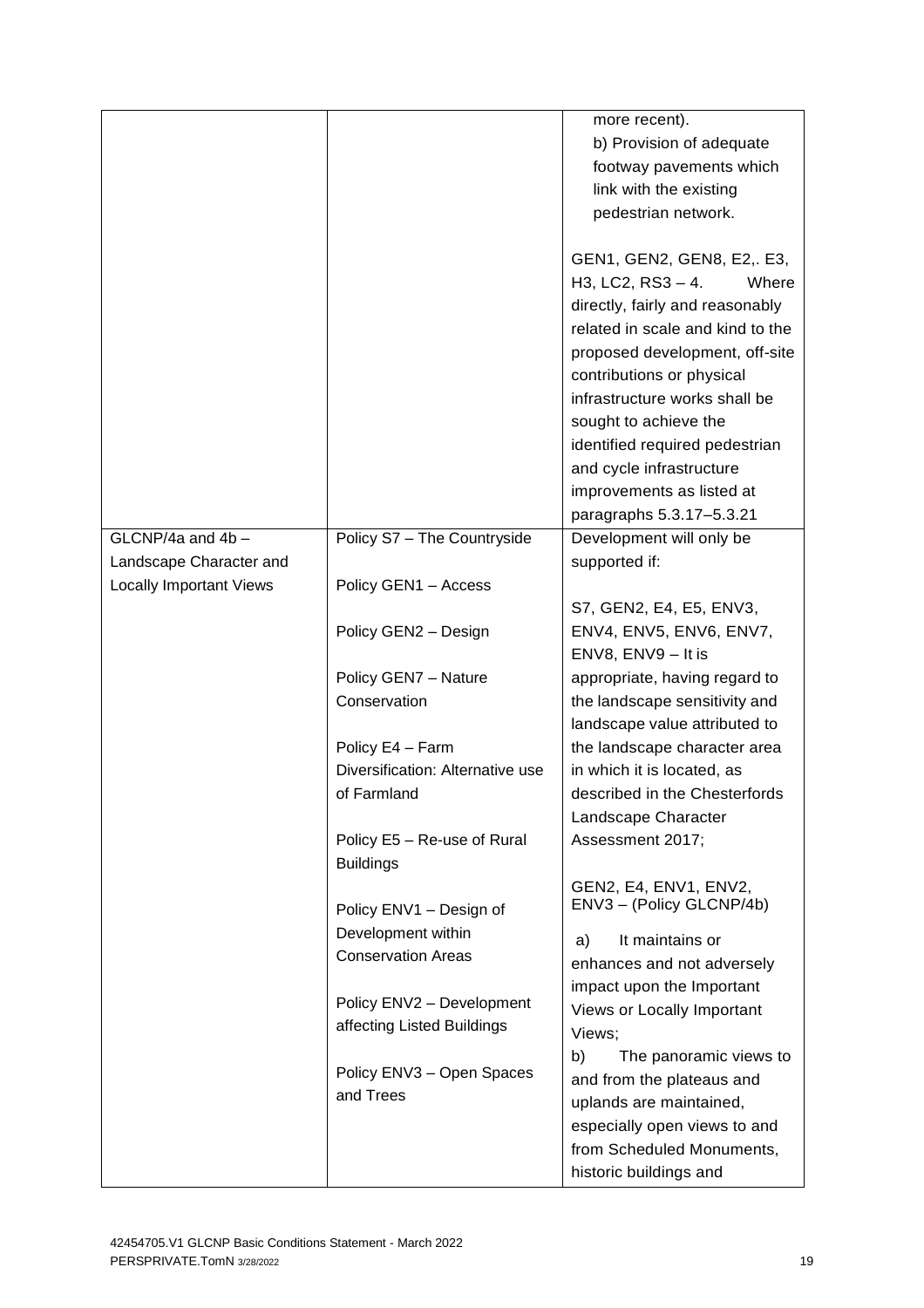|                    | Policy ENV4 - Ancient        | landmarks such as churches;     |
|--------------------|------------------------------|---------------------------------|
|                    | Monuments and Sites of       |                                 |
|                    | Archaeological Importance    | GEN2, E5, ENV1, ENV3,           |
|                    |                              | ENV4, ENV5, ENV9 - The          |
|                    | Policy ENV5 - Protection of  | panoramic views to and from     |
|                    |                              |                                 |
|                    | Agricultural Land            | the plateaus and uplands are    |
|                    |                              | maintained, especially open     |
|                    | Policy ENV6 - Change Of Use  | views to and from Scheduled     |
|                    | of Agricultural Land to      | Monuments, historic buildings   |
|                    | Domestic Garden              | and landmarks such as           |
|                    |                              | churches;                       |
|                    | ENV7 - The Protection of the |                                 |
|                    | <b>Natural Environment</b>   | GEN2, GEN7, E5, ENV3,           |
|                    |                              | ENV5, ENV6, ENV7, ENV8 - It     |
|                    | Policy ENV8 - Other          | preserves or enhances the       |
|                    | Landscape Elements of        | landscape pattern including     |
|                    | <b>Importance for Nature</b> | woodland areas (see Figure      |
|                    | Conservation                 | 5.10, hedgerows and individual  |
|                    |                              | trees, and does not diminish    |
|                    | Policy ENV9 - Historic       | the role they play in views     |
|                    |                              |                                 |
|                    | Landscapes                   | across the landscape;           |
|                    |                              |                                 |
|                    |                              | GEN2, E4, E5, ENV3, ENV4,       |
|                    |                              | ENV5, ENV6, ENV7 - It           |
|                    |                              | preserves or enhances the       |
|                    |                              | historic landscape character of |
|                    |                              | field patterns and field size,  |
|                    |                              | greens, commons and verges;     |
|                    |                              |                                 |
|                    |                              | GEN2, GEN7, E4, E5, ENV1,       |
|                    |                              | ENV3, ENV8 - It preserves or    |
|                    |                              | enhances special verges and     |
|                    |                              | green screening (see Figures    |
|                    |                              | $5.8 - 5.9$ ; and               |
|                    |                              |                                 |
|                    |                              | GEN1, GEN6, E4, E5, ENV1,       |
|                    |                              | ENV2, ENV4, ENV5, ENV6,         |
|                    |                              | ENV7, ENV8, ENV9 - It           |
|                    |                              |                                 |
|                    |                              | preserves or enhances the       |
|                    |                              | landscape significance and      |
|                    |                              | better reveals cultural and     |
|                    |                              | heritage links.                 |
| GLCNP/5 - Historic | Policy GEN2 - Design         | Development proposals in the    |
| Environment        |                              | Plan area must take account of  |
|                    |                              | the following matters relating  |
|                    |                              |                                 |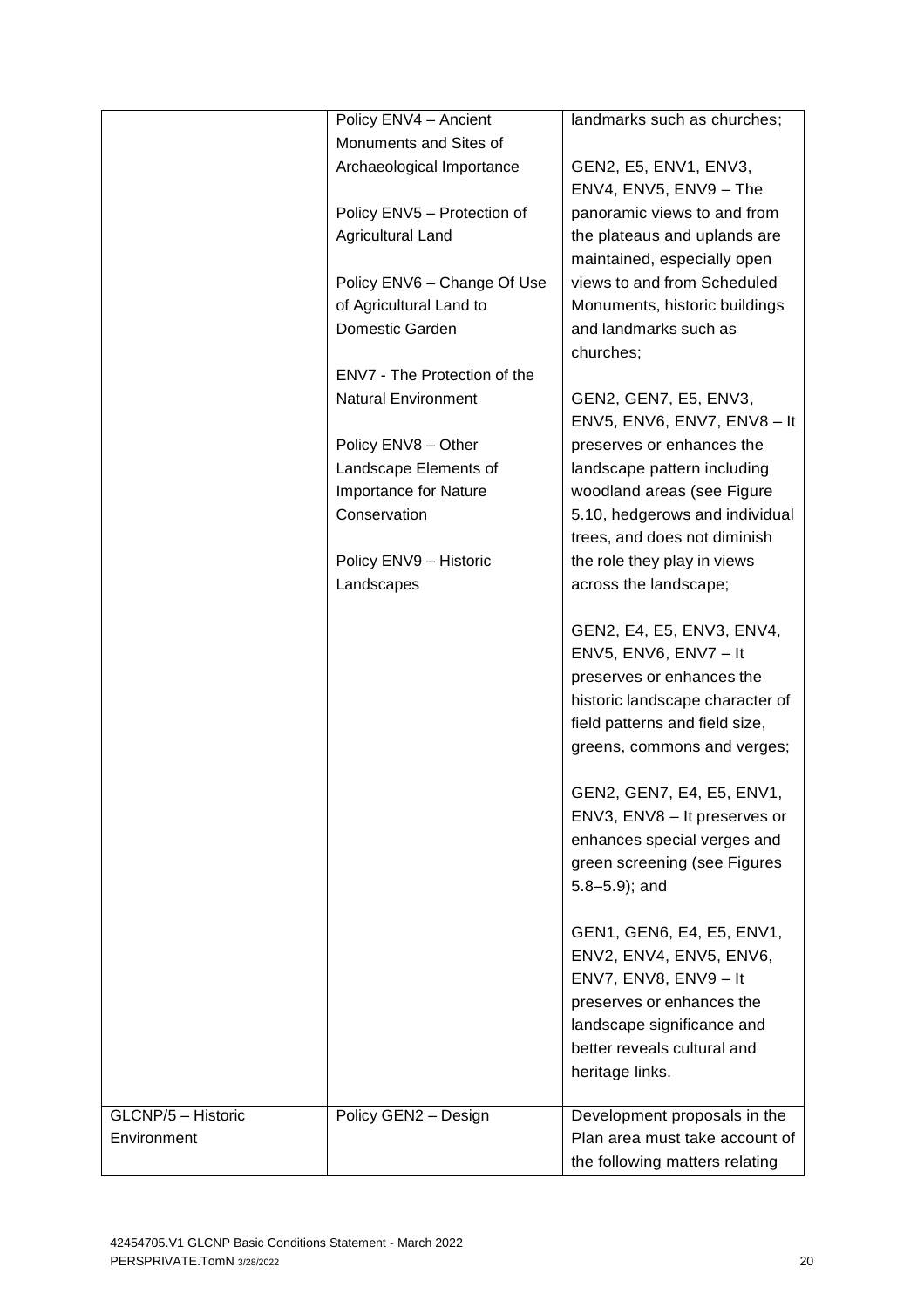| Policy ENV1 - Design of    | to this historic environment:        |
|----------------------------|--------------------------------------|
| Development within         |                                      |
| <b>Conservation Areas</b>  | ENV4, ENV9, GEN2 -                   |
|                            | Designated heritage assets           |
| Policy ENV2 - Development  | (Scheduled Monuments,                |
| affecting Listed Buildings | <b>Conservation Areas and Listed</b> |
|                            |                                      |
|                            | Buildings) in the                    |
| Policy ENV4 - Ancient      | Neighbourhood Plan Area will         |
| Monuments and Sites of     | be considered in accordance          |
| Archaeological Importance  | with the NPPF, relevant              |
|                            | legislation and published            |
| Policy ENV9 - Historic     | national and local guidance.         |
| Landscapes                 | Great weight must be given to        |
|                            | the asset's conservation.            |
|                            |                                      |
|                            | ENV4, ENV9 - Open visibility         |
|                            | between the Scheduled                |
|                            | Monuments comprising the             |
|                            | Roman town and fort, and the         |
|                            | Roman temple must be                 |
|                            | conserved. Development               |
|                            | detrimentally affecting this, or     |
|                            | reducing the open aspect of          |
|                            | the Roman-Celtic temple area         |
|                            | will not be supported.               |
|                            |                                      |
|                            | ENV4, ENV9 - Any                     |
|                            |                                      |
|                            | development along Newmarket          |
|                            | Road which detrimentally             |
|                            | interferes with views into the       |
|                            | site of the Roman town will not      |
|                            | be supported.                        |
|                            |                                      |
|                            | ENV4, ENV9 - The setting of          |
|                            | the Bordeaux Farm Scheduled          |
|                            | Monument must be conserved.          |
|                            |                                      |
|                            | ENV1, GEN2 - Any                     |
|                            | development proposals in the         |
|                            | <b>Conservation Area must</b>        |
|                            | conserve or enhance the              |
|                            | special character or                 |
|                            | appearance of the                    |
|                            | Conservation Area. The river,        |
|                            | incidental open spaces and           |
|                            | feature walls should also be         |
|                            |                                      |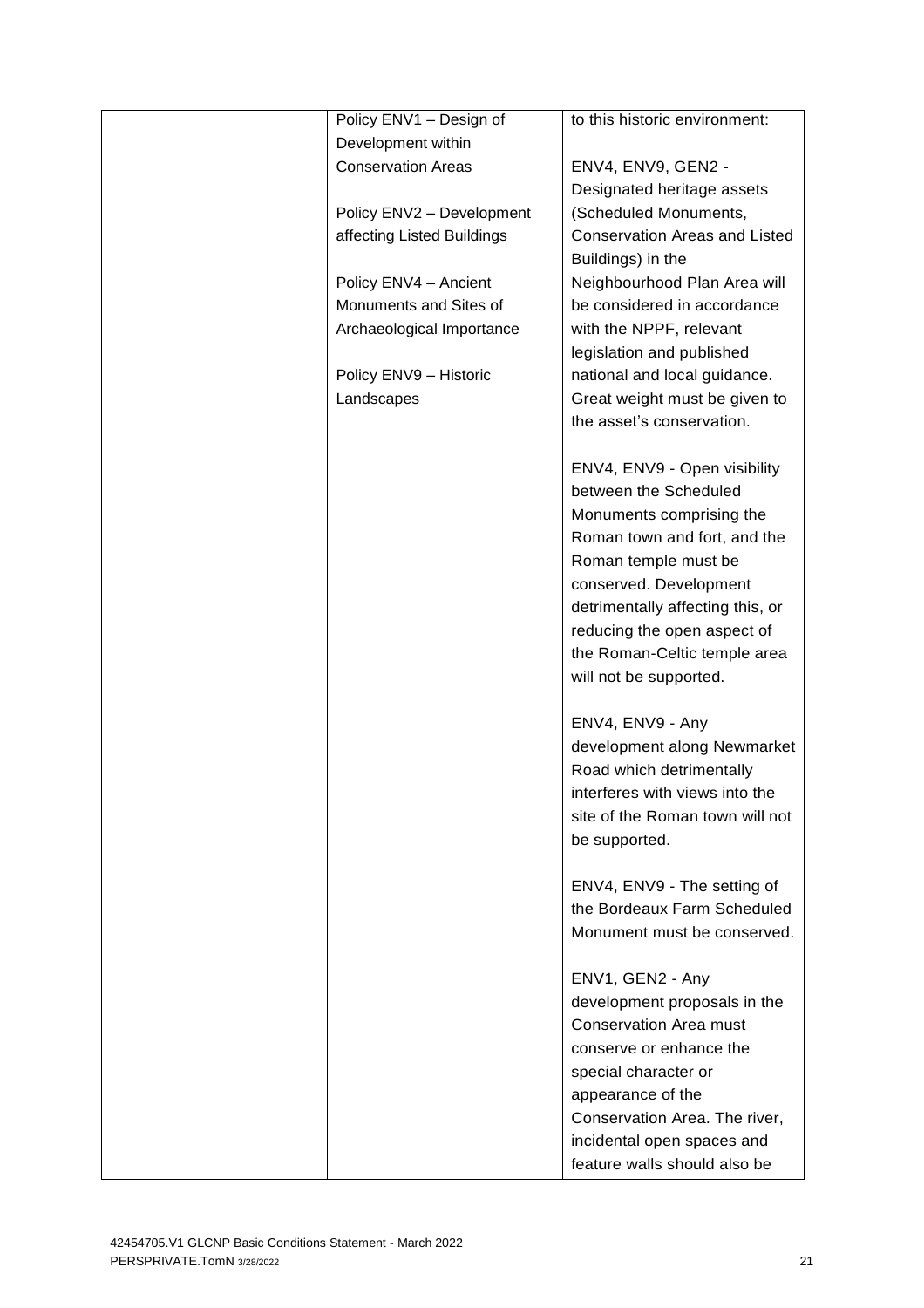|  | conserved or enhanced.                                                                                                                                                                                                                                                                                                                                                                                                                                                                                                  |
|--|-------------------------------------------------------------------------------------------------------------------------------------------------------------------------------------------------------------------------------------------------------------------------------------------------------------------------------------------------------------------------------------------------------------------------------------------------------------------------------------------------------------------------|
|  | ENV1, ENV9, ENV2, GEN2 -In<br>Little Chesterford, the Historic<br>Core, including open space<br>around the church and hall,<br>must be conserved.                                                                                                                                                                                                                                                                                                                                                                       |
|  | ENV2, GEN2 - Proposals for<br>development affecting<br>Structures on the Local<br>Heritage List will only be<br>supported where they<br>demonstrate they conserve or<br>enhance the Local Heritage<br>List Structure.                                                                                                                                                                                                                                                                                                   |
|  | ENV2, ENV4, GEN2 - The<br><b>Local Historic Features (Flint</b><br>and Brick Walls and Sunken<br>Banks) in Little Chesterford<br>must be conserved or<br>enhanced by any development<br>proposals.<br>ENV2, ENV9, GEN2 - Any and<br>all development proposals will<br>be expected to have particular<br>regard to the heritage of the<br>area and will be required to<br>identify existing Non-<br>Designated Assets and will be<br>conditioned to treat any Non-<br>Designated Assets with<br>appropriate sensitivity. |
|  | ENV4 - Any and all<br>development proposals must<br>publish and disseminate locally<br>the results of all archaeological<br>investigations relating to the<br>development.                                                                                                                                                                                                                                                                                                                                              |
|  | ENV2, ENV9 - In order to<br>conserve and enhance the<br>historic environment in the<br>Plan area, any and all                                                                                                                                                                                                                                                                                                                                                                                                           |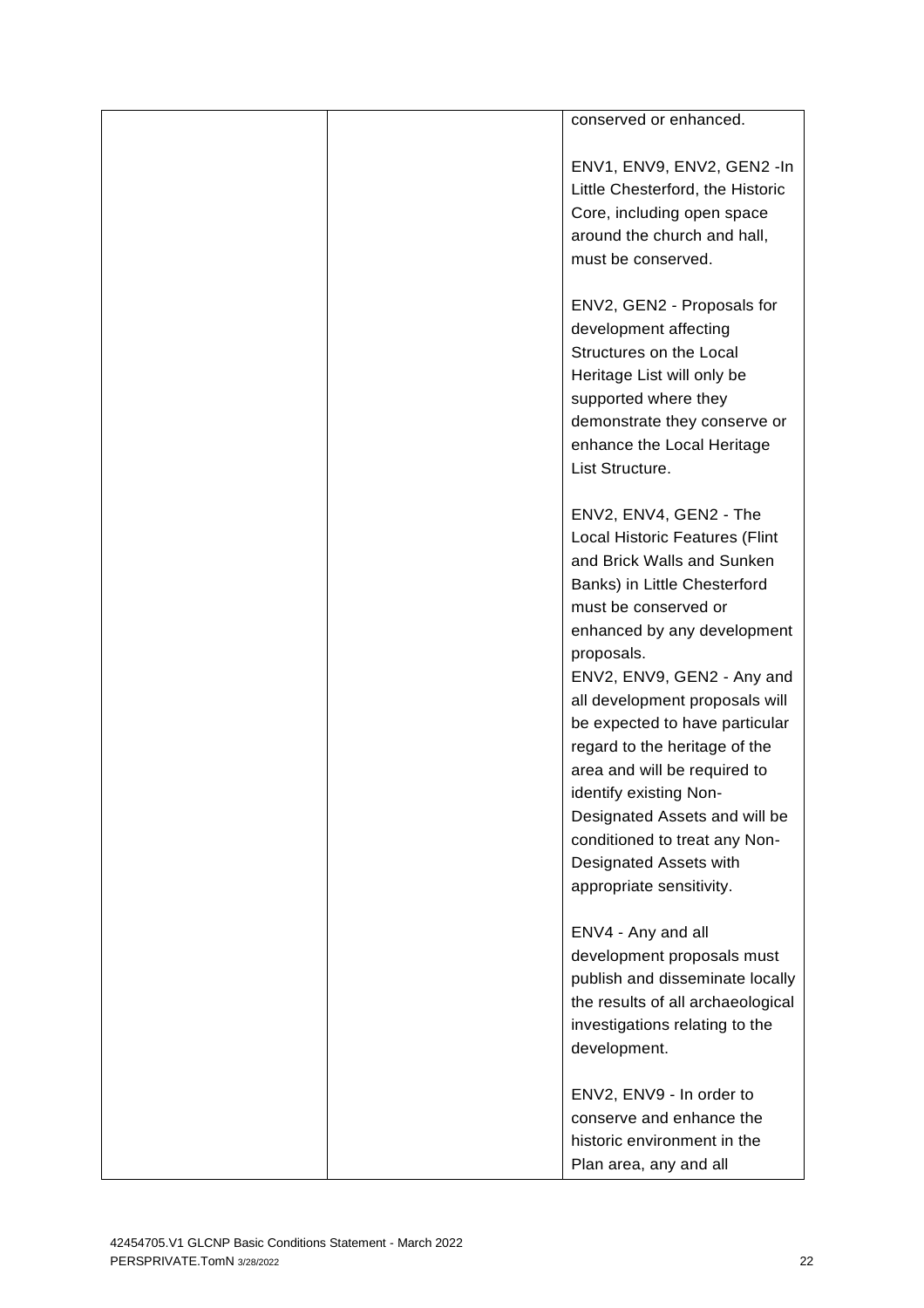| deliver a high quality of design<br>and materials.<br>GLCNP/6 - Valued<br>Policy S3 - Other Development<br>GEN2, ENV3, ENV8, H3, LC1,<br>LC2, LC3, LC4, RS3 - Where<br><b>Community Spaces</b><br>limits<br>planning permission is<br>Policy S5 - Chesterford Park<br>required:<br>Boundary<br>Development proposals which<br>result in the loss, change of<br>Policy GEN2 - Design<br>use or alteration of Valued<br>Policy ENV3 - Open Spaces<br>Community Spaces will only<br>and Trees<br>be supported in circumstances<br>where the amenity value to the<br>Policy ENV8 - Other<br>community is not materially<br>reduced as a result of the<br>Landscape Elements of<br><b>Importance for Nature</b><br>proposal, and the Valued<br>Conservation<br>Community Space is improved<br>or enhanced.<br>Policy H3 - New Houses within<br>Development limits<br>Policy LC1 - Loss of Sports<br><b>Fields and Recreational</b><br><b>Facilities</b><br>Policy LC2 - Access to Leisure<br>and Cultural Facilities<br>Policy LC3 - Community<br><b>Facilities</b><br>Policy LC4 - Provision of<br>Outdoor Sport and<br><b>Recreational Facilities</b><br>Policy RS3 - Retention of<br>Retail and other Services in<br><b>Rural Areas</b><br>GEN2, ENV3, ENV8, H3, LC1,<br>GLCNP/7 - Local Green<br>Policy GEN2 - Design<br>LC2, LC3, LC4, RS3-<br>Spaces<br>The sites as shown in<br>1. |                           | development proposals must |
|--------------------------------------------------------------------------------------------------------------------------------------------------------------------------------------------------------------------------------------------------------------------------------------------------------------------------------------------------------------------------------------------------------------------------------------------------------------------------------------------------------------------------------------------------------------------------------------------------------------------------------------------------------------------------------------------------------------------------------------------------------------------------------------------------------------------------------------------------------------------------------------------------------------------------------------------------------------------------------------------------------------------------------------------------------------------------------------------------------------------------------------------------------------------------------------------------------------------------------------------------------------------------------------------------------------------------------------------------------------------------------------|---------------------------|----------------------------|
|                                                                                                                                                                                                                                                                                                                                                                                                                                                                                                                                                                                                                                                                                                                                                                                                                                                                                                                                                                                                                                                                                                                                                                                                                                                                                                                                                                                      |                           |                            |
|                                                                                                                                                                                                                                                                                                                                                                                                                                                                                                                                                                                                                                                                                                                                                                                                                                                                                                                                                                                                                                                                                                                                                                                                                                                                                                                                                                                      |                           |                            |
|                                                                                                                                                                                                                                                                                                                                                                                                                                                                                                                                                                                                                                                                                                                                                                                                                                                                                                                                                                                                                                                                                                                                                                                                                                                                                                                                                                                      |                           |                            |
|                                                                                                                                                                                                                                                                                                                                                                                                                                                                                                                                                                                                                                                                                                                                                                                                                                                                                                                                                                                                                                                                                                                                                                                                                                                                                                                                                                                      |                           |                            |
|                                                                                                                                                                                                                                                                                                                                                                                                                                                                                                                                                                                                                                                                                                                                                                                                                                                                                                                                                                                                                                                                                                                                                                                                                                                                                                                                                                                      |                           |                            |
|                                                                                                                                                                                                                                                                                                                                                                                                                                                                                                                                                                                                                                                                                                                                                                                                                                                                                                                                                                                                                                                                                                                                                                                                                                                                                                                                                                                      |                           |                            |
|                                                                                                                                                                                                                                                                                                                                                                                                                                                                                                                                                                                                                                                                                                                                                                                                                                                                                                                                                                                                                                                                                                                                                                                                                                                                                                                                                                                      |                           |                            |
|                                                                                                                                                                                                                                                                                                                                                                                                                                                                                                                                                                                                                                                                                                                                                                                                                                                                                                                                                                                                                                                                                                                                                                                                                                                                                                                                                                                      |                           |                            |
|                                                                                                                                                                                                                                                                                                                                                                                                                                                                                                                                                                                                                                                                                                                                                                                                                                                                                                                                                                                                                                                                                                                                                                                                                                                                                                                                                                                      |                           |                            |
|                                                                                                                                                                                                                                                                                                                                                                                                                                                                                                                                                                                                                                                                                                                                                                                                                                                                                                                                                                                                                                                                                                                                                                                                                                                                                                                                                                                      |                           |                            |
|                                                                                                                                                                                                                                                                                                                                                                                                                                                                                                                                                                                                                                                                                                                                                                                                                                                                                                                                                                                                                                                                                                                                                                                                                                                                                                                                                                                      |                           |                            |
|                                                                                                                                                                                                                                                                                                                                                                                                                                                                                                                                                                                                                                                                                                                                                                                                                                                                                                                                                                                                                                                                                                                                                                                                                                                                                                                                                                                      |                           |                            |
|                                                                                                                                                                                                                                                                                                                                                                                                                                                                                                                                                                                                                                                                                                                                                                                                                                                                                                                                                                                                                                                                                                                                                                                                                                                                                                                                                                                      |                           |                            |
|                                                                                                                                                                                                                                                                                                                                                                                                                                                                                                                                                                                                                                                                                                                                                                                                                                                                                                                                                                                                                                                                                                                                                                                                                                                                                                                                                                                      |                           |                            |
|                                                                                                                                                                                                                                                                                                                                                                                                                                                                                                                                                                                                                                                                                                                                                                                                                                                                                                                                                                                                                                                                                                                                                                                                                                                                                                                                                                                      |                           |                            |
|                                                                                                                                                                                                                                                                                                                                                                                                                                                                                                                                                                                                                                                                                                                                                                                                                                                                                                                                                                                                                                                                                                                                                                                                                                                                                                                                                                                      |                           |                            |
|                                                                                                                                                                                                                                                                                                                                                                                                                                                                                                                                                                                                                                                                                                                                                                                                                                                                                                                                                                                                                                                                                                                                                                                                                                                                                                                                                                                      |                           |                            |
|                                                                                                                                                                                                                                                                                                                                                                                                                                                                                                                                                                                                                                                                                                                                                                                                                                                                                                                                                                                                                                                                                                                                                                                                                                                                                                                                                                                      |                           |                            |
|                                                                                                                                                                                                                                                                                                                                                                                                                                                                                                                                                                                                                                                                                                                                                                                                                                                                                                                                                                                                                                                                                                                                                                                                                                                                                                                                                                                      |                           |                            |
|                                                                                                                                                                                                                                                                                                                                                                                                                                                                                                                                                                                                                                                                                                                                                                                                                                                                                                                                                                                                                                                                                                                                                                                                                                                                                                                                                                                      |                           |                            |
|                                                                                                                                                                                                                                                                                                                                                                                                                                                                                                                                                                                                                                                                                                                                                                                                                                                                                                                                                                                                                                                                                                                                                                                                                                                                                                                                                                                      |                           |                            |
|                                                                                                                                                                                                                                                                                                                                                                                                                                                                                                                                                                                                                                                                                                                                                                                                                                                                                                                                                                                                                                                                                                                                                                                                                                                                                                                                                                                      |                           |                            |
|                                                                                                                                                                                                                                                                                                                                                                                                                                                                                                                                                                                                                                                                                                                                                                                                                                                                                                                                                                                                                                                                                                                                                                                                                                                                                                                                                                                      |                           |                            |
|                                                                                                                                                                                                                                                                                                                                                                                                                                                                                                                                                                                                                                                                                                                                                                                                                                                                                                                                                                                                                                                                                                                                                                                                                                                                                                                                                                                      |                           |                            |
|                                                                                                                                                                                                                                                                                                                                                                                                                                                                                                                                                                                                                                                                                                                                                                                                                                                                                                                                                                                                                                                                                                                                                                                                                                                                                                                                                                                      |                           |                            |
|                                                                                                                                                                                                                                                                                                                                                                                                                                                                                                                                                                                                                                                                                                                                                                                                                                                                                                                                                                                                                                                                                                                                                                                                                                                                                                                                                                                      |                           |                            |
|                                                                                                                                                                                                                                                                                                                                                                                                                                                                                                                                                                                                                                                                                                                                                                                                                                                                                                                                                                                                                                                                                                                                                                                                                                                                                                                                                                                      |                           |                            |
|                                                                                                                                                                                                                                                                                                                                                                                                                                                                                                                                                                                                                                                                                                                                                                                                                                                                                                                                                                                                                                                                                                                                                                                                                                                                                                                                                                                      |                           |                            |
|                                                                                                                                                                                                                                                                                                                                                                                                                                                                                                                                                                                                                                                                                                                                                                                                                                                                                                                                                                                                                                                                                                                                                                                                                                                                                                                                                                                      |                           |                            |
|                                                                                                                                                                                                                                                                                                                                                                                                                                                                                                                                                                                                                                                                                                                                                                                                                                                                                                                                                                                                                                                                                                                                                                                                                                                                                                                                                                                      |                           |                            |
|                                                                                                                                                                                                                                                                                                                                                                                                                                                                                                                                                                                                                                                                                                                                                                                                                                                                                                                                                                                                                                                                                                                                                                                                                                                                                                                                                                                      |                           |                            |
|                                                                                                                                                                                                                                                                                                                                                                                                                                                                                                                                                                                                                                                                                                                                                                                                                                                                                                                                                                                                                                                                                                                                                                                                                                                                                                                                                                                      |                           |                            |
|                                                                                                                                                                                                                                                                                                                                                                                                                                                                                                                                                                                                                                                                                                                                                                                                                                                                                                                                                                                                                                                                                                                                                                                                                                                                                                                                                                                      |                           |                            |
|                                                                                                                                                                                                                                                                                                                                                                                                                                                                                                                                                                                                                                                                                                                                                                                                                                                                                                                                                                                                                                                                                                                                                                                                                                                                                                                                                                                      |                           |                            |
|                                                                                                                                                                                                                                                                                                                                                                                                                                                                                                                                                                                                                                                                                                                                                                                                                                                                                                                                                                                                                                                                                                                                                                                                                                                                                                                                                                                      |                           |                            |
|                                                                                                                                                                                                                                                                                                                                                                                                                                                                                                                                                                                                                                                                                                                                                                                                                                                                                                                                                                                                                                                                                                                                                                                                                                                                                                                                                                                      |                           |                            |
|                                                                                                                                                                                                                                                                                                                                                                                                                                                                                                                                                                                                                                                                                                                                                                                                                                                                                                                                                                                                                                                                                                                                                                                                                                                                                                                                                                                      |                           |                            |
|                                                                                                                                                                                                                                                                                                                                                                                                                                                                                                                                                                                                                                                                                                                                                                                                                                                                                                                                                                                                                                                                                                                                                                                                                                                                                                                                                                                      |                           |                            |
|                                                                                                                                                                                                                                                                                                                                                                                                                                                                                                                                                                                                                                                                                                                                                                                                                                                                                                                                                                                                                                                                                                                                                                                                                                                                                                                                                                                      |                           |                            |
| Figure 5.35 are designated as                                                                                                                                                                                                                                                                                                                                                                                                                                                                                                                                                                                                                                                                                                                                                                                                                                                                                                                                                                                                                                                                                                                                                                                                                                                                                                                                                        | Policy ENV3 - Open Spaces |                            |
| and Trees<br>Local Green Spaces.                                                                                                                                                                                                                                                                                                                                                                                                                                                                                                                                                                                                                                                                                                                                                                                                                                                                                                                                                                                                                                                                                                                                                                                                                                                                                                                                                     |                           |                            |
| 2.<br>Development on Local                                                                                                                                                                                                                                                                                                                                                                                                                                                                                                                                                                                                                                                                                                                                                                                                                                                                                                                                                                                                                                                                                                                                                                                                                                                                                                                                                           |                           |                            |
| Policy ENV8 - Other<br>Green Spaces should be                                                                                                                                                                                                                                                                                                                                                                                                                                                                                                                                                                                                                                                                                                                                                                                                                                                                                                                                                                                                                                                                                                                                                                                                                                                                                                                                        |                           |                            |
| Landscape Elements of<br>consistent with those for Green                                                                                                                                                                                                                                                                                                                                                                                                                                                                                                                                                                                                                                                                                                                                                                                                                                                                                                                                                                                                                                                                                                                                                                                                                                                                                                                             |                           |                            |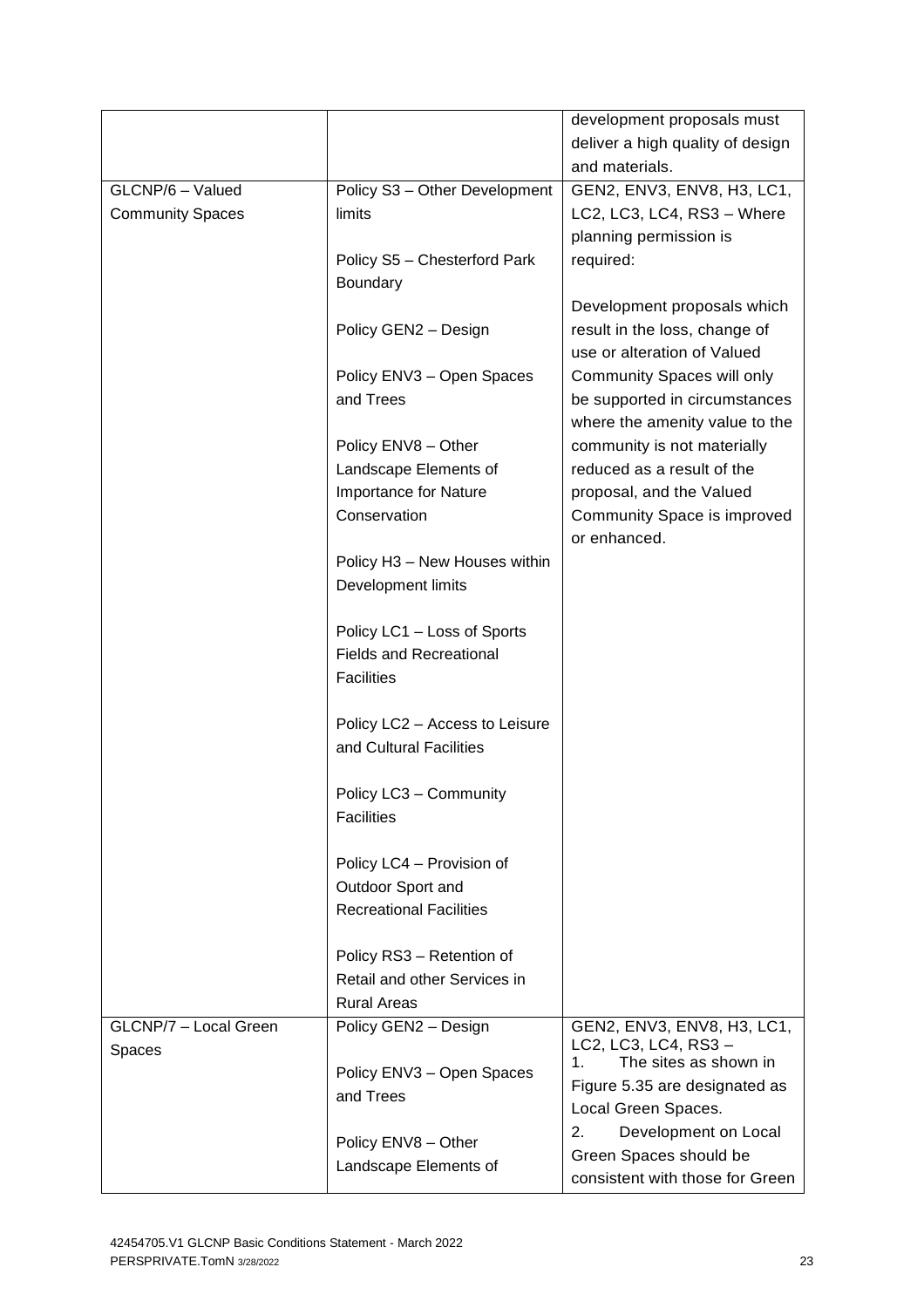|                      | <b>Importance for Nature</b>   | Belts (NPPF paragraph 103).                                   |
|----------------------|--------------------------------|---------------------------------------------------------------|
|                      | Conservation                   | Development on Local<br>3.                                    |
|                      |                                | Green Spaces will not be                                      |
|                      | Policy H3 - New Houses within  | supported other than in very                                  |
|                      | Development limits             | special circumstances:                                        |
|                      |                                | delivering community facilities;                              |
|                      | Policy LC1 - Loss of Sports    | or enhancing the beauty,                                      |
|                      | <b>Fields and Recreational</b> | significance, recreation value,                               |
|                      |                                |                                                               |
|                      | <b>Facilities</b>              | tranquillity or function of the                               |
|                      |                                | space; and in either case                                     |
|                      | Policy LC2 - Access to Leisure | without compromising the                                      |
|                      | and Cultural Facilities        | primary function of the space                                 |
|                      |                                | as a Local Green Space.                                       |
|                      | Policy LC3 - Community         |                                                               |
|                      | <b>Facilities</b>              |                                                               |
|                      |                                |                                                               |
|                      |                                |                                                               |
|                      | Policy LC4 - Provision of      |                                                               |
|                      | Outdoor Sport and              |                                                               |
|                      | <b>Recreational Facilities</b> |                                                               |
|                      |                                |                                                               |
|                      | Policy RS3 - Retention of      |                                                               |
|                      | Retail and other Services in   |                                                               |
|                      | <b>Rural Areas</b>             |                                                               |
| GLCNP/8 - Employment | Policy S3 - Other Development  | GEN1, GEN2, GEN6, GEN8,                                       |
|                      |                                |                                                               |
|                      |                                |                                                               |
|                      | limits                         | E3 - Proposals for new                                        |
|                      |                                | employment development will                                   |
|                      | Policy S5 - Chesterford Park   | be supported at the existing                                  |
|                      | Boundary                       | employment sites identified in                                |
|                      |                                | Figures 5.24 and 5.25, and                                    |
|                      | Policy GEN1 - Access           | where necessary (to deliver                                   |
|                      |                                | sustainable development                                       |
|                      | Policy GEN2 - Design           | directly, fairly and reasonably                               |
|                      |                                | related in scale and kind to the                              |
|                      |                                |                                                               |
|                      | Policy GEN4 - Good             | proposed development) off-site                                |
|                      | Neighbourliness                | contributions are secured                                     |
|                      |                                | towards initiatives that                                      |
|                      | Policy GEN6 - Infrastructure   | minimise resulting through                                    |
|                      | Provision to Support           | traffic in the villages.                                      |
|                      | Development                    |                                                               |
|                      |                                | GCLP2, GCLP1, Chesterford                                     |
|                      | Policy GEN8 - Vehicle Parking  | Park Local Policy 1, S5, E2 -                                 |
|                      | <b>Standards</b>               | Proposed developments at                                      |
|                      |                                | <b>Chesterford Research Park will</b>                         |
|                      |                                |                                                               |
|                      | Policy E1 - Distribution of    | be supported where they are                                   |
|                      | <b>Employment Land</b>         | for research and development<br>(and ancillary) uses, are not |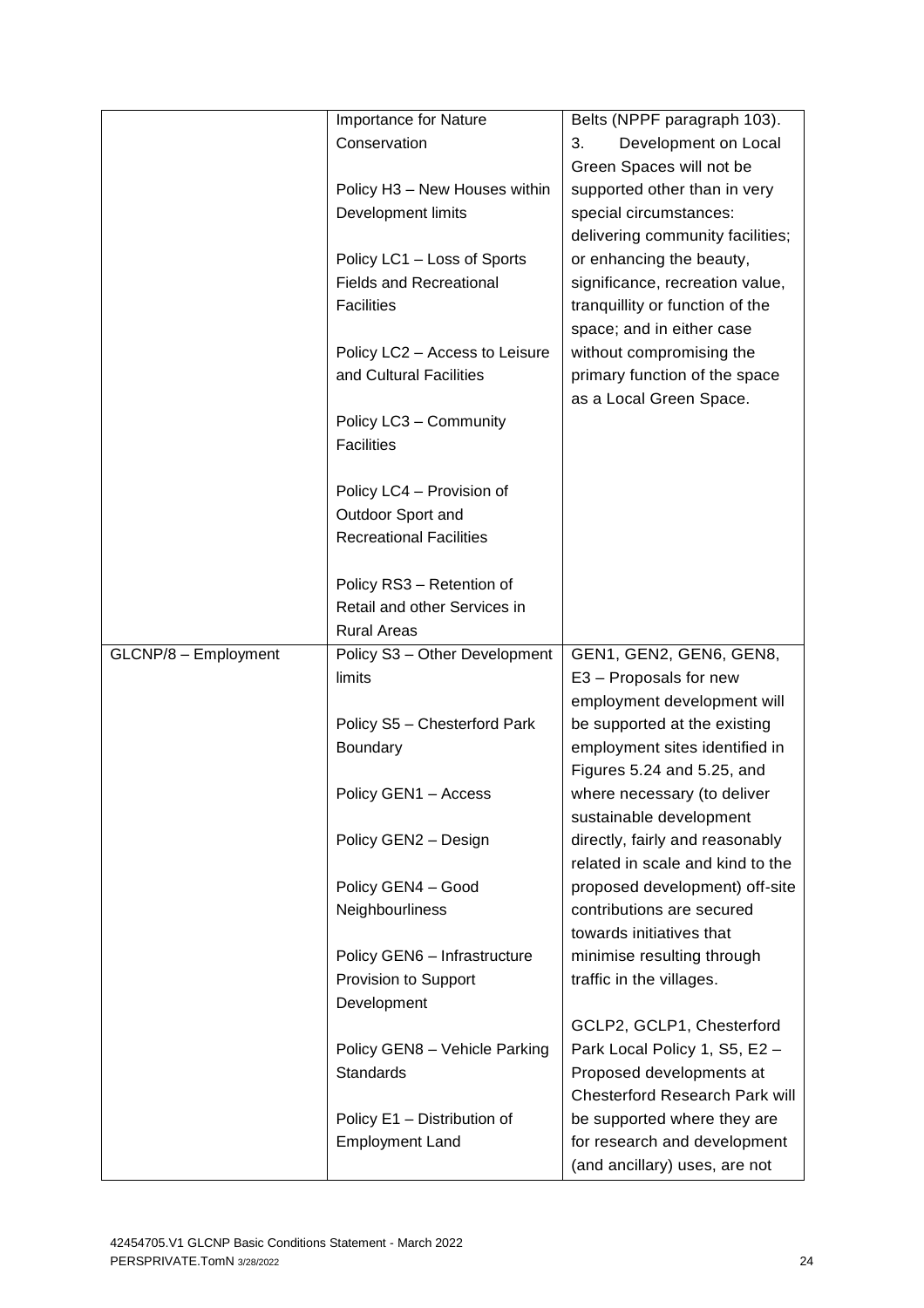|                   | Policy E2 - Safeguarding               | within the Chesterford                                           |
|-------------------|----------------------------------------|------------------------------------------------------------------|
|                   | <b>Employment Land</b>                 | <b>Research Park Separation</b>                                  |
|                   |                                        | Zone (see Figure 5.4), and are                                   |
|                   |                                        |                                                                  |
|                   | Policy E3 Access to workplaces         | subject to the provision of a                                    |
|                   |                                        | workplace travel plan which                                      |
|                   | Policy E4 - Farm                       | takes into account the need to                                   |
|                   | Diversification: Alternative use       | minimise through traffic in the                                  |
|                   | of Farmland                            | villages.                                                        |
|                   |                                        |                                                                  |
|                   | Policy E5 - Re-use of Rural            | S3, E1, E2, E4, E5 - Proposed                                    |
|                   | <b>Buildings</b>                       | development that has a<br>detrimental impact on sites of         |
|                   | <b>Chesterford Park Local Policy 1</b> | employment including causing<br>their loss or reduction will not |
|                   | <b>Great Chesterford Local Policy</b>  | be supported other than where                                    |
|                   | 1 - Safeguarding Of Existing           | evidence can be produced that                                    |
|                   | <b>Employment Area</b>                 | the relevant business is not                                     |
|                   |                                        | viable in that location and                                      |
|                   | <b>Great Chesterford Local Policy</b>  | redevelopment or an                                              |
|                   | 2 - London Road Employment             | alternative use is the only                                      |
|                   | <b>Site</b>                            | realistic proposal.                                              |
|                   |                                        |                                                                  |
|                   |                                        |                                                                  |
|                   |                                        |                                                                  |
|                   |                                        |                                                                  |
| GLCNP/9 - Housing | Policy S7 - The Countryside            |                                                                  |
|                   |                                        | 1. Subject to Policy GLCNP/9                                     |
|                   | Policy GEN1 - Access                   | (2) below, sustainable                                           |
|                   |                                        | development will be supported                                    |
|                   | Policy GEN2 - Design                   | in the Plan Area provided it is                                  |
|                   |                                        | in compliance with this                                          |
|                   | Policy GEN3 - Flood Protection         | Neighbourhood Plan and its                                       |
|                   |                                        | policies and is either:                                          |
|                   | Policy GEN6 - Infrastructure           | a)Development within the                                         |
|                   | Provision to Support                   | three allocated sites at:                                        |
|                   | Development                            | Land Opposite Rectory Barns                                      |
|                   |                                        | (Chest 12)                                                       |
|                   | Policy GEN8 - Vehicle Parking          | Land North of Bartholomew                                        |
|                   | <b>Standards</b>                       | Close (Chest 13)                                                 |
|                   |                                        | Land South-West of London                                        |
|                   | Policy E4 - Farm                       |                                                                  |
|                   |                                        | Road (Chest 9); or                                               |
|                   | Diversification: Alternative use       | b) Represents windfall sites of                                  |
|                   | of Farmland                            | less than five units; or                                         |
|                   |                                        | c) Is infill or brownfield                                       |
|                   | Policy E5 - Re-use of Rural            | development/re-use of                                            |
|                   | <b>Buildings</b>                       | previously developed land in                                     |
|                   |                                        | order to maximise effective<br>use of land and protect and       |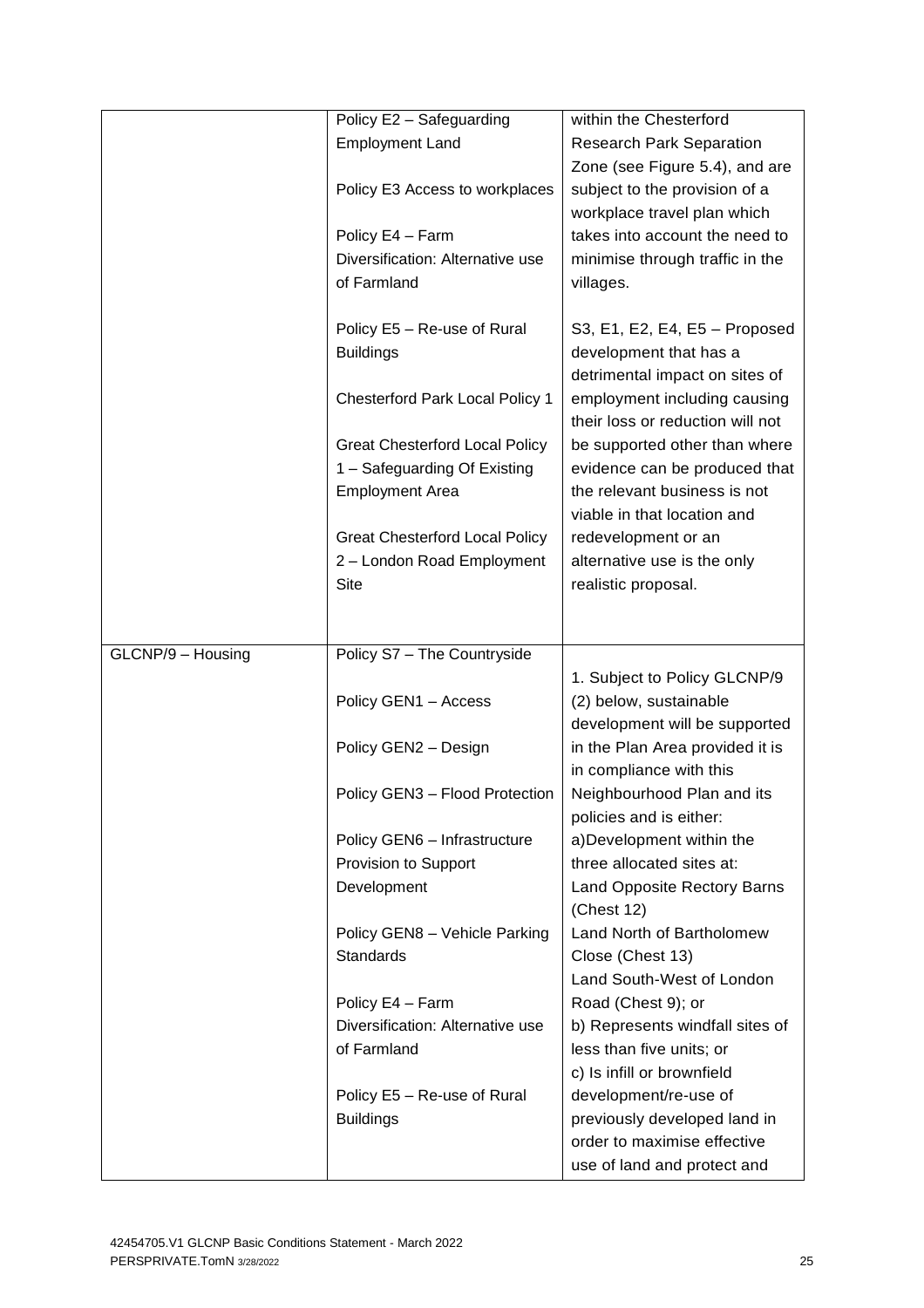| Policy H1 - Housing                 | enhance the natural and built                          |
|-------------------------------------|--------------------------------------------------------|
| Development                         | environment.                                           |
|                                     |                                                        |
| Policy H3 - New Houses within       | 2. Only sustainable                                    |
| Development limits                  | development will be supported                          |
|                                     | in the Plan Area and only in                           |
| Policy H4 - Backland                | accordance with GLCNP/9 (1)                            |
| Development                         | above and where:                                       |
|                                     | a) Any proposed site is                                |
| Policy H9 - Affordable Housing      | proportionate to the size of the                       |
|                                     | Settlement in which it is                              |
| Policy H10 - Housing Mix            | located and (in order for that                         |
|                                     | development to be sustainable                          |
|                                     | in accordance with our                                 |
| Policy H11 - Affordable             |                                                        |
| Housing on Exception Sites          | Objectives) does not exceed<br>10% of the size of that |
| Policy LC2 - Access to Leisure      | settlement, with number of                             |
| and Cultural Facilities             | dwellings rounded up to the                            |
|                                     | nearest whole dwelling (i.e.,                          |
| Policy LC3 - Community              | not more than 79 in Great                              |
| <b>Facilities</b>                   | Chesterford and 10 in Little                           |
|                                     | Chesterford); and                                      |
| Policy LC4 - Provision of           | b) Any proposals include a mix                         |
| Outdoor Sport and                   | of sizes of houses which                               |
| <b>Recreational Facilities</b>      | reflect local need but also                            |
|                                     | provide for a continued                                |
| Policy RS3 - Retention of           | balance and vibrancy of the                            |
| Retail and other Services in        | community. Specialist housing                          |
| <b>Rural Areas</b>                  | for older people would be                              |
|                                     | supported where appropriate;                           |
| Policy ENV10 - Noise Sensitive      | and                                                    |
|                                     |                                                        |
| Development and Disturbance<br>from | c) The level of affordable<br>housing and the mix of   |
| Aircraft                            |                                                        |
|                                     | affordable tenures in any new                          |
|                                     | sustainable development is to                          |
|                                     | be determined by the local                             |
|                                     | housing need (set out by                               |
|                                     | Uttlesford District Council); and                      |
|                                     | d) There is provision of First                         |
|                                     | Homes where appropriate and                            |
|                                     | in line with national policy; and                      |
|                                     | e) Biodiversity Net Gain                               |
|                                     | improvements of at least 10%                           |
|                                     | are achieved; and                                      |
|                                     | f) Directly, fairly and                                |
|                                     | reasonably related in scale                            |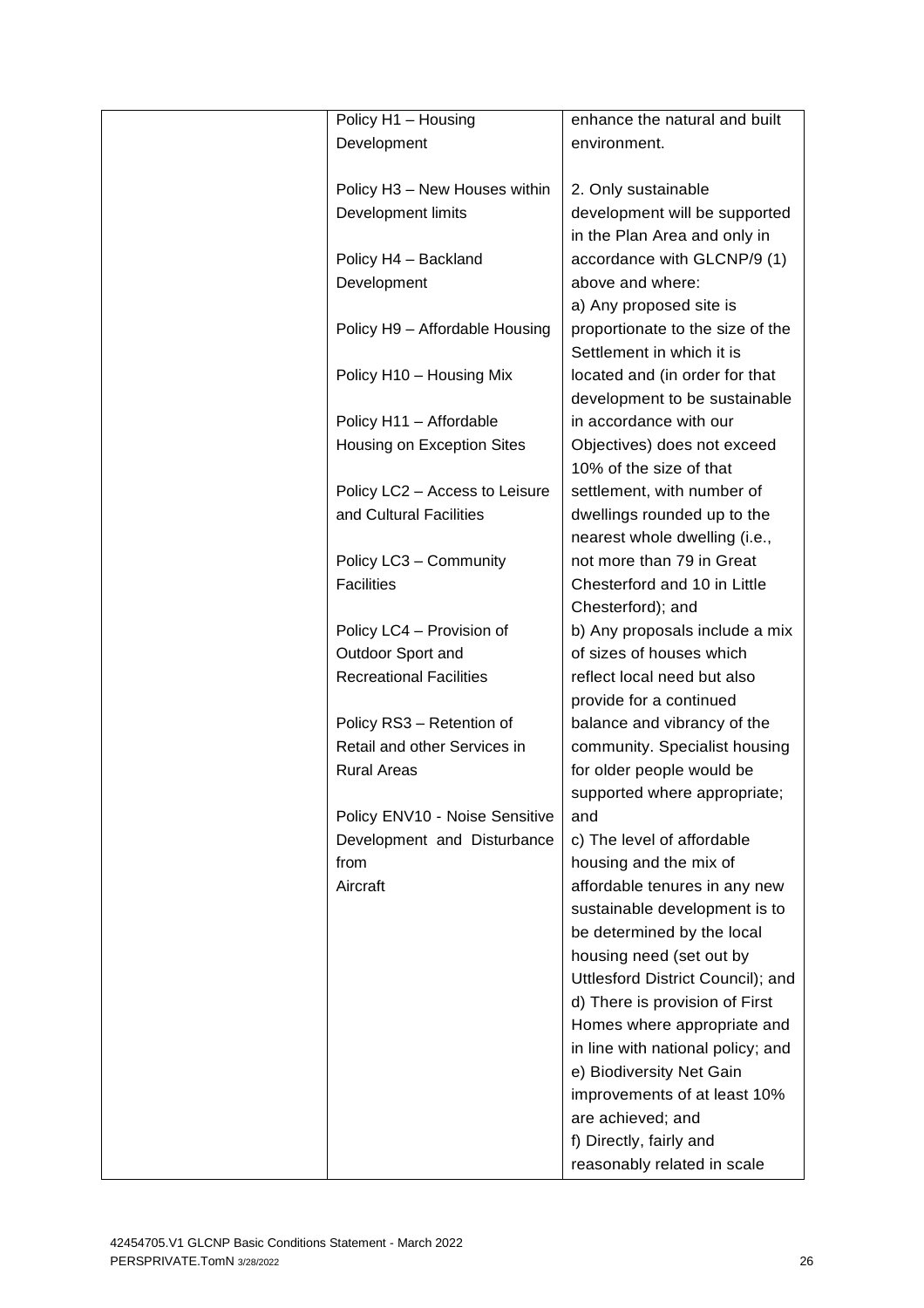|  | and kind to the proposed          |
|--|-----------------------------------|
|  | development, contributions will   |
|  | be sought for the Early Years     |
|  | and Child Care education          |
|  | facility to the east of the Bowls |
|  | Club in Great Chesterford.        |
|  |                                   |

#### 3.4 **Meeting the Basic Conditions – Compatibility with European Union Obligations**

- 3.4.1 Strategic Environmental Assessment Directive (2001/42/EC)
	- 3.4.1.1 The Neighbourhood Plan has been screened to determine whether Strategic Environmental Assessment (SEA) in accordance with European Directive 2001/42/EC. The screening was undertaken by UDC and is dated 16 May 2021.
	- 3.4.1.2 The screening report is summarised on page 2:

*This statement provides the determination (under Regulation 9 of the Environmental Assessment of Plans and Programmes Regulations 2004 (SEA Regulations)) that the draft Great and Little Chesterford Neighbourhood Plan is unlikely to result in significant environmental effects and therefore does not require a Strategic Environmental Assessment. This statement also includes the reasons for this determination (in line with Regulation 11 of the SEA Regulations).*

*In addition, this statement determines that the making of the draft Great and Little Chesterford Neighbourhood Plan is unlikely to result in significant effects on any European sites and consequently the plan does not require Habitat Regulation Assessment.*

*This determination statement is also intended to demonstrate that the Great and Little Chesterford Neighbourhood Plan is compatible with certain European Union obligations as required by the basic conditions, namely:*

*• Directive 2001/42/EC of the European Parliament and of the Council of 27 June 2001 on the assessment of the effects of certain plans and programmes on the environment;*

*and*

*• Council Directive 92/43/EEC of 21 May 1992 on the conservation of natural habitats and of wild fauna and flora.*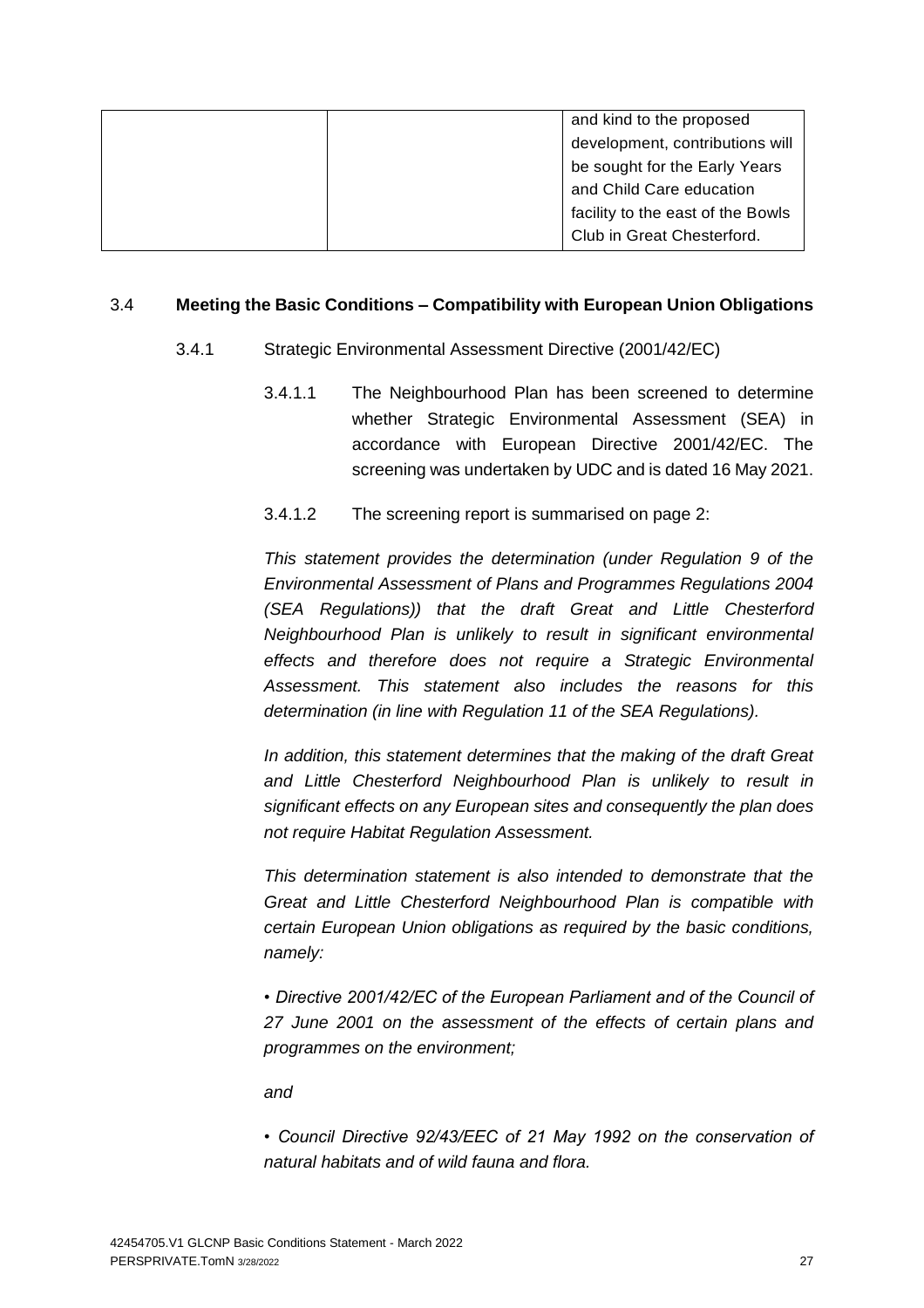- 3.4.2 Habitats Directive (92/43/EEC)
	- 3.4.2.1 There are no European sites within Uttlesford District. Therefore a Habitats Regulations Assessment (HRA) was not required.

#### 3.4.3 Convention Rights

- 3.4.3.1 The submission draft Neighbourhood Plan is fully compatible with the European Convention on Human Rights, transposed into UK law by the Human Rights Act 1998. It has been prepared within the existing framework of statute, national planning policy and guidance and District level strategic policies. In particular, regard has been had to Article 8 and the right to privacy, Article 10 and the right of freedom of expression, Article 14 and the prohibition of discrimination and Article 1 of the First Protocol – the right of peaceful enjoyment of posessions.
- 3.4.3.2 The preparation of the Neighbourhood Plan has been based on extensive and on-going consultation with local residents and businesses, clubs and organisations, landowners and the development industry and other statutory and non-statutory organisations and bodies as well as UDC. An Engagement Strategy has been developed.
- 3.4.3.3 The policies in the Neighbourhood Plan have been formulated with regard and in response to the views of those living and working in the Parishes of Great and Little Chesterford and are based on evidence gathered. They comply with the requirements of EU obligations in relation to human rights.

#### 3.5 **Prescribed conditions met and complied with**

3.5.1 There are no further prescribed conditions which have not been set out in this Basic Conditions Statement and complied with.

## **4. S38A and 38B of the 2004 Act** – **(8(1)(b) of Schedule 4B TCPA 1990)**

4.1 The Neighbourhood Plan confirms with s38A and 38B of the 2004 Act. In relation to specific points which require confirmation regarding the draft Neighbourhood Plan and its preparation, these are set out in section 2.9 above.

#### **5. Referendum Area (8(1)(d) of Schedule 4B TCPA 1990)**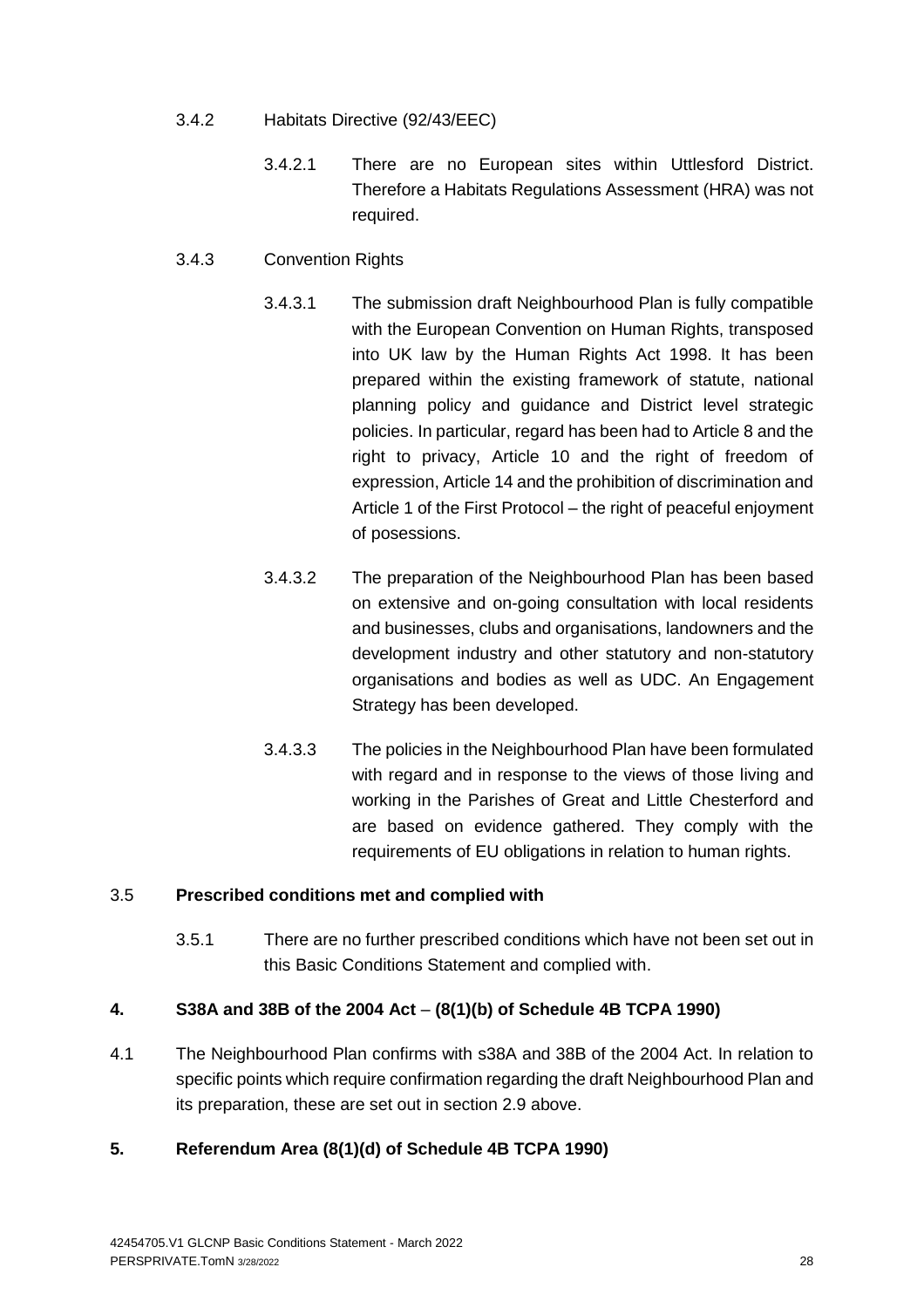- 5.1 The boundary of the Great and Little Chesterford Neighbourhood Plan, which was formally designated by Uttlesford District Council on 18 June 2015, is shown below.
- 5.2 The Steering Group does not consider that the area for Referendum should extend beyond the boundaries already formally designated for the Neighbourhood Plan Area.



**Great and Little Chesterford Neighbourhood Plan Area** 

## **6. Other Prescribed Matters (8(1)(e) of Schedule 4B TCPA 1990)**

6.1 The Neighbourhood Plan must not breach the requirements of Chapter 8 of Part 7 of the Conservation of Habitats and Species Regulations 2017. On 28 December 2018, the Conservation of Habitats and Species and Planning (Various Amendments) (England and Wales) Regulations 2018 came into force. Amongst other things, these Regulations amended the basic condition prescribed in Regulation 32 and Schedule 2 (Habitats) of the Neighbourhood Planning (General) Regulations 2012 (as amended) which stated:

*The making of the neighbourhood plan is not likely to have a significant effect on a European site or a European offshore marine site either alone or in combination with other plans or projects.*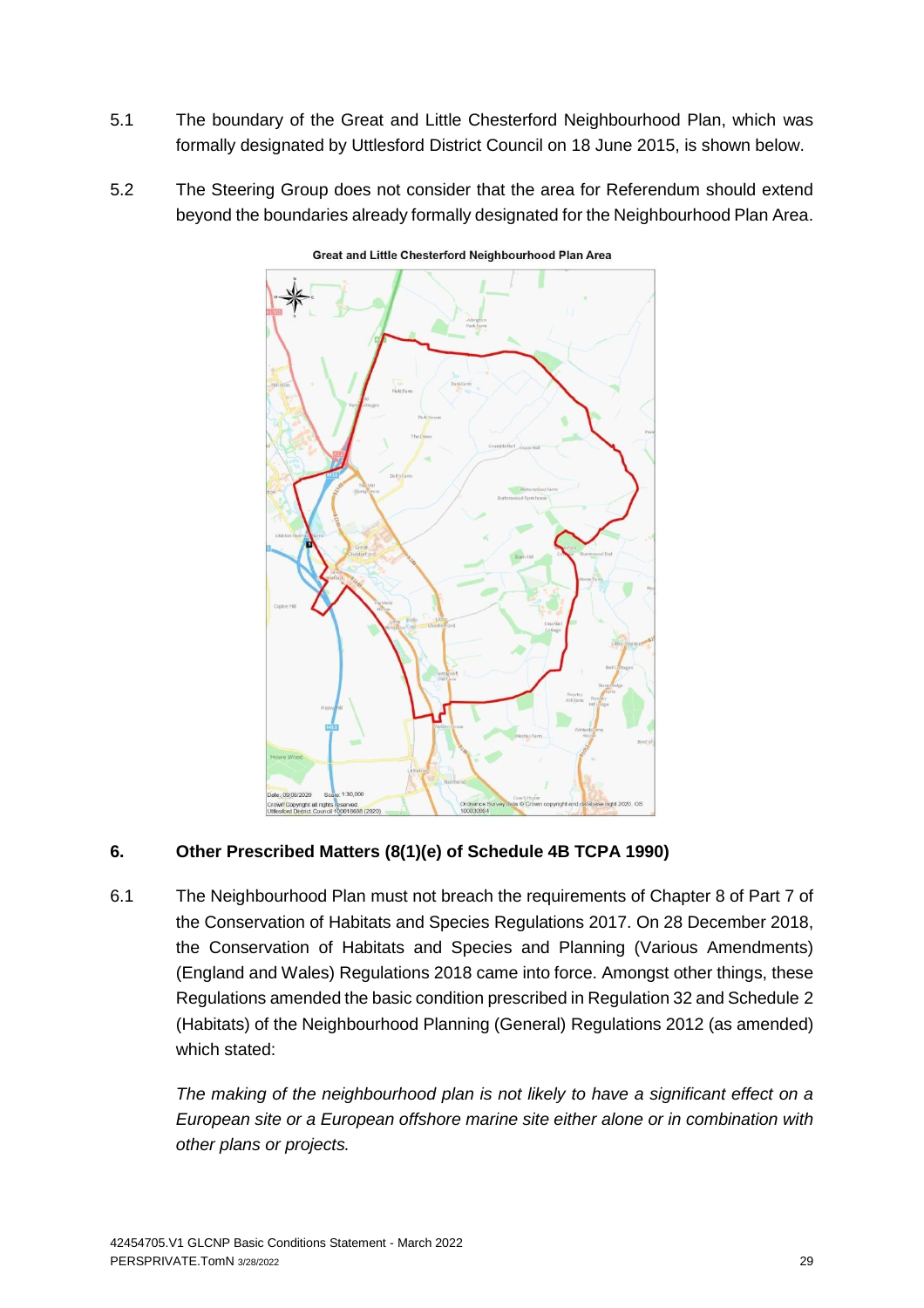6.2 The amended Basic Condition is as follows:

*The making of the neighbourhood development plan does not breach the requirements of Chapter 8 of Part 6 of the Conservation of Habitats and Species Regulations 2017.* 

- 6.3 The Neighbourhood Plan Area does not contain any European Sites or European Offshore Sites and is not within the zone of influence of any European Sites or European Offshore Sites.
- 6.4 The Steering Group does not consider that there are any other prescribed matters that the examiner must consider which are not already set out in this Basic Conditions Statement.

#### **7. CONCLUSIONS**

- 7.1 This Basic Conditions Statement addresses each of the Basic Conditions that the Neighbourhood Plan must meet in order for the Neighbourhood Plan to be legally compliant and therefore may proceed to a Referendum. The Parish Councils of Great and Little Chesterford have proposed a Neighbourhood Plan that demonstrates compliance with the Basic Conditions as set out in this Basic Conditions Statement.
- 7.2 The Neighbourhood Plan plans positively for the sustainable development of Great and Little Chesterford, responding to local needs and reflecting the views of the local community. The policies proposed, when implemented, will enhance the sustainability of Great and Little Chesterford for future generations.
- 7.3 It has been evidenced that the proposed policies are in general conformity with those strategic policies in the UDC Local Plan and that the Neighbourhood Plan has appropriate regard to national policy and guidance issued by the Secretary of State. The Neighbourhood Plan is in accordance with the relevant EU obligations including human rights and does not breach the requirements of the Conservation of Habitats and Species Regulations 2017. The Neighbourhood Plan contributes to the achievement of sustainable development in Great and Little Chesterford.
- 7.4 The Neighbourhood Plan meets the Basic Conditions as:
	- 7.4.1 The Neighbourhood Plan has appropriate regard to national policies and advice contained in guidance issued by the Secretary of State.
	- 7.4.2 The Neighbourhood Plan contributes to the achievement of sustainable development.
	- 7.4.3 The Neighbourhood Plan is in general conformity with the strategic policies contained in the development plan for the area.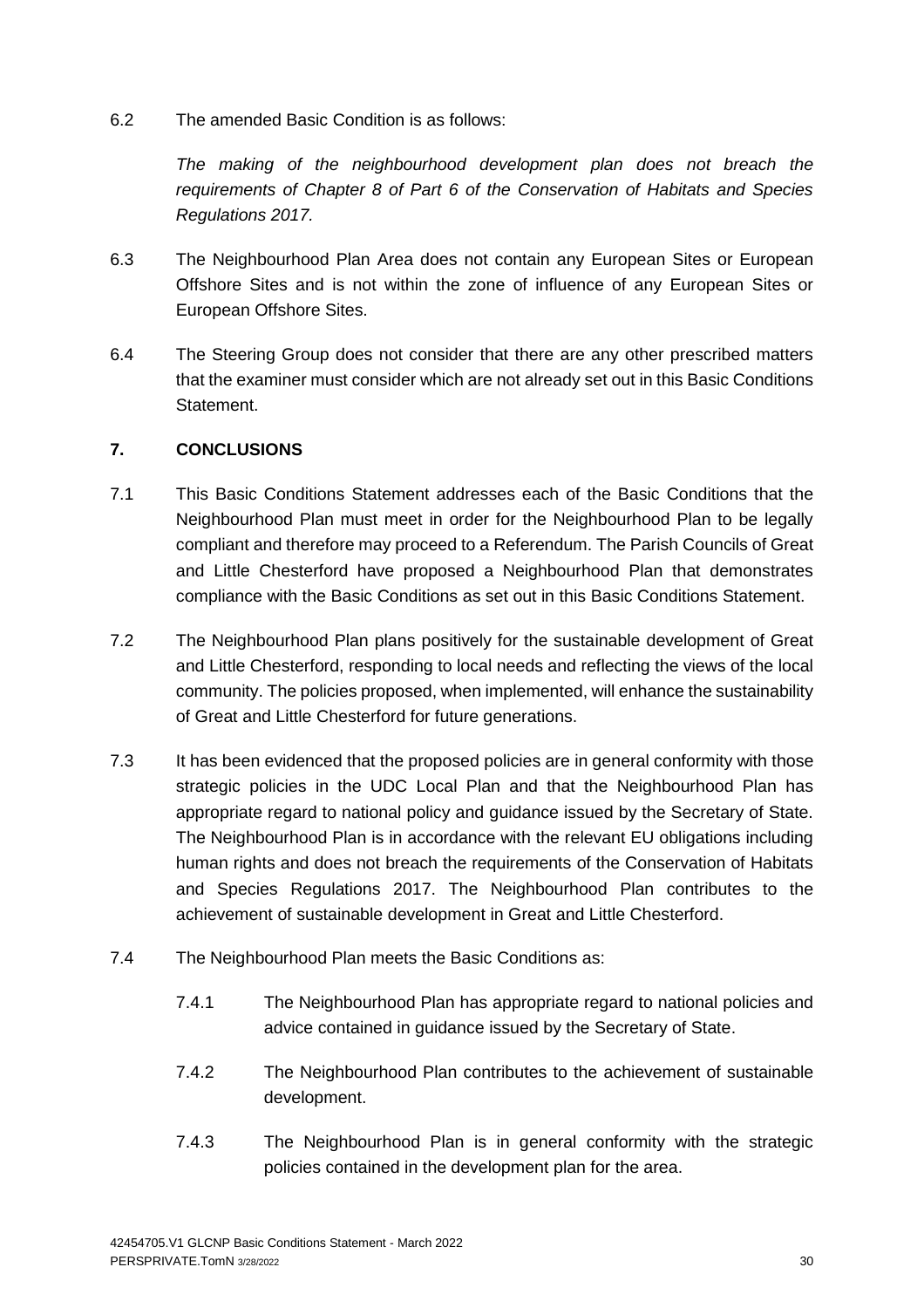- 7.4.4 The Neighbourhood Plan is compatible with EU obligations including human rights requirements.
- 7.4.5 The Neighbourhood Plan does not breach the requirements of Chapter 8 of Part 6 of the Conservation of Habitats and Species Regulations 2017.
- 7.5 It is therefore respectfully suggested that the Neighbourhood Plan complies with Paragraph 8(1)(a) of Schedule 4B of the Act and subject to examination can proceed to a Referendum.

March 2022

Great Chesterford Parish Council Neighbourhood Plan Steering Group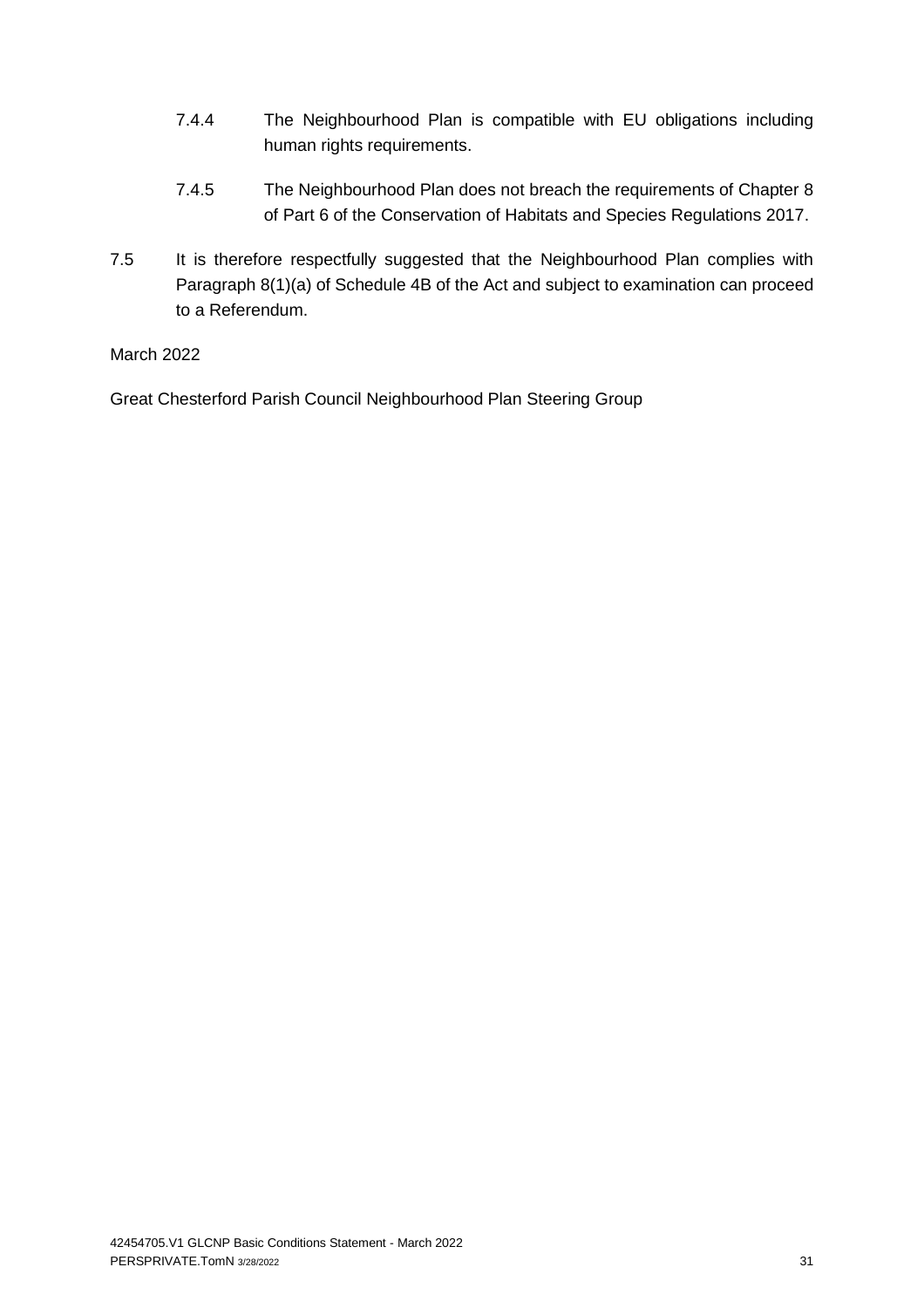Appendix 1 – Strategic Policies in the UDC 2005 Local Plan relevant to the Neighbourhood Plan Area

Strategic UDC policies

| Policy S3 - Other Development Limits  | Elsenham, Great Chesterford, Newport,           |
|---------------------------------------|-------------------------------------------------|
|                                       | Takeley and Thaxted are identified as Key       |
|                                       | Rural Settlements. Their boundaries,            |
|                                       | including                                       |
|                                       | village extensions at Takeley and Thaxted,      |
|                                       | and the boundaries of other settlements are     |
|                                       | defined on the Proposals Map. Development       |
|                                       | compatible with the settlement's character      |
|                                       |                                                 |
|                                       | and countryside setting will be permitted       |
|                                       | within these boundaries.                        |
|                                       |                                                 |
| Policy S5 - Chesterford Park Boundary | The boundary of the Chesterford Park            |
|                                       | Research and Development Site is defined        |
|                                       | on the Proposals Map as a developed site in     |
|                                       | the                                             |
|                                       | countryside. Facilities for research and        |
|                                       | development will be permitted within these      |
|                                       | boundaries if they are in accordance with       |
|                                       | this Plan.                                      |
|                                       |                                                 |
| Policy S7 - The Countryside           | The countryside to which this policy applies    |
|                                       | is defined as all those parts of the Plan area  |
|                                       | beyond the Green Belt that are not within the   |
|                                       | settlement or other site boundaries. In the     |
|                                       | countryside, which will be protected for its    |
|                                       | own sake, planning permission will only be      |
|                                       | given for development that needs to take        |
|                                       | place there, or is appropriate to a rural area. |
|                                       | This will include infilling in accordance with  |
|                                       | paragraph 6.13 of the Housing Chapter of        |
|                                       | the Plan. There will be strict control on new   |
|                                       | building. Development will only be permitted    |
|                                       | if its appearance protects or enhances the      |
|                                       | particular character of the part of the         |
|                                       | countryside within which it is set or there are |
|                                       | special reasons why the development in the      |
|                                       |                                                 |
|                                       | form proposed needs to be there.                |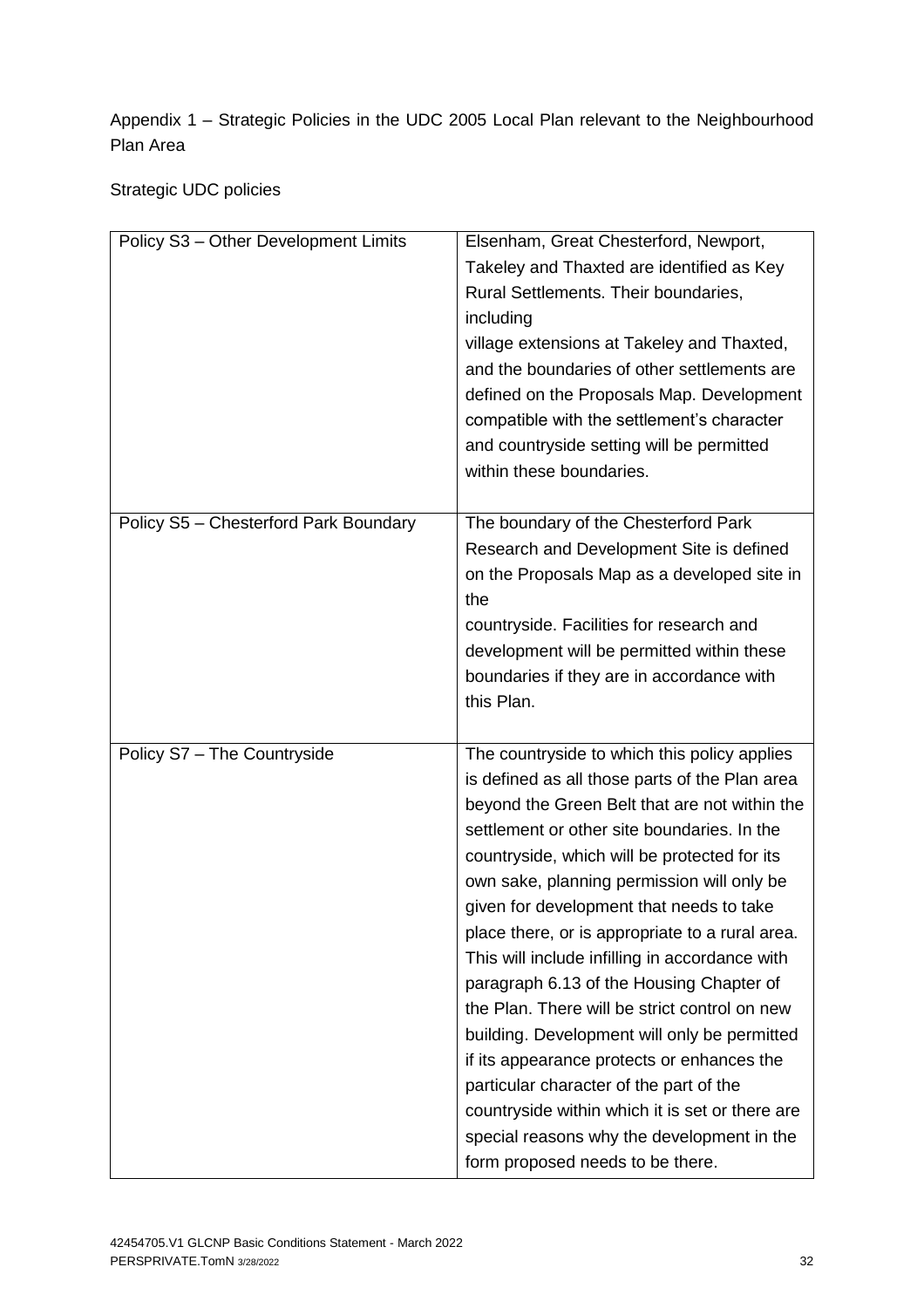| Policy GEN1 - Access | Development will only be permitted if it<br>meets all of the following criteria:<br>a) Access to the main road network must<br>be capable of carrying the traffic<br>generated by the development safely;<br>b) The traffic generated by the<br>development must be capable of being<br>accommodated on the surrounding<br>transport network;<br>c) The design of the site must not<br>compromise road safety and must take<br>account of the needs of cyclists,<br>pedestrians, public transport users, horse<br>riders and people whose mobility is<br>impaired;<br>d) It must be designed to meet the needs<br>of people with disabilities if it is<br>development to which the general public<br>expect to have access; and<br>e) The development encourages<br>movement by means other than driving a<br>car. |
|----------------------|--------------------------------------------------------------------------------------------------------------------------------------------------------------------------------------------------------------------------------------------------------------------------------------------------------------------------------------------------------------------------------------------------------------------------------------------------------------------------------------------------------------------------------------------------------------------------------------------------------------------------------------------------------------------------------------------------------------------------------------------------------------------------------------------------------------------|
| Policy GEN2 - Design | Development will not be permitted unless its<br>design meets all the following criteria and<br>has regard to adopted Supplementary<br>Design<br><b>Guidance and Supplementary Planning</b><br>Documents:<br>a) It is compatible with the scale, form,<br>layout, appearance and materials of<br>surrounding buildings;<br>b) It safeguards important environmental<br>features in its setting, enabling their<br>retention and helping to reduce the visual<br>impact of new buildings or structures<br>where appropriate;<br>c) It provides an environment which<br>meets the reasonable needs of all<br>potential users;                                                                                                                                                                                         |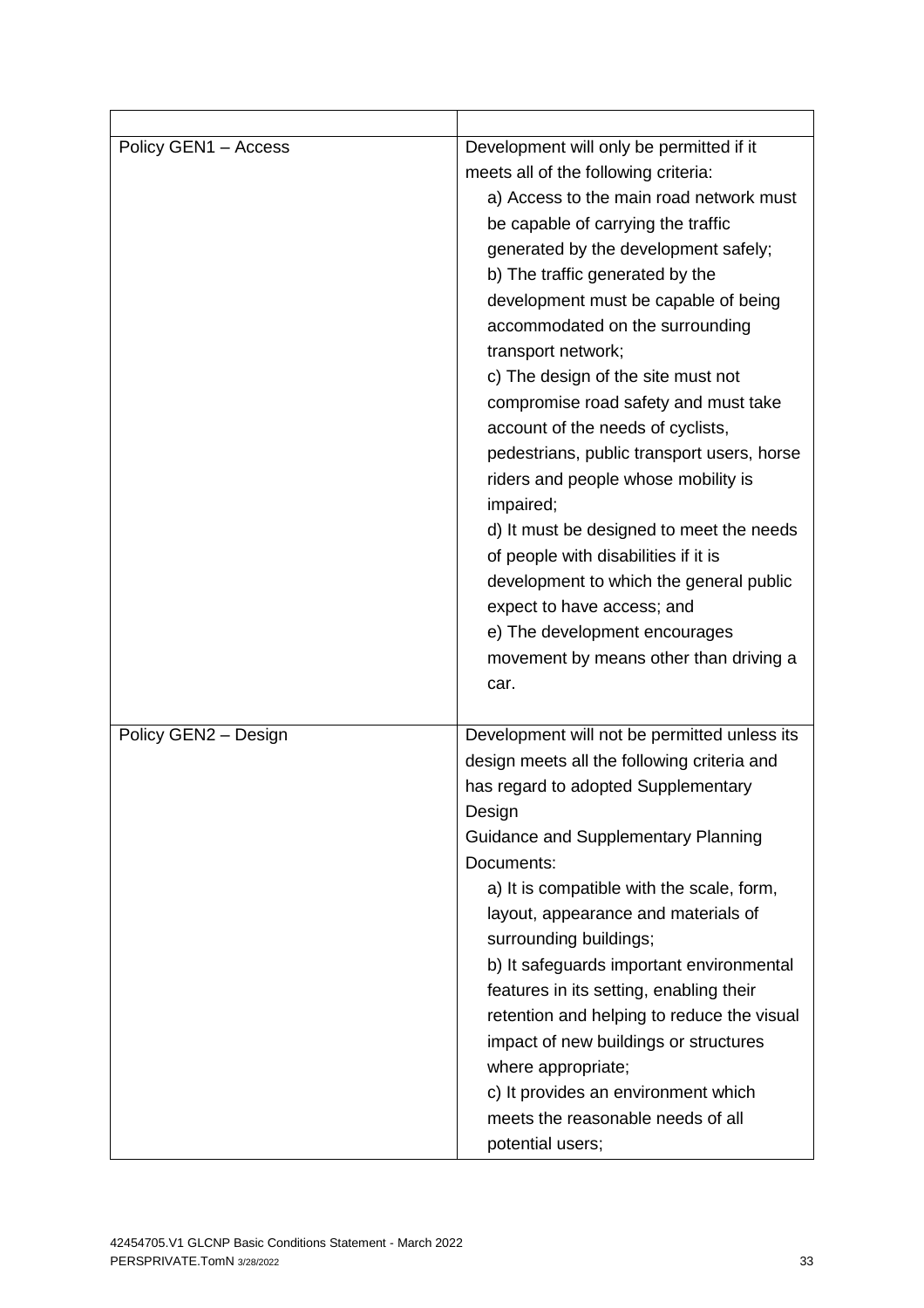|                                | d) It helps to reduce the potential for<br>crime; |
|--------------------------------|---------------------------------------------------|
|                                |                                                   |
|                                | e) It helps to minimise water and energy          |
|                                | consumption;                                      |
|                                | f) It has regard to guidance on layout and        |
|                                | design adopted as supplementary                   |
|                                | planning guidance to the development              |
|                                | plan;                                             |
|                                | g) It helps to reduce waste production            |
|                                | and encourages recycling and reuse;               |
|                                | h) It minimises the environmental impact          |
|                                | on neighbouring properties by appropriate         |
|                                | mitigating measures; and                          |
|                                | i) It would not have a materially adverse         |
|                                | effect on the reasonable occupation and           |
|                                | enjoyment of a residential or other               |
|                                | sensitive property as a result of loss of         |
|                                |                                                   |
|                                | privacy, loss of daylight, overbearing            |
|                                | impact or overshadowing.                          |
|                                |                                                   |
| Policy GEN3 - Flood Protection | Within the functional floodplain, buildings will  |
|                                | not be permitted unless there is an               |
|                                | exceptional need. Developments that               |
|                                | exceptionally need to be located there will       |
|                                | be permitted, subject to the outcome of flood     |
|                                | risk assessment. Where existing sites are to      |
|                                | be redeveloped, all opportunities to restore      |
|                                | the natural flood flow areas should be            |
|                                | sought.                                           |
|                                |                                                   |
|                                | Within areas of flood risk, within the            |
|                                | development limit, development will normally      |
|                                | be permitted where the conclusions of a           |
|                                | flood risk assessment demonstrate an              |
|                                | adequate standard of flood protection and         |
|                                | there is no increased risk of flooding            |
|                                | elsewhere.                                        |
|                                |                                                   |
|                                | Within areas of the floodplain beyond the         |
|                                | settlement boundary, commercial industrial        |
|                                |                                                   |
|                                | and new residential development will              |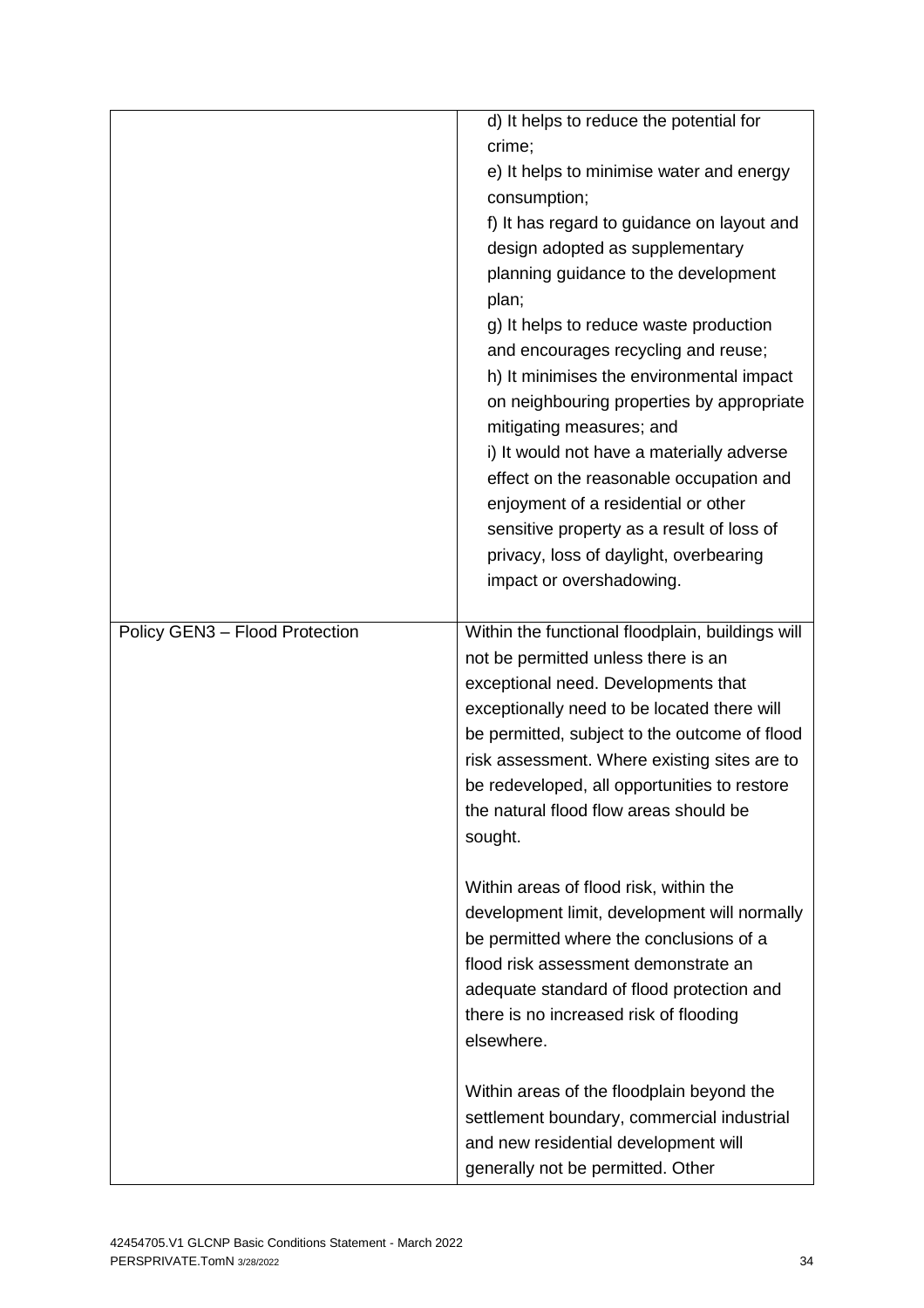|                                                                         | developments that exceptionally need to be<br>located there will be permitted subject the<br>outcome of a flood risk assessment.                                                                                                                                                                                                                                                                                                                                                                                      |
|-------------------------------------------------------------------------|-----------------------------------------------------------------------------------------------------------------------------------------------------------------------------------------------------------------------------------------------------------------------------------------------------------------------------------------------------------------------------------------------------------------------------------------------------------------------------------------------------------------------|
|                                                                         | Outside flood risk areas development must<br>not increase the risk of flooding through<br>surface water run-off. A flood risk<br>assessment<br>will be required to demonstrate this.<br>Sustainable Drainage Systems should also<br>be considered as an appropriate flood<br>mitigation measure in the first instance.                                                                                                                                                                                                |
|                                                                         | For all areas where development will be<br>exposed to or may lead to an increase in the<br>risk of flooding applications will be<br>accompanied by a full Flood Risk<br>Assessment (FRA) which sets out the level<br>of risk associated with the proposed<br>development. The FRA will show that the<br>proposed development can be provided with<br>the<br>appropriate minimum standard of protection<br>throughout its lifetime and will demonstrate<br>the effectiveness of flood mitigation<br>measures proposed. |
| Policy GEN4 - Good Neighbourliness                                      | Development and uses, whether they<br>involve the installation of plant or machinery<br>or not, will not be permitted where:<br>a) noise or vibrations generated; or<br>b) smell, dust, light, fumes,<br>electromagnetic radiation, exposure to<br>other pollutants<br>would cause material disturbance or<br>nuisance to occupiers of surrounding<br>properties.                                                                                                                                                     |
| Policy GEN6 - Infrastructure Provision to<br><b>Support Development</b> | Development will not be permitted unless it<br>makes provision at the appropriate time for<br>community facilities, school capacity, public                                                                                                                                                                                                                                                                                                                                                                           |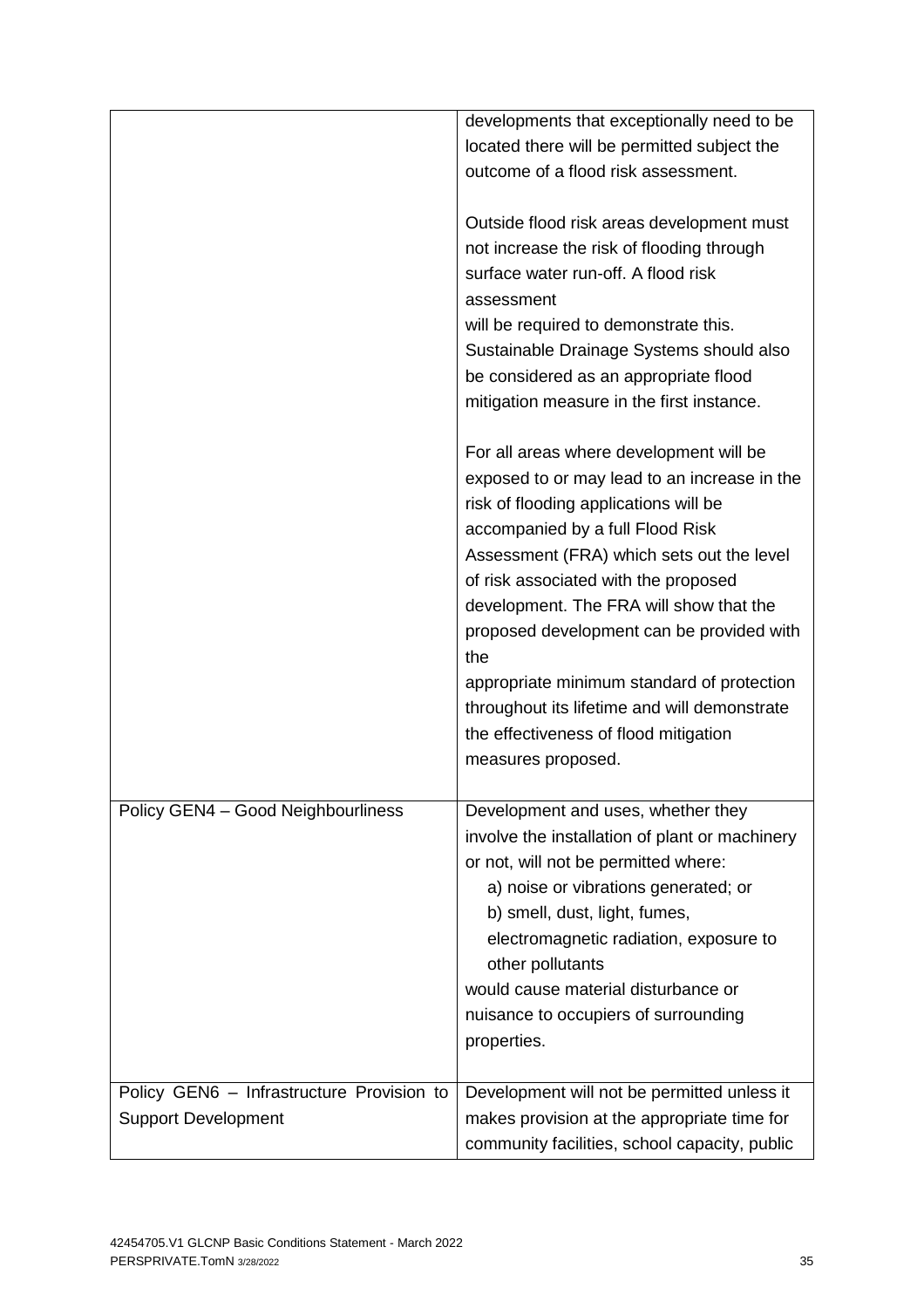|                                                | services, transport provision, drainage and<br>other infrastructure that are made necessary<br>by the proposed development. In localities<br>where the cumulative impact of<br>developments necessitates such provision,<br>developers may be required to contribute to<br>the costs of such provision by the relevant<br>statutory authority.                                                                                                                                                                                                                                                                                            |
|------------------------------------------------|-------------------------------------------------------------------------------------------------------------------------------------------------------------------------------------------------------------------------------------------------------------------------------------------------------------------------------------------------------------------------------------------------------------------------------------------------------------------------------------------------------------------------------------------------------------------------------------------------------------------------------------------|
| Policy GEN7 - Nature Conservation              | Development that would have a harmful<br>effect on wildlife or geological features will<br>not be permitted unless the need for the<br>development outweighs the importance of<br>the feature to nature conservation. Where<br>the site includes protected species or<br>habitats suitable for protected species, a<br>nature conservation<br>survey will be required. Measures to mitigate<br>and/or compensate for the potential impacts<br>of development, secured by planning<br>obligation or condition, will be required. The<br>enhancement of biodiversity through the<br>creation of appropriate new habitats will be<br>sought. |
| Policy GEN8 - Vehicle Parking Standards        | Development will not be permitted unless<br>the number, design and layout of vehicle<br>parking places proposed is appropriate for<br>the<br>location, as set out in supplementary<br>planning guidance "Vehicle Parking<br>Standards", a summary extract of which is<br>reproduced in<br>Appendix 1 to this Plan.                                                                                                                                                                                                                                                                                                                        |
| Policy E1 - Distribution of Employment<br>Land | Provision is made for a net increase of about<br>17.35 hectares of land for business, general<br>industry, storage or distribution development<br>within the plan area, excluding land within<br>the Stansted Airport boundary.<br>[0.89 HA on London Road proposed for<br>employment.]                                                                                                                                                                                                                                                                                                                                                   |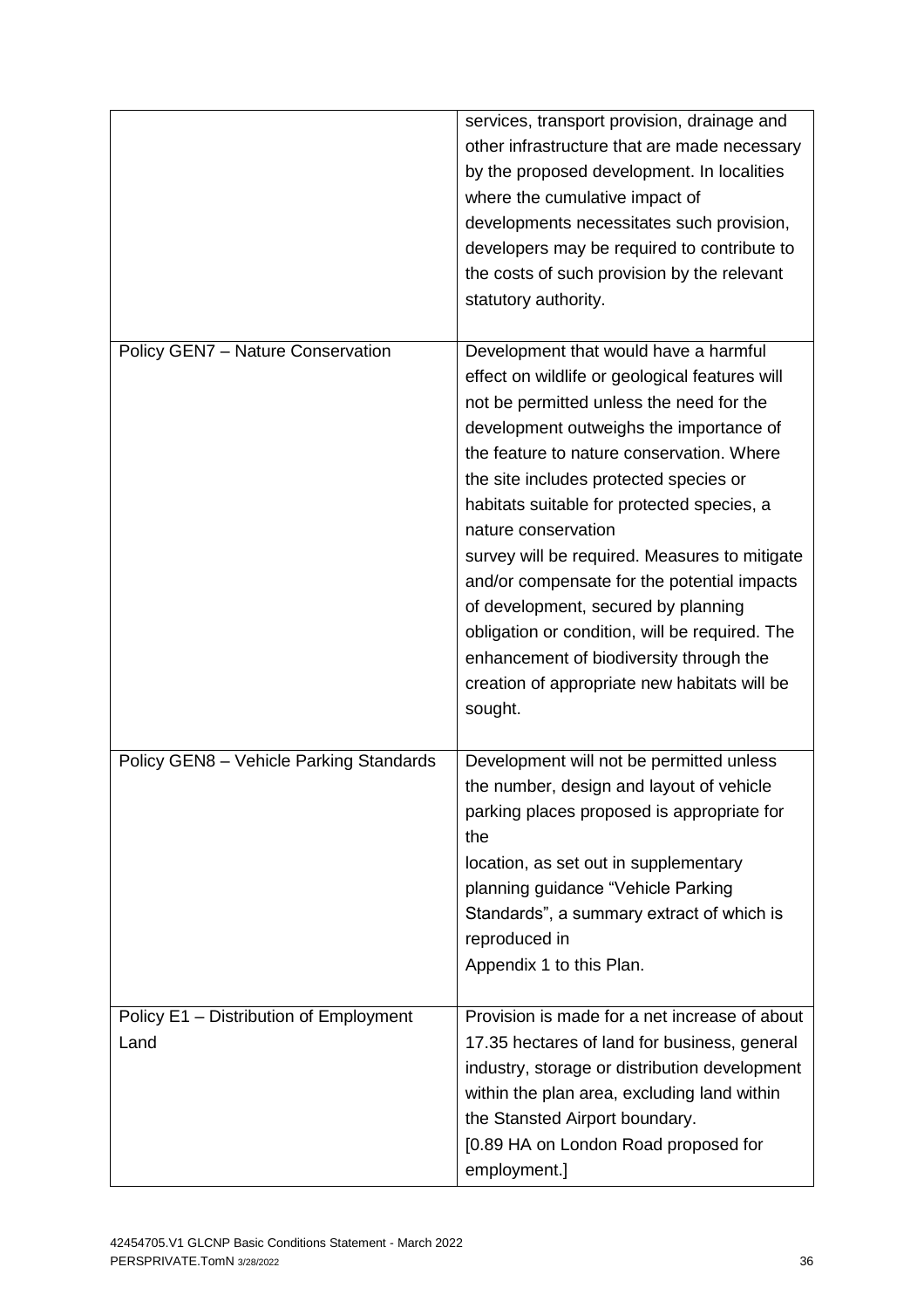| Policy E2 - Safeguarding Employment<br>Land                      | The following key employment areas<br>identified on the Proposals Map will be<br>safeguarded from redevelopment or change<br>of use to<br>other land-uses:<br>b) Existing employment areas of 0.5<br>hectares and over in the key rural<br>settlements of Elsenham, Great<br>Chesterford, Takeley and Thaxted;<br>d) The site at Chesterford Park identified<br>in Policy S5.                                                                                                                                                                                                              |
|------------------------------------------------------------------|--------------------------------------------------------------------------------------------------------------------------------------------------------------------------------------------------------------------------------------------------------------------------------------------------------------------------------------------------------------------------------------------------------------------------------------------------------------------------------------------------------------------------------------------------------------------------------------------|
|                                                                  | The development of employment land for<br>other uses outside the key employment<br>areas will be permitted if the employment<br>use has been abandoned or the present use<br>harms the character or amenities of the<br>surrounding area.                                                                                                                                                                                                                                                                                                                                                  |
| Policy E3 - Access to Workplaces                                 | Developments that would result in the<br>provision of jobs will be required to include<br>the highest standards of accessibility and<br>inclusion for all people regardless of<br>disability, age or gender.                                                                                                                                                                                                                                                                                                                                                                               |
| Policy E4 - Farm Diversification:<br>Alternative use of Farmland | Alternative uses for agricultural land will be<br>permitted if all the following criteria are met:<br>a) The development includes proposals<br>for landscape and nature conservation<br>enhancement;<br>b) The development would not result in a<br>significant increase in noise levels or<br>other adverse impacts beyond the<br>holding;<br>c) The continued viability and function of<br>the agricultural holding would not be<br>harmed; and<br>d) The development would not place<br>unacceptable pressures on the<br>surrounding rural road network (in terms<br>of traffic levels, |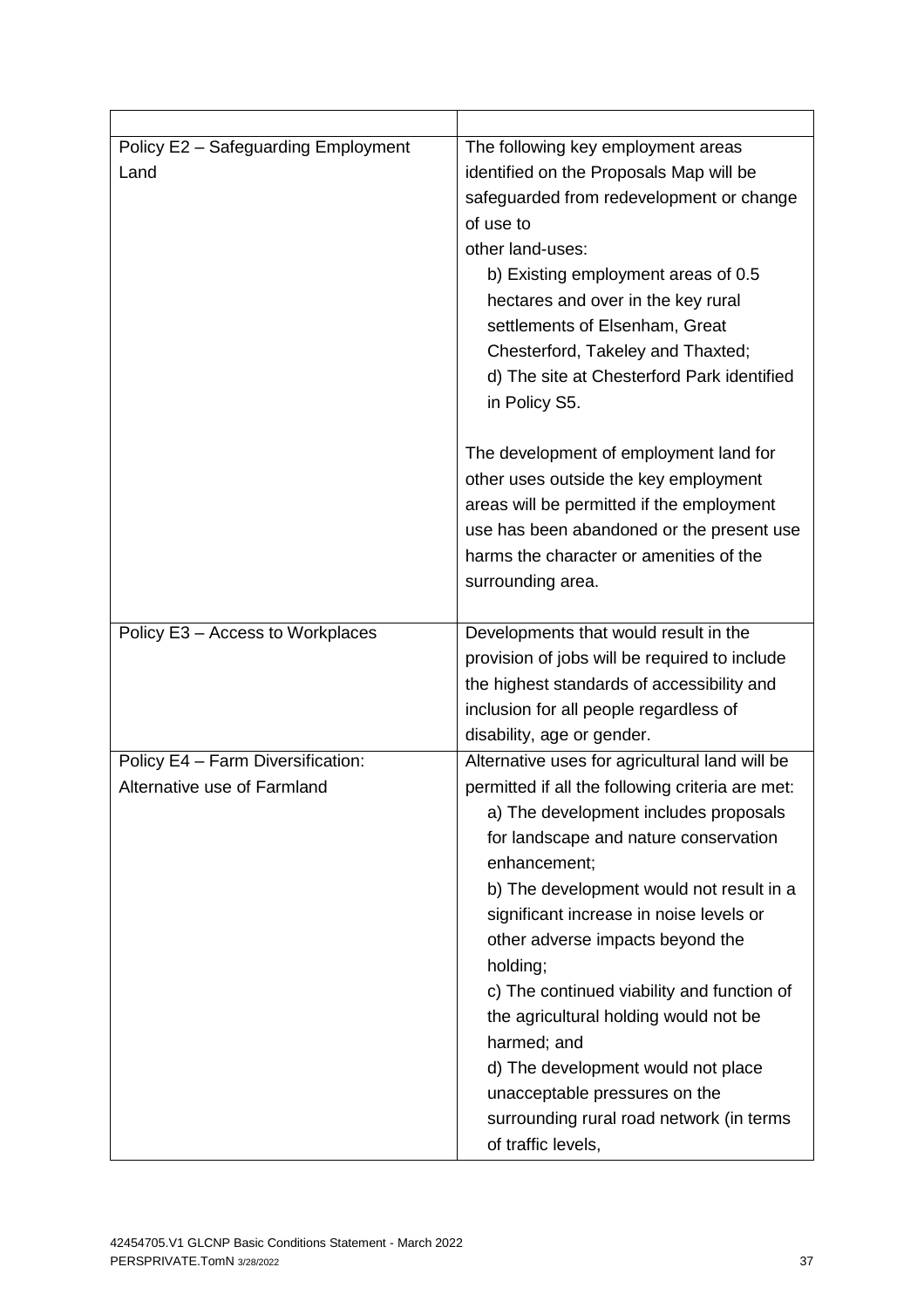|                                                                  | road safety, countryside character and                                                                                                                                                                                                                                                                                                                                                                                                                                                                                                                                                                                                                                                                                                                                                                                                                                                                                          |
|------------------------------------------------------------------|---------------------------------------------------------------------------------------------------------------------------------------------------------------------------------------------------------------------------------------------------------------------------------------------------------------------------------------------------------------------------------------------------------------------------------------------------------------------------------------------------------------------------------------------------------------------------------------------------------------------------------------------------------------------------------------------------------------------------------------------------------------------------------------------------------------------------------------------------------------------------------------------------------------------------------|
|                                                                  | amenity).                                                                                                                                                                                                                                                                                                                                                                                                                                                                                                                                                                                                                                                                                                                                                                                                                                                                                                                       |
|                                                                  |                                                                                                                                                                                                                                                                                                                                                                                                                                                                                                                                                                                                                                                                                                                                                                                                                                                                                                                                 |
| Policy E5 - Re-use of Rural Buildings                            | The re-use and adaptation of rural buildings<br>for business uses, small scale retail outlets,<br>leisure uses or for tourist accommodation<br>will be permitted in the countryside, including<br>the Metropolitan Green Belt, the Countryside<br>Protection Zone and beyond, if all the<br>following criteria are met:<br>a) The buildings are of a permanent and<br>substantial construction;<br>b) They are capable of conversion without<br>major reconstruction or significant<br>extension;<br>c) The development would protect or<br>enhance the character of the countryside,<br>its amenity value and its biodiversity and<br>not<br>result in a significant increase in noise<br>levels or other adverse impacts; and<br>d) The development would not place<br>unacceptable pressures on the<br>surrounding rural road network (in terms<br>of traffic levels,<br>road safety, countryside character and<br>amenity). |
| Policy ENV1 - Design of Development<br>within Conservation Areas | Development will be permitted where it<br>preserves or enhances the character and<br>appearance of the essential features of a<br>Conservation Area, including plan form,<br>relationship between buildings, the<br>arrangement of open areas and their<br>enclosure, grain, or significant natural or<br>heritage features. Outline applications will<br>not be considered. Development involving<br>the demolition of a structure which positively<br>contributes to the character and appearance<br>of the area will not be permitted.                                                                                                                                                                                                                                                                                                                                                                                       |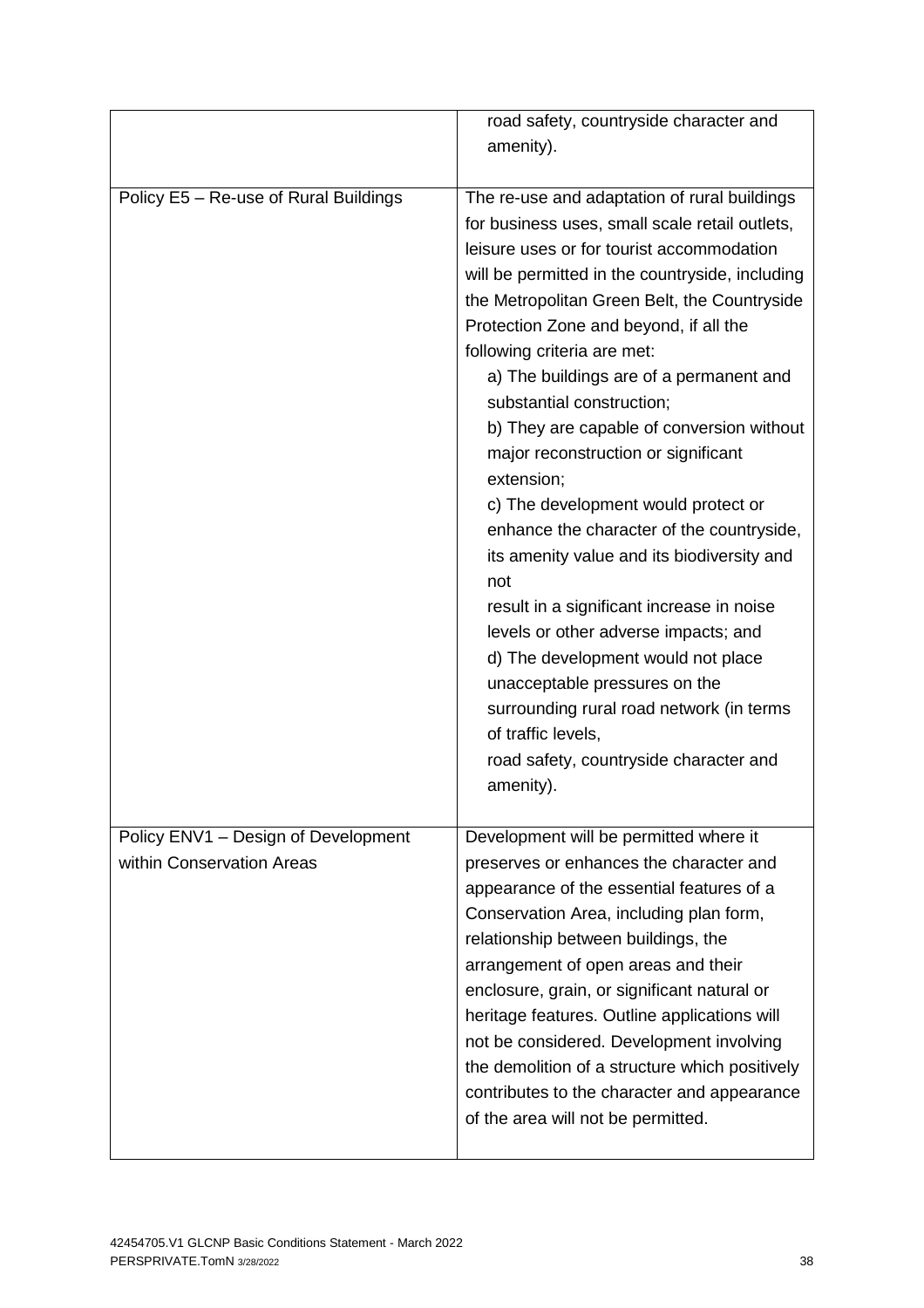| Policy ENV2 - Development affecting | Development affecting a listed building                                                  |
|-------------------------------------|------------------------------------------------------------------------------------------|
| <b>Listed Buildings</b>             | should be in keeping with its scale, character                                           |
|                                     | and surroundings. Demolition of a listed                                                 |
|                                     | building, or development proposals that                                                  |
|                                     | adversely affect the setting, and alterations                                            |
|                                     | that impair the special characteristics of a                                             |
|                                     | listed building will not be permitted. In cases                                          |
|                                     | where planning                                                                           |
|                                     | permission might not normally be granted for                                             |
|                                     | the conversion of listed buildings to                                                    |
|                                     | alternative uses, favourable consideration                                               |
|                                     | may be accorded to schemes which                                                         |
|                                     | incorporate works that represent the most                                                |
|                                     | practical way of preserving the building and                                             |
|                                     | its architectural and historic characteristics                                           |
|                                     | and its setting.                                                                         |
|                                     |                                                                                          |
| Policy ENV3 - Open Spaces and Trees | The loss of traditional open spaces, other                                               |
|                                     | visually important spaces, groups of trees<br>and fine individual tree specimens through |
|                                     | development proposals will not be permitted                                              |
|                                     | unless the need for the development                                                      |
|                                     | outweighs their amenity value.                                                           |
|                                     |                                                                                          |
| Policy ENV4 - Ancient Monuments and | Where nationally important archaeological                                                |
| Sites of Archaeological             | remains, whether scheduled or not, and their                                             |
| Importance                          | settings, are affected by proposed                                                       |
|                                     | development there will be a presumption in                                               |
|                                     | favour of their physical preservation in situ.                                           |
|                                     | The preservation in situ of locally important                                            |
|                                     | archaeological remains will be sought unless                                             |
|                                     | the need for the development outweighs the                                               |
|                                     | importance of the archaeology. In situations                                             |
|                                     | where there are grounds for believing that                                               |
|                                     | sites, monuments or their settings would be                                              |
|                                     | affected developers will be required to                                                  |
|                                     | arrange for an archaeological field                                                      |
|                                     | assessment to be                                                                         |
|                                     | carried out before the planning application                                              |
|                                     | can be determined, thus enabling an                                                      |
|                                     | informed and reasonable planning decision                                                |
|                                     | to be made.                                                                              |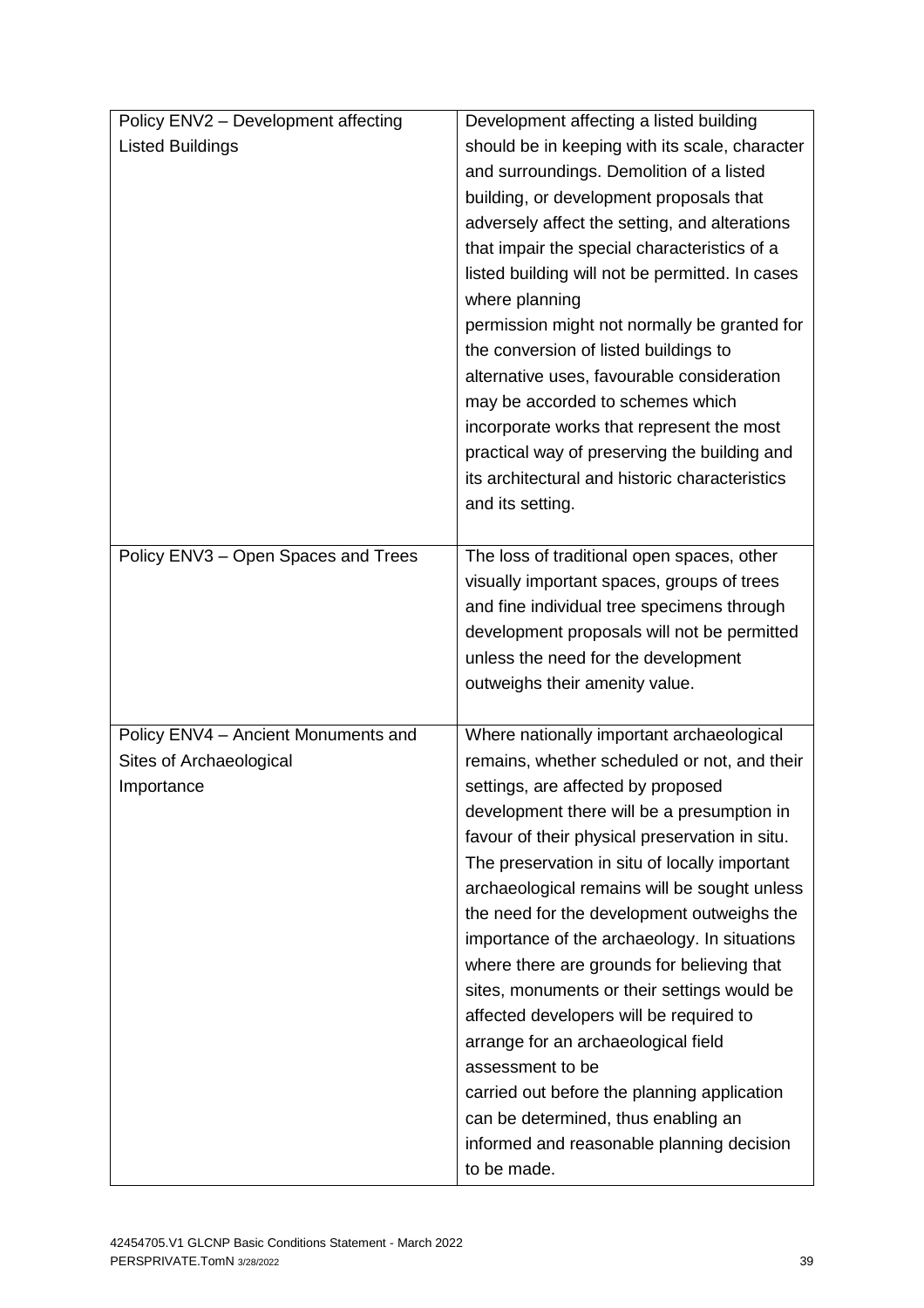|                                                                                      | In circumstances where preservation is not<br>possible or feasible, then development will<br>not be permitted until satisfactory provision<br>has been made for a programme of<br>archaeological<br>investigation and recording prior to<br>commencement of the development.                                                                                                                                                                                                                      |
|--------------------------------------------------------------------------------------|---------------------------------------------------------------------------------------------------------------------------------------------------------------------------------------------------------------------------------------------------------------------------------------------------------------------------------------------------------------------------------------------------------------------------------------------------------------------------------------------------|
| Policy ENV5 - Protection of Agricultural<br>Land                                     | Development of the best and most versatile<br>agricultural land will only be permitted where<br>opportunities have been assessed for<br>accommodating development on previously<br>developed sites or within existing<br>development limits. Where development of<br>agricultural land is required, developers<br>should seek to use areas of poorer quality<br>except where other sustainability<br>considerations suggest otherwise.                                                            |
| Policy ENV6 - Change of Use of<br>Agricultural Land to Domestic Garden               | Change of use of agricultural land to<br>domestic garden will be permitted if the<br>proposal, particularly its scale, does not<br>result in a<br>material change in the character and<br>appearance of the surrounding countryside.<br>Conditions regulating development rights<br>associated with the proposal may be<br>necessary.                                                                                                                                                             |
| Policy ENV7 - The Protection of the Natural<br><b>Environment - Designated Sites</b> | Development proposals that adversely affect<br>areas of nationally important nature<br>conservation concern, such as Sites of<br>Special Scientific Interest and National<br>Nature Reserves, will not be permitted<br>unless the need for the development<br>outweighs the particular importance of the<br>nature conservation value of site or reserve.<br>Development proposals likely to affect local<br>areas of nature conservation significance,<br>such as County Wildlife sites, ancient |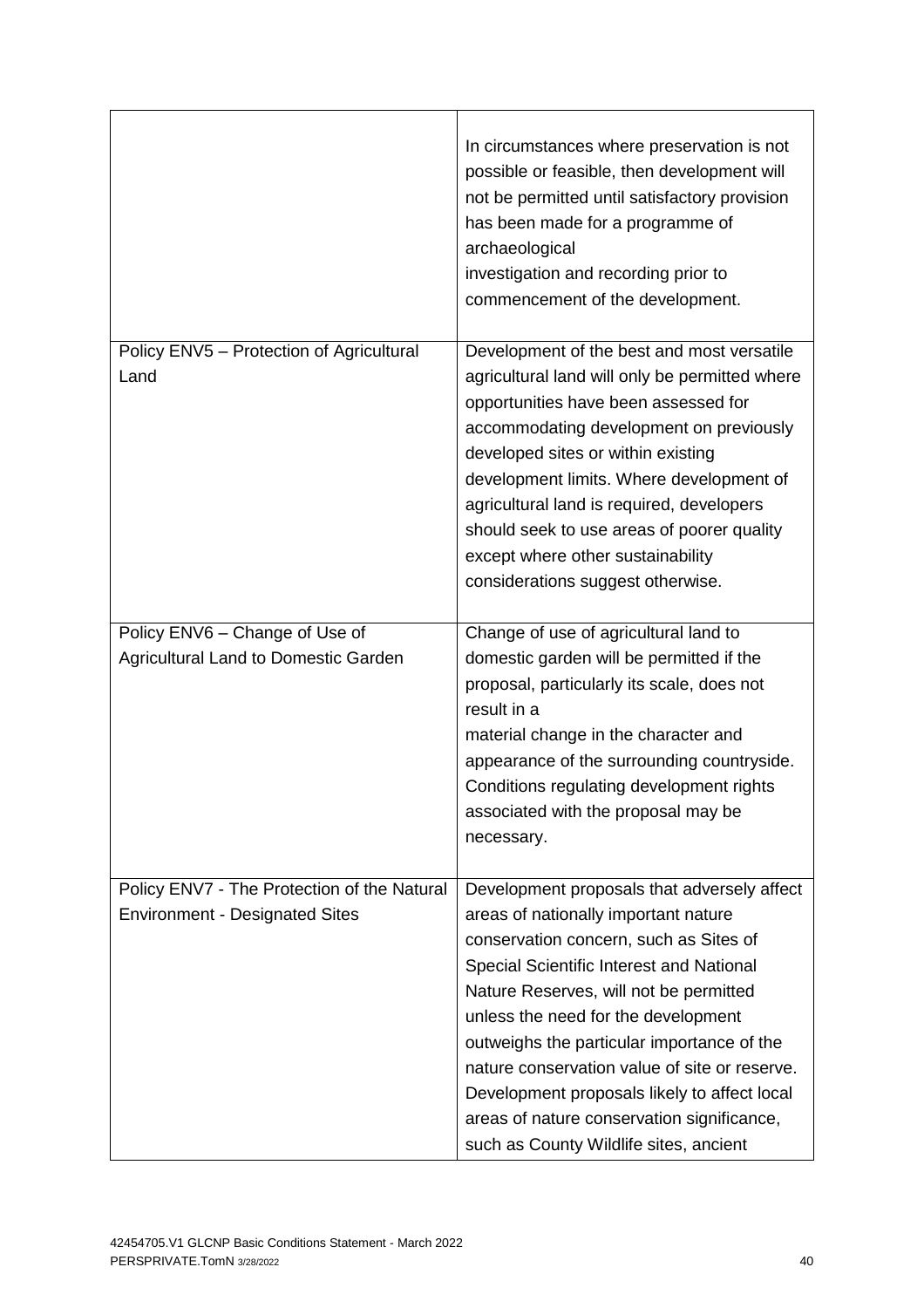|                                        | woodlands, wildlife habitats, sites of                                  |
|----------------------------------------|-------------------------------------------------------------------------|
|                                        | ecological interest and Regionally Important                            |
|                                        | Geological/ Geomorphological Sites, will not                            |
|                                        | be permitted unless the need for the                                    |
|                                        | development outweighs the local                                         |
|                                        | significance of the site to the biodiversity of                         |
|                                        | the District.                                                           |
|                                        | Where development is permitted the                                      |
|                                        | authority will consider the use of conditions                           |
|                                        | or planning obligations to ensure the                                   |
|                                        | protection and enhancement of the site's                                |
|                                        | conservation interest.                                                  |
| Policy ENV8 - Other Landscape Elements | Development that may adversely affect                                   |
| of Importance for Nature               | these landscape elements                                                |
| Conservation                           | Hedgerows                                                               |
|                                        | Linear tree belts                                                       |
|                                        | Larger semi natural or ancient woodlands                                |
|                                        | Semi-natural grasslands                                                 |
|                                        | Green lanes and special verges                                          |
|                                        | Orchards                                                                |
|                                        | Plantations                                                             |
|                                        | Ponds                                                                   |
|                                        | <b>Reservoirs</b>                                                       |
|                                        | <b>River corridors</b>                                                  |
|                                        | Linear wetland features                                                 |
|                                        | Networks or<br>other<br>locally<br>patterns<br>0f<br>important habitats |
|                                        | will only be permitted if the following criteria                        |
|                                        | apply:                                                                  |
|                                        | a) The need for the development                                         |
|                                        | outweighs the need to retain the elements                               |
|                                        | for their importance to wild fauna and                                  |
|                                        | flora; and                                                              |
|                                        | b) Mitigation measures are provided that                                |
|                                        | would compensate for the harm and                                       |
|                                        | reinstate the nature conservation value of                              |
|                                        | the locality.                                                           |
|                                        | Appropriate management of these elements                                |
|                                        | will be encouraged through the use of                                   |
|                                        | conditions and planning obligations.                                    |
|                                        |                                                                         |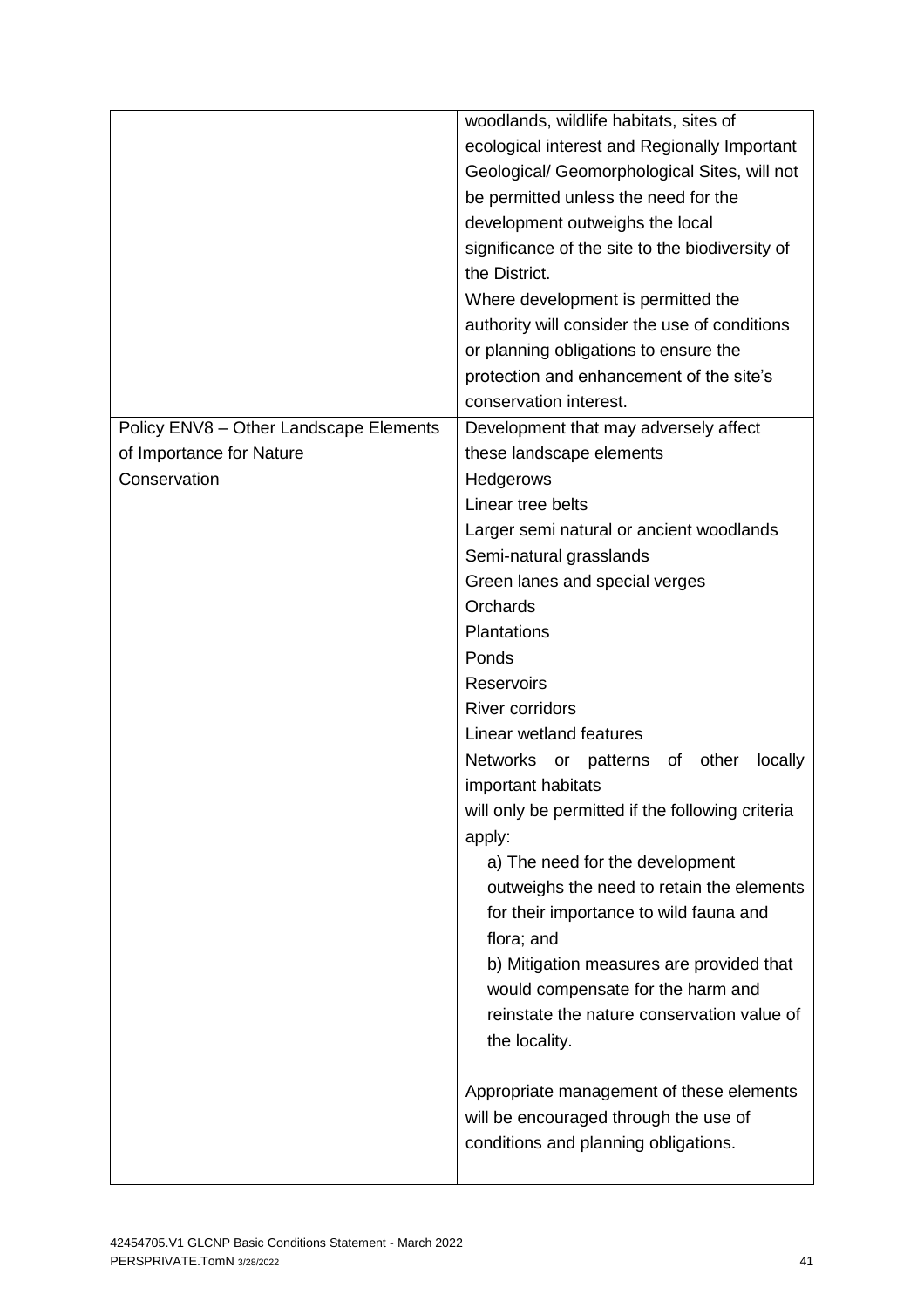| Policy ENV9 - Historic Landscapes                                                                | Development proposals likely to harm<br>significant local historic landscapes, historic<br>parks and gardens and protected lanes as<br>defined on the proposals map will not be<br>permitted unless the need for the<br>development outweighs the historic<br>significance of the site.                                                                                                                                                                                                                                                                                                                                                                                                             |
|--------------------------------------------------------------------------------------------------|-----------------------------------------------------------------------------------------------------------------------------------------------------------------------------------------------------------------------------------------------------------------------------------------------------------------------------------------------------------------------------------------------------------------------------------------------------------------------------------------------------------------------------------------------------------------------------------------------------------------------------------------------------------------------------------------------------|
| <b>ENV10</b><br>Sensitive<br>Policy<br><b>Noise</b><br>Development and Disturbance from Aircraft | Housing and other noise sensitive<br>development will not be permitted if the<br>occupants would experience significant<br>noise disturbance. This will be assessed by<br>using the appropriate noise contour for the<br>type of development and will take into<br>account mitigation by design and sound<br>proofing features                                                                                                                                                                                                                                                                                                                                                                      |
| Policy H1 - Housing Development                                                                  | The local plan proposes the development of<br>5,052 dwellings for the period 2000 to 2011<br>by the following means:<br>c) Re-use of existing buildings and<br>previously developed land outside urban<br>areas (450 dwellings).                                                                                                                                                                                                                                                                                                                                                                                                                                                                    |
| Policy H3 - New Houses within<br>Development limits                                              | Infilling with new houses will be permitted on<br>land in each of the following settlements if<br>the development would be compatible with<br>the character of the settlement and,<br>depending on the location of the site, its<br>countryside setting. This will be in addition to<br>the sites<br>specifically allocated as urban extensions<br>and settlement expansions. Windfall sites<br>will be permitted if they meet all the following<br>relevant criteria:<br>a) The site comprises previously<br>developed land;<br>b) The site has reasonable accessibility to<br>jobs, shops and services by modes other<br>than the car, or there is potential for<br>improving such accessibility; |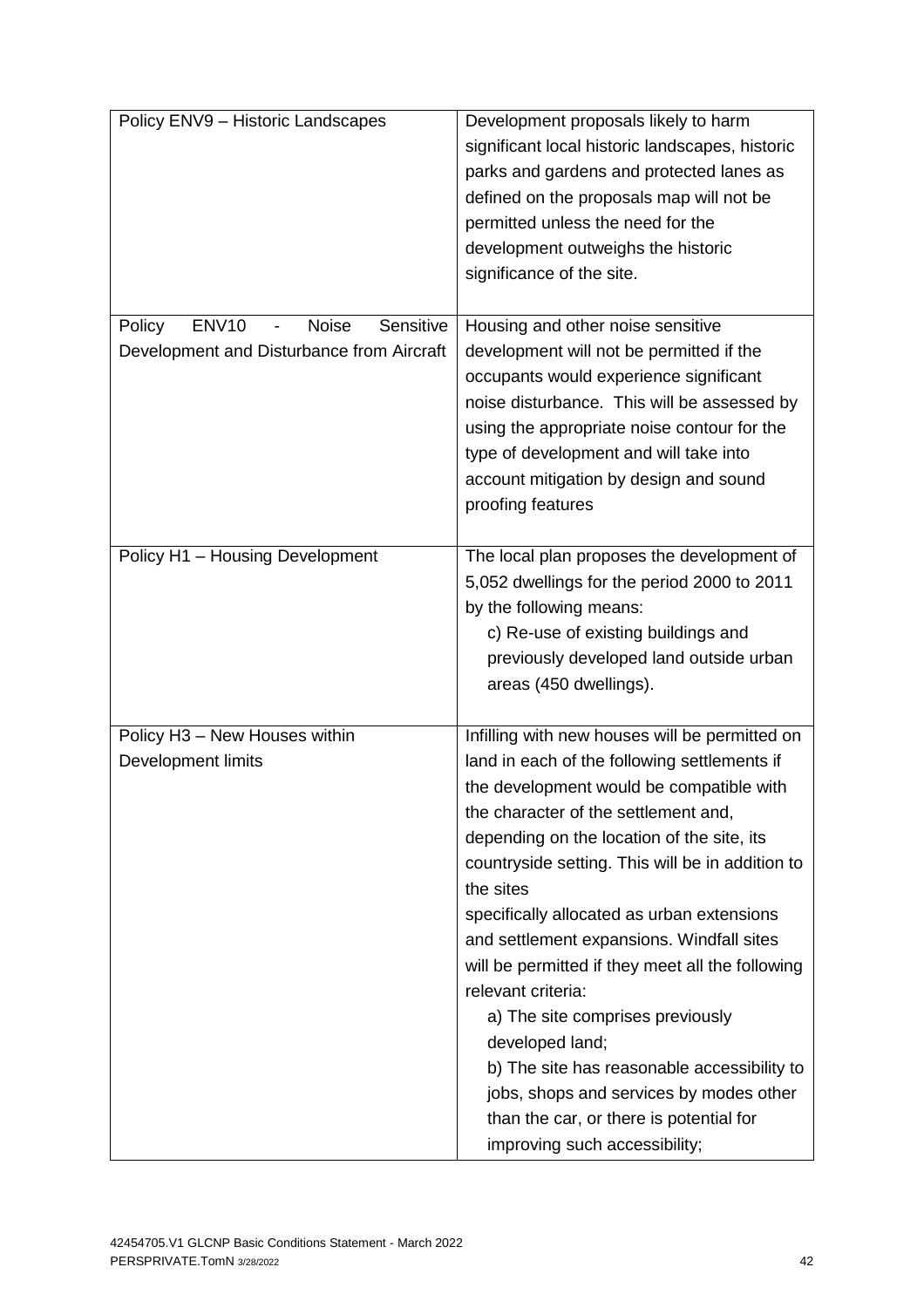|                                  | c) Existing infrastructure has the capacity<br>to absorb further development, or there is<br>potential for its capacity to be<br>increased as necessary;<br>d) Development would support local<br>services and facilities;<br>e) The site is not a key employment site;<br>and<br>f) Avoids development which makes<br>inefficient use of land.<br>The list of settlements is:                                                                                                                  |
|----------------------------------|-------------------------------------------------------------------------------------------------------------------------------------------------------------------------------------------------------------------------------------------------------------------------------------------------------------------------------------------------------------------------------------------------------------------------------------------------------------------------------------------------|
|                                  | <b>Great Chesterford</b>                                                                                                                                                                                                                                                                                                                                                                                                                                                                        |
|                                  | The limit of each settlement for the purposes<br>of this policy is defined on the proposals<br>map.                                                                                                                                                                                                                                                                                                                                                                                             |
| Policy H4 - Backland Development | Development of a parcel of land that does<br>not have a road frontage will be permitted, if<br>all the following criteria are met:<br>a) There is significant under-use of land<br>and development would make more<br>effective use of it;<br>b) There would be no material<br>overlooking or overshadowing of nearby<br>properties;<br>c) Development would not have an<br>overbearing effect on neighbouring<br>properties;<br>d) Access would not cause disturbance to<br>nearby properties. |
| Policy H9 - Affordable Housing   | The Council will seek to negotiate on a site<br>to site basis an element of affordable<br>housing of 40% of the total provision of<br>housing on<br>appropriate allocated and windfall sites,<br>having regard to the up to date Housing<br>Needs Survey, market and site<br>considerations.                                                                                                                                                                                                    |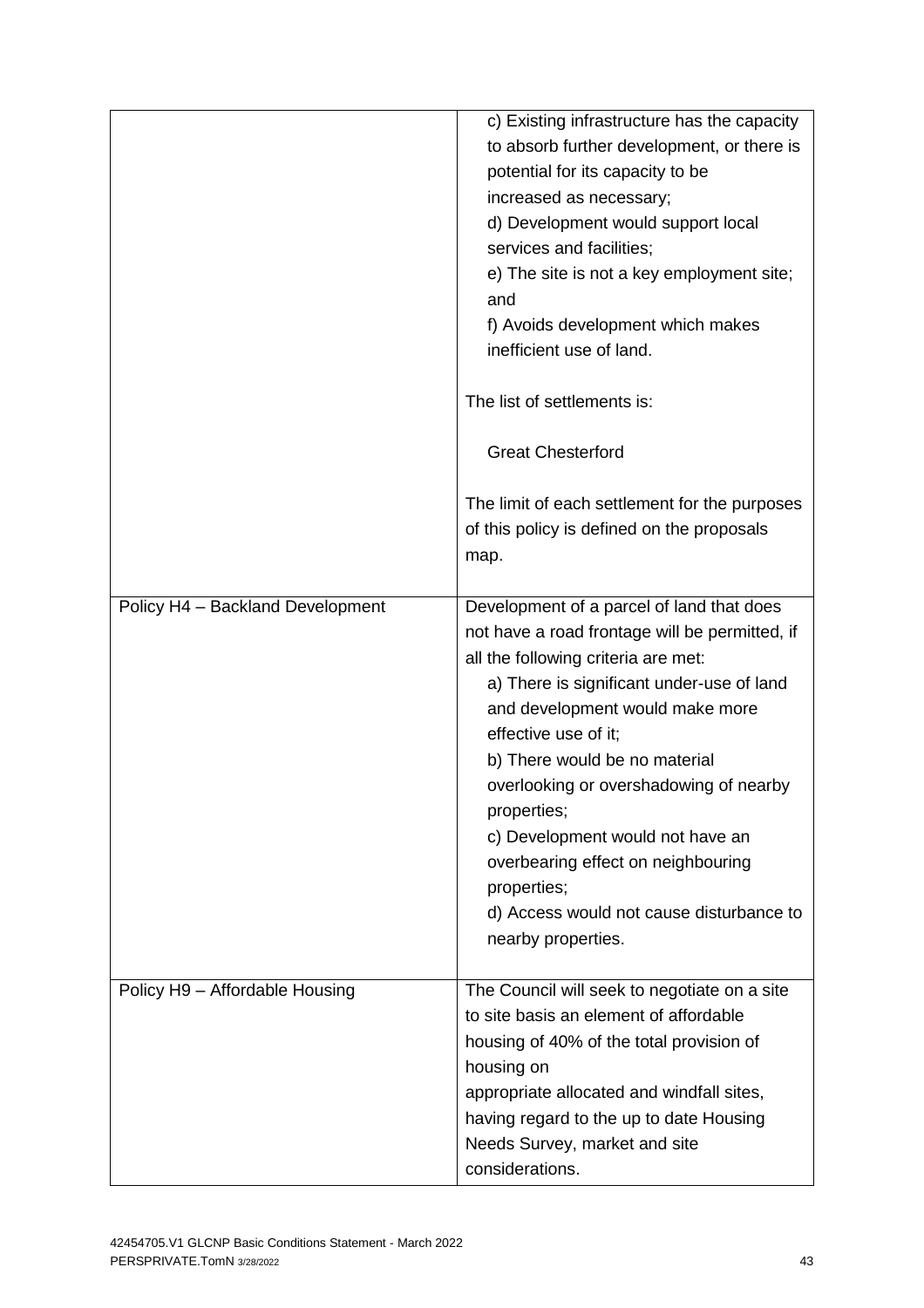| Policy H10 - Housing Mix                                                 | All developments on sites of 0.1 hectares<br>and above, or of three or more dwellings, will<br>be required to include a significant<br>proportion of<br>market housing comprising small properties.                                                                                                                                                                                                                                                                                                                                                              |
|--------------------------------------------------------------------------|------------------------------------------------------------------------------------------------------------------------------------------------------------------------------------------------------------------------------------------------------------------------------------------------------------------------------------------------------------------------------------------------------------------------------------------------------------------------------------------------------------------------------------------------------------------|
| Policy H11 - Affordable Housing on<br><b>Exception Sites</b>             | Development of affordable housing will be<br>permitted outside settlements on a site<br>where housing would not normally be<br>permitted, if it would meet all the following<br>criteria:<br>a) 100% of the dwellings are to be<br>affordable and provided through a<br>Registered Social Landlord;<br>b) The development will meet a particular<br>local need that cannot be met in any<br>other way;<br>c) The development is of a scale<br>appropriate to the size, facilities and<br>character of the settlement; and<br>d) The site adjoins the settlement. |
| Policy LC1 - Loss of Sports Fields and<br><b>Recreational Facilities</b> | Development will not be permitted if it would<br>involve the loss of sports fields or other open<br>space for recreation, including allotments.<br>Exceptions may be permitted if either of the<br>following applies:<br>a) Replacement facilities will be provided<br>that better meet local recreational needs;<br>b) The need for the facility no longer<br>exists.                                                                                                                                                                                           |
| Policy LC2 - Access to Leisure and<br><b>Cultural Facilities</b>         | Development proposals for sports facilities,<br>arts and leisure buildings, hotel and tourist<br>facilities, will be required to provide inclusive<br>access to all sections of the community,<br>regardless of disability, age or gender.                                                                                                                                                                                                                                                                                                                       |
| Policy LC3 - Community Facilities                                        | Community facilities will be permitted on a<br>site outside settlements if all the following<br>criteria are met:                                                                                                                                                                                                                                                                                                                                                                                                                                                |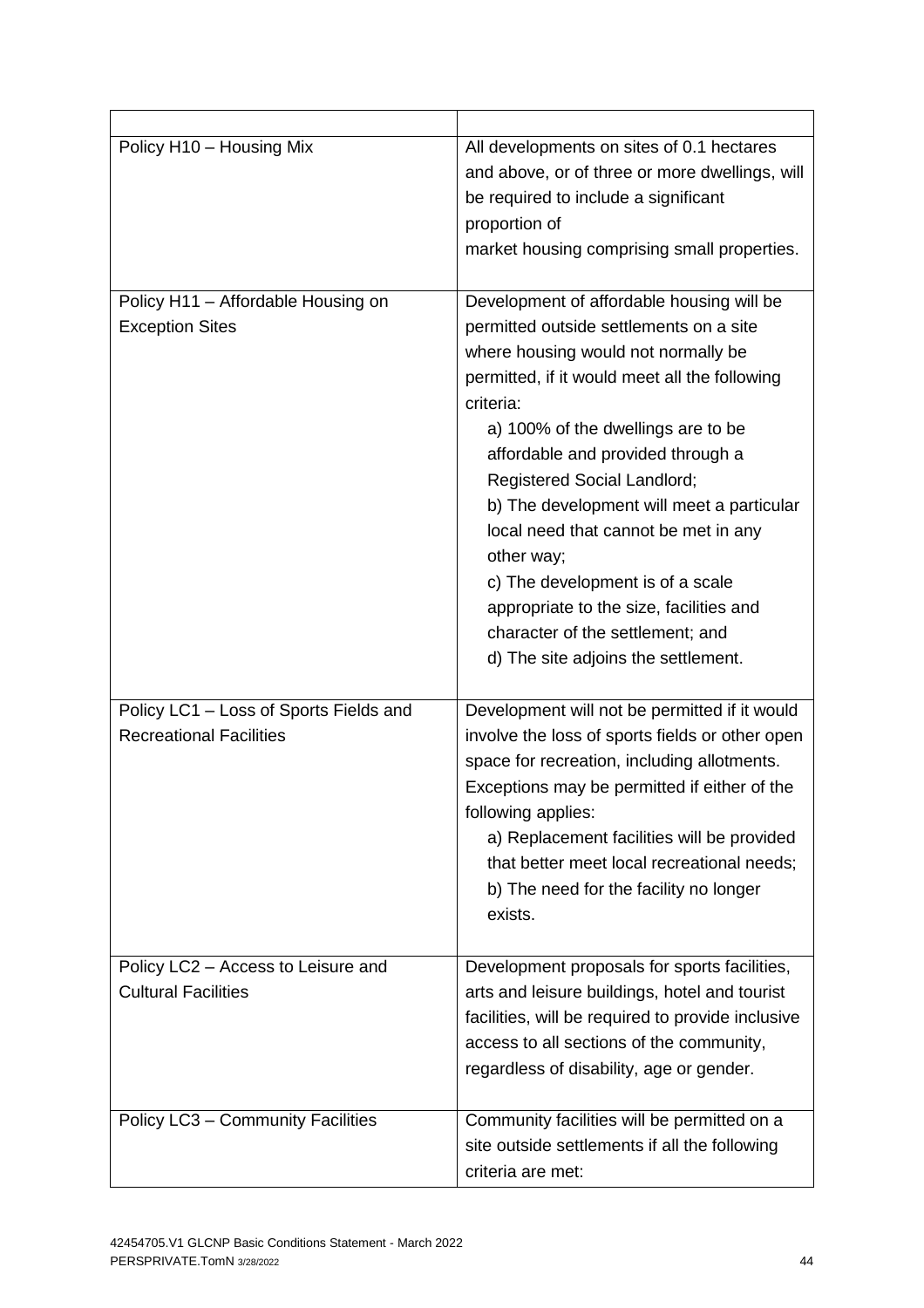|                                            | a) The need for the facility can be            |
|--------------------------------------------|------------------------------------------------|
|                                            | demonstrated;                                  |
|                                            | b) The need cannot be met on a site            |
|                                            | within the boundaries; and                     |
|                                            | c) The site is well related to a settlement.   |
|                                            |                                                |
| Policy LC4 - Provision of Outdoor Sport    | Beyond Development limits the following        |
| and Recreational Facilities                | developments will be permitted:                |
|                                            | a) Outdoor sports and recreational             |
|                                            | facilities, including associated buildings     |
|                                            | such as changing rooms and club-               |
|                                            | houses;                                        |
|                                            |                                                |
| Policy RS1 - Access to Retailing and       | All retail and service development proposals   |
| <b>Services</b>                            | where there is public access, whether new      |
|                                            | build, conversion or extension need to be      |
|                                            | accessible to all, to ensure social inclusion. |
|                                            |                                                |
| Policy RS3 - Retention of Retail and other | Change of use of community facilities such     |
| <b>Services in Rural Areas</b>             | as shop, post office, public house, garage,    |
|                                            | doctors/dentist surgeries and village halls    |
|                                            | will only be permitted where it can be         |
|                                            | demonstrated that:                             |
|                                            | a) The facility is no longer financially       |
|                                            | viable;                                        |
|                                            | b) There is no significant demand for the      |
|                                            | facility within that locality; or              |
|                                            | c) Equivalent facilities in terms of their     |
|                                            | nature and accessibility are available or      |
|                                            |                                                |
|                                            | would be made available nearby.                |
| <b>Chesterford Park Local Policy 1</b>     | A Development Zone of 15.59 hectares is        |
|                                            | identified on the inset map. Facilities for    |
|                                            | research and development will be permitted     |
|                                            |                                                |
|                                            | within the zone if all the following criteria  |
|                                            | apply:                                         |
|                                            | a) They are compatible with its rural          |
|                                            | parkland setting;                              |
|                                            | b) The proposals include a                     |
|                                            | comprehensive landscaping scheme to            |
|                                            | help assimilate development into the park      |
|                                            | setting;                                       |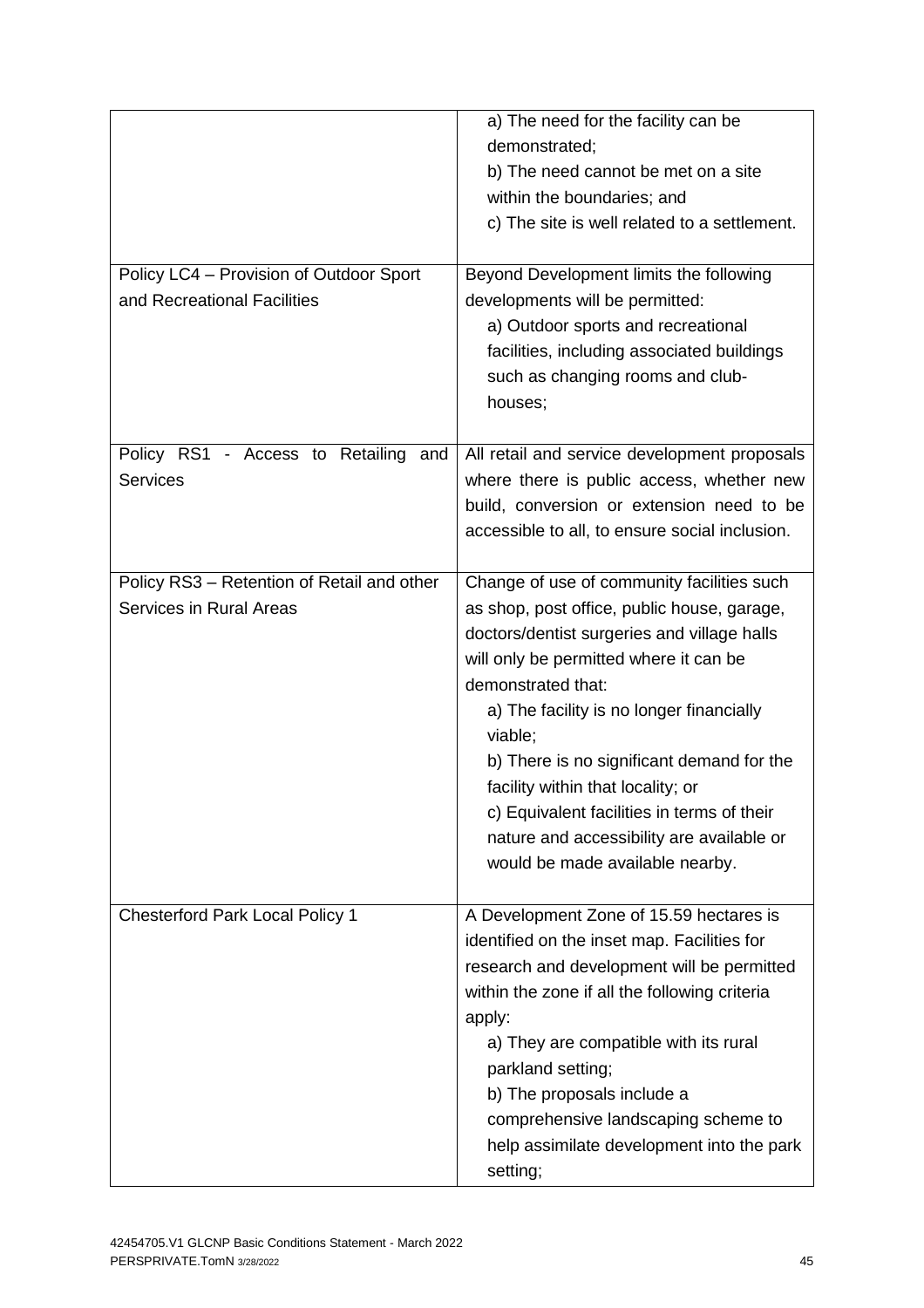|                                           | c) The Mansion, The Garden House and              |
|-------------------------------------------|---------------------------------------------------|
|                                           | Emanuel Cottage and their settings are            |
|                                           | conserved;                                        |
|                                           | d) A comprehensive traffic impact                 |
|                                           | assessment of the full development                |
|                                           | potential demonstrates that the                   |
|                                           | movement likely to be generated can be            |
|                                           | properly accommodated on the                      |
|                                           | surrounding transport network and that            |
|                                           | measures are proposed to ensure that as           |
|                                           | high a proportion of journeys as is               |
|                                           | reasonably feasible in the context of the         |
|                                           | site will be by modes other than the              |
|                                           | private car; and                                  |
|                                           | e) The transport needs of the                     |
|                                           | development can be accommodated                   |
|                                           | whilst maintaining or improving road              |
|                                           | safety and the surrounding environmental          |
|                                           | conditions for the local community with           |
|                                           | minimum impact on the countryside.                |
|                                           |                                                   |
|                                           | Developers will be required to prepare a          |
|                                           | comprehensive master plan for the site to         |
|                                           | indicate how specific proposals, which may        |
|                                           | be                                                |
|                                           | implemented on a phased basis, relate to an       |
|                                           | overall design concept for the site. It will also |
|                                           | indicate the full development potential of the    |
|                                           | site as constrained by the development zone       |
|                                           | boundary. The master plan will be subject to      |
|                                           | public consultation. Development will need        |
|                                           | to be implemented.                                |
|                                           |                                                   |
| Great Chesterford Local Policy 1 -        | An existing employment area in the vicinity       |
| Safeguarding of Existing Employment       | of the station is identified on the proposals     |
| Area                                      | map as a key employment area.                     |
|                                           |                                                   |
| Great Chesterford Local Policy 2 - London | A 0.89 hectare site identified on the             |
| Road Employment Site                      | proposals map inset is proposed as an             |
|                                           | employment site for uses falling within class     |
|                                           | B1.                                               |
|                                           |                                                   |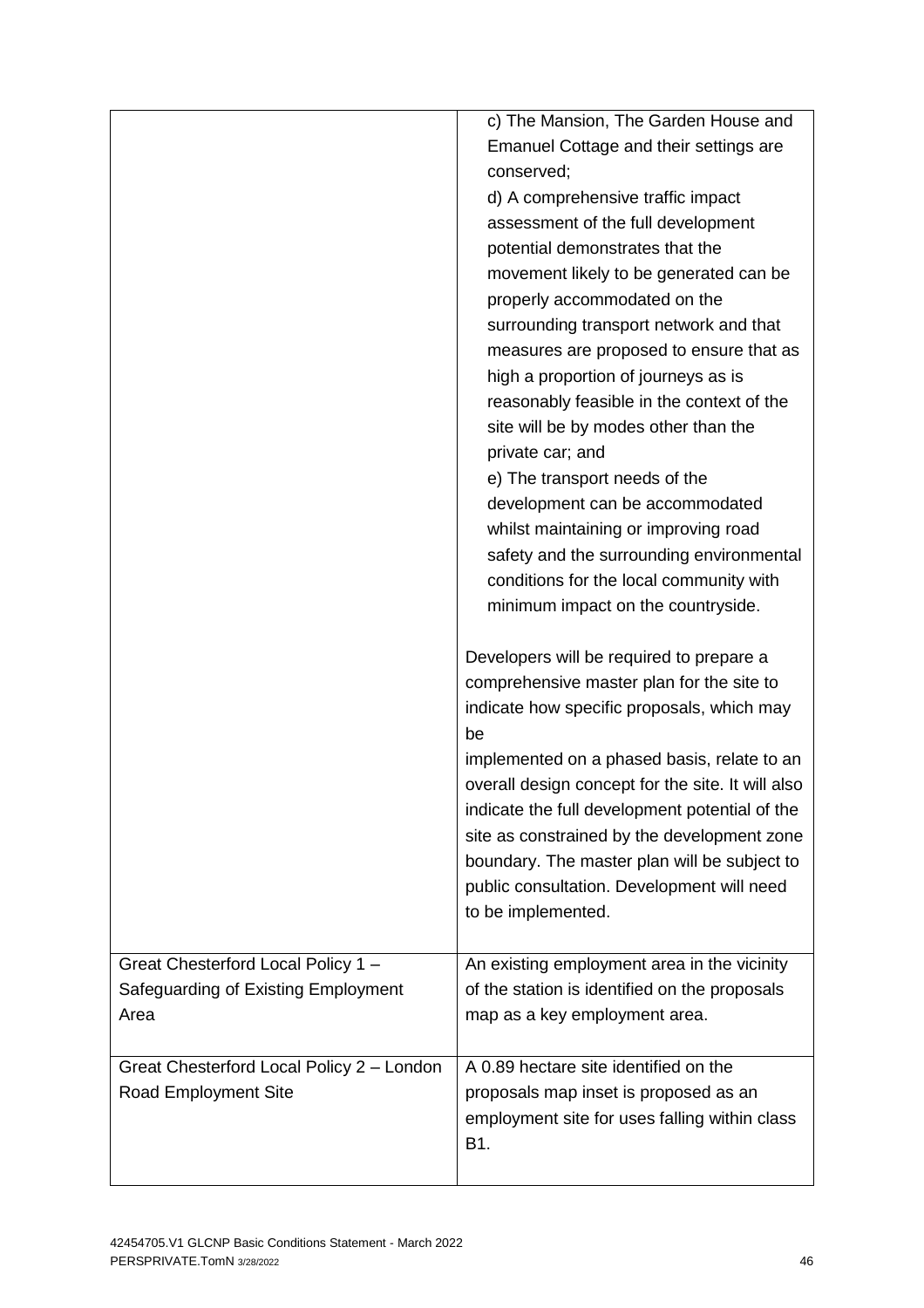| Development will be permitted if it is         |
|------------------------------------------------|
| compatible with adjoining existing residential |
| development.                                   |
|                                                |

Appendix 2 – Strategic Policies in the UDC 2005 Local Plan not relevant to the Neighbourhood Plan Area

Strategic UDC policies

| Policy S1- Development limits for the Main Urban | The development limits of the existing main urban      |
|--------------------------------------------------|--------------------------------------------------------|
| Areas                                            | areas and proposed urban extensions for Great          |
|                                                  | Dunmow,<br>Saffron<br>Walden<br>and<br>Stansted        |
|                                                  | Mountfitchet are defined on the Proposals Map.         |
|                                                  | The following development will be permitted            |
|                                                  | within these boundaries:                               |
|                                                  | □ Major urban extensions, if in accordance with        |
|                                                  | this Plan;                                             |
|                                                  | $\Box$ Development within the existing built up areas, |
|                                                  | if compatible with the character of the settlement     |
|                                                  | and, in addition, for sites on the edge of the built   |
|                                                  | up area, its countryside setting.                      |
|                                                  |                                                        |
| Policy S4- Stansted Airport Boundary             | The boundary of Stansted Airport is defined on         |
|                                                  | the Proposals Map.                                     |
|                                                  | Provision is made for development directly             |
|                                                  | related to or associated with Stansted Airport to      |
|                                                  | be located within the boundaries of the airport.       |
|                                                  | Industrial<br>commercial<br>and<br>development         |
|                                                  | unrelated to the airport will not be permitted on      |
|                                                  | the site.                                              |
|                                                  |                                                        |
| Policy RS2 - Town and Local Centres              | Retail, commercial and community uses or               |
|                                                  | mixed-use development including a residential          |
|                                                  | element will be permitted in the centres of            |
|                                                  | Saffron Walden, Great Dunmow, Stansted                 |
|                                                  | Mountfitchet or Thaxted if it meets all the            |
|                                                  | following criteria:                                    |
|                                                  | a) It maintains or enhances their role as retail and   |
|                                                  | service centres;                                       |
|                                                  | b) It does not harm their historic and architectural   |
|                                                  | character;                                             |
|                                                  | c) It contributes to the diversity of retail and other |
|                                                  | commercial activity;                                   |